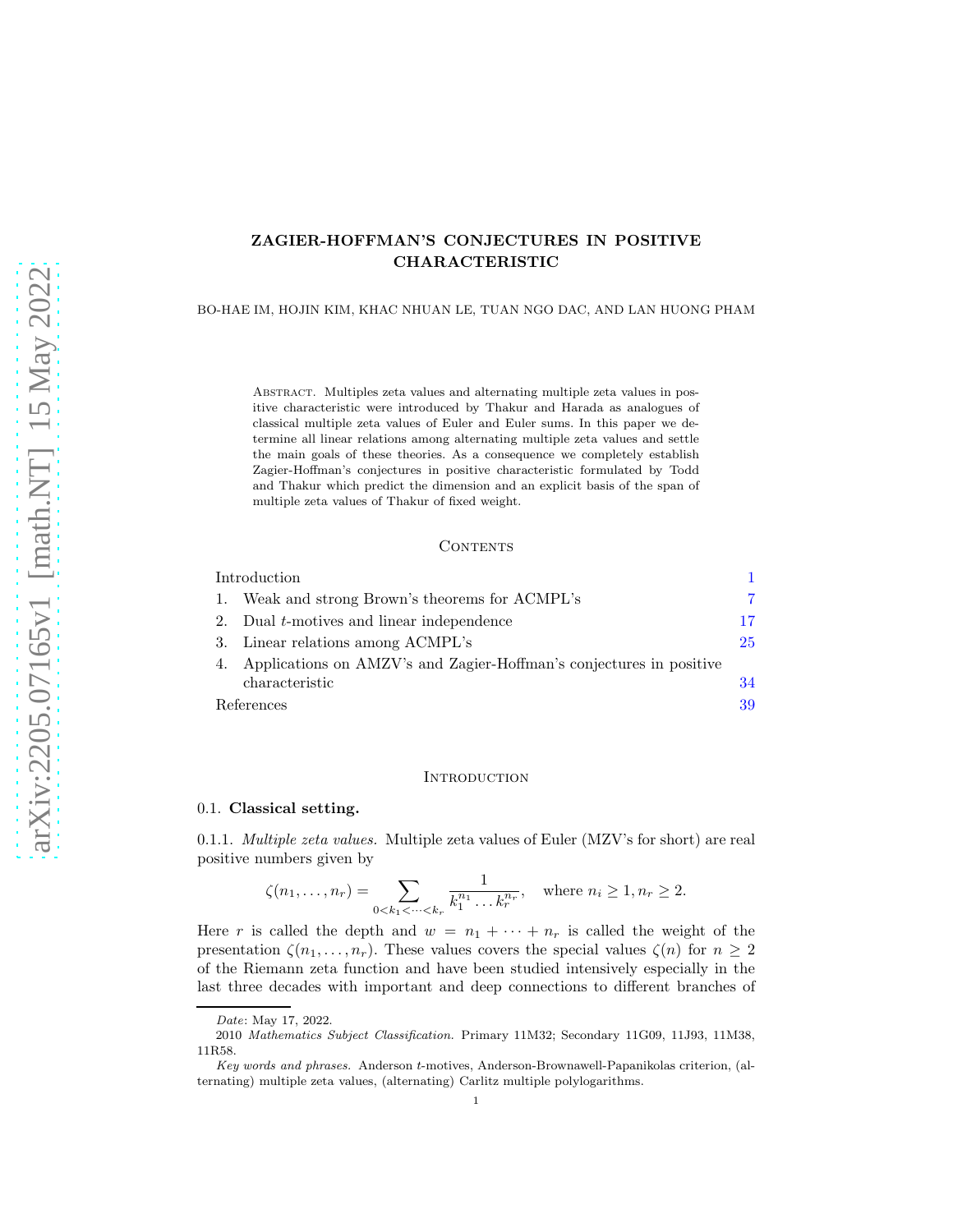mathematics and physics, for example arithmetic geometry, knot theory and higher energy physics. We refer the reader to [\[7,](#page-38-1) [39\]](#page-40-0) for more details.

The main goal of this theory is to understand all Q-linear relations among MZV's. Goncharov conjectures that all Q-linear relations among MZV's can be derived from those among MZV's of the same weight. As the next step, precise conjectures formulated by Zagier [\[39\]](#page-40-0) and Hoffman [\[21\]](#page-39-0) predict the dimension and an explicit basis for the Q-vector space  $\mathcal{Z}_k$  spanned by MZV's of weight k for  $k \in \mathbb{N}$ .

Conjecture 0.1 (Zagier's conjecture). We define a Fibonacci-like sequence of integers  $d_k$  as follows. Letting  $d_0 = 1, d_1 = 0$  and  $d_2 = 1$  we define  $d_k = d_{k-2} + d_{k-3}$ for  $k \geq 3$ . Then for  $k \in \mathbb{N}$  we have

$$
\dim_{\mathbb{Q}} \mathcal{Z}_k = d_k.
$$

**Conjecture 0.2** (Hoffman's conjecture). The Q-vector space  $\mathcal{Z}_k$  is generated by the basis consisting of MZV's of weight k of the form  $\zeta(n_1, \ldots, n_r)$  with  $n_i \in \{2, 3\}$ .

The algebraic part of these conjectures which concerns upper bounds for  $\dim_{\mathbb{Q}} \mathcal{Z}_k$ was solved by Terasoma [\[30\]](#page-39-1), Deligne-Goncharov [\[16\]](#page-39-2) and Brown [\[5\]](#page-38-2) using the theory of mixed Tate motives.

**Theorem 0.3** (Deligne-Goncharov, Terasoma). For  $k \in \mathbb{N}$  we have  $\dim_{\mathbb{Q}} \mathcal{Z}_k \leq d_k$ .

**Theorem 0.4** (Brown). The Q-vector space  $\mathcal{Z}_k$  is generated by MZV's of weight k of the form  $\zeta(n_1,\ldots,n_r)$  with  $n_i \in \{2,3\}$ .

Unfortunately, the transcendental part which concerns lower bounds for dim<sub> $\Omega$ </sub>  $\mathcal{Z}_k$ is completely open. We refer the reader to [\[7,](#page-38-1) [15,](#page-39-3) [39\]](#page-40-0) for more details and more exhaustive references.

0.1.2. Alternating multiple zeta values. There exists a variant of MZV's called the alternating multiple zeta values (AMZV's for short), also known as Euler sums. They are real numbers given by

$$
\zeta \begin{pmatrix} \epsilon_1 & \dots & \epsilon_r \\ n_1 & \dots & n_r \end{pmatrix} = \sum_{0 < k_1 < \dots < k_r} \frac{\epsilon_1^{k_1} \dots \epsilon_r^{k_r}}{k_1^{n_1} \dots k_r^{n_r}}
$$

where  $\epsilon_i \in {\pm 1}$ ,  $n_i \in \mathbb{N}$  and  $(n_r, \epsilon_r) \neq (1, 1)$ . Similar to MZV's, these values have been studied by Broadhurst, Deligne–Goncharov, Hoffman, Kaneko–Tsumura and many others due to many connections in different contexts. We refer the reader to [\[19,](#page-39-4) [22,](#page-39-5) [40\]](#page-40-1) for more references.

As before, it is expected that all Q-linear relations among AMZV's can be derived from those among AMZV's of the same weight. In particular, it is natural to ask whether one could formulate similar conjectures to those of Zagier and Hoffman for AMZV's of fixed weight. By the work of Deligne-Goncharov [\[16\]](#page-39-2), the sharp upper bounds are achieved:

**Theorem 0.5** (Deligne-Goncharov). For  $k \in \mathbb{N}$  if we denote by  $A_k$  the Q-vector space spanned by AMZV's of weight k, then  $\dim_{\mathbb{Q}} A_k \leq F_{k+1}$ . Here  $F_n$  is the n-th Fibonacci number defined by  $F_1 = F_2 = 1$  and  $F_{n+2} = F_{n+1} + F_n$  for all  $n \ge 1$ .

The fact that the previous upper bounds are sharp was also explained by Deligne in [\[14\]](#page-39-6) using a variant of a conjecture of Grothendieck. In the direction of extending Brown's theorem for AMZV's, there exist several sets of generators for  $A_k$  (see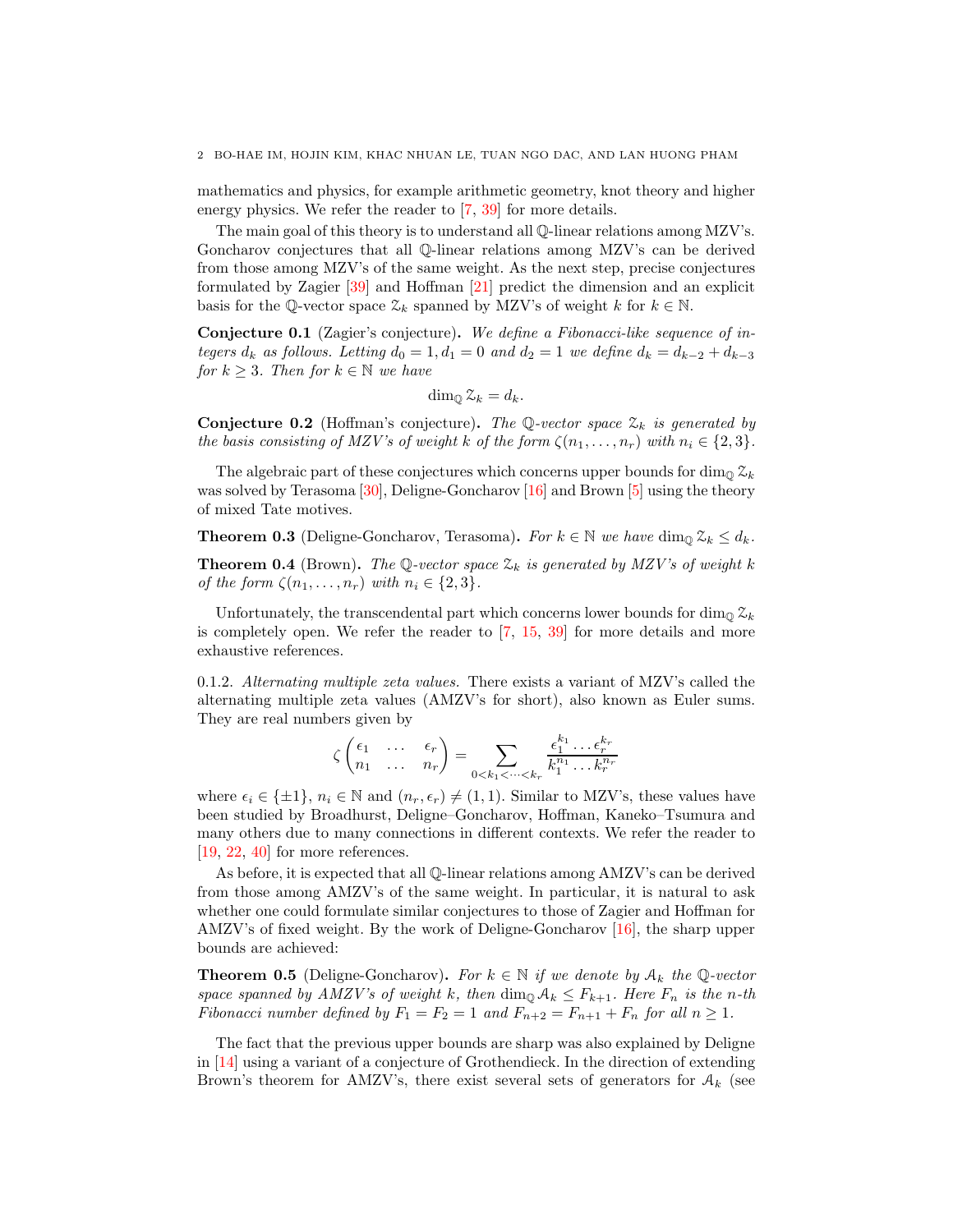for example  $[11, 14]$  $[11, 14]$ . However, we mention that these generators are only linear combinations of AMZV's.

<span id="page-2-0"></span>Finally, we know nothing about non trivial lower bounds for  $\dim_{\mathbb{Q}} A_k$ .

#### <span id="page-2-2"></span>0.2. Function field setting.

0.2.1. MZV's of Thakur and analogues of Zagier-Hoffman's conjectures. By analogy between number fields and function fields, based on the pioneering work of Carlitz [\[8\]](#page-39-8), Thakur [\[31\]](#page-39-9) defined analogues of multiple zeta values in positive characteristic. We now need to introduce some notations. Let  $A = \mathbb{F}_q[\theta]$  be the polynomial ring in the variable  $\theta$  over a finite field  $\mathbb{F}_q$  of q elements of characteristic  $p > 0$ . We denote by  $A_+$  the set of monic polynomials in A. Let  $K = \mathbb{F}_q(\theta)$  be the fraction field of A equipped with the rational point  $\infty$ . Let  $K_{\infty}$  be the completion of K at  $\infty$  and  $\mathbb{C}_{\infty}$  be the completion of a fixed algebraic closure  $\overline{K}$  of K at  $\infty$ . We denote by  $v_{\infty}$  the discrete valuation on K corresponding to the place  $\infty$  normalized such that  $v_{\infty}(\theta) = -1$ , and by  $|\cdot|_{\infty} = q^{-v_{\infty}}$  the associated absolute value on K. The unique valuation of  $\mathbb{C}_{\infty}$  which extends  $v_{\infty}$  will still be denoted by  $v_{\infty}.$ 

Let  $\mathbb{N} = \{1, 2, \dots\}$  be the set of positive integers and  $\mathbb{Z}^{\geq 0} = \{0, 1, 2, \dots\}$  be the set of non-negative integers. In [\[8\]](#page-39-8) Carlitz introduced the Carlitz zeta values  $\zeta_A(n)$ for  $n \in \mathbb{N}$  given by

$$
\zeta_A(n):=\sum_{a\in A_+}\frac{1}{a^n}\in K_\infty
$$

which are analogues of classical special zeta values in the function field setting. For any tuple of positive integers  $\mathfrak{s} = (s_1, \ldots, s_r) \in \mathbb{N}^r$ , Thakur [\[31\]](#page-39-9) defined the characteristic p multiple zeta value (MZV for short)  $\zeta_A(\mathfrak{s})$  or  $\zeta_A(s_1,\ldots,s_r)$  by

$$
\zeta_A(\mathfrak{s}) := \sum \frac{1}{a_1^{s_1} \dots a_r^{s_r}} \in K_\infty
$$

where the sum runs through the set of tuples  $(a_1, \ldots, a_r) \in A^r_+$  with  $\deg a_1 > \cdots >$ deg  $a_r$ . We call r the depth of  $\zeta_A(\mathfrak{s})$  and  $w(\mathfrak{s}) = s_1 + \cdots + s_r$  the weight of  $\zeta_A(\mathfrak{s})$ . We note that Carlitz zeta values are exactly depth one MZV's. Thakur [\[32\]](#page-39-10) showed that all the MZV's do not vanish. We refer the reader to  $[3, 4, 17, 24, 25, 29, 31,$  $[3, 4, 17, 24, 25, 29, 31,$  $[3, 4, 17, 24, 25, 29, 31,$  $[3, 4, 17, 24, 25, 29, 31,$  $[3, 4, 17, 24, 25, 29, 31,$  $[3, 4, 17, 24, 25, 29, 31,$  $[3, 4, 17, 24, 25, 29, 31,$  $[3, 4, 17, 24, 25, 29, 31,$  $[3, 4, 17, 24, 25, 29, 31,$  $[3, 4, 17, 24, 25, 29, 31,$  $[3, 4, 17, 24, 25, 29, 31,$  $[3, 4, 17, 24, 25, 29, 31,$ [33,](#page-39-15) [34,](#page-39-16) [35,](#page-39-17) [36,](#page-40-2) [38\]](#page-40-3) for more details about these objects.

As in the classical setting, the main goal of the theory is to understand all linear relations over  $K$  among MZV's. We now state analogues of Zagier-Hoffman's conjectures in positive characteristic formulated by Thakur in [\[35,](#page-39-17) §8] and by Todd in [\[37\]](#page-40-4).

For  $w \in \mathbb{N}$  we denote by  $\mathcal{Z}_w$  the K-vector space spanned by the MZV's of weight w. We denote by  $\mathcal{T}_w$  the set of  $\zeta_A(\mathfrak{s})$  where  $\mathfrak{s} = (s_1, \ldots, s_r) \in \mathbb{N}^r$  of weight w with  $1 \leq s_i \leq q$  for  $1 \leq i \leq r-1$  and  $s_r < q$ .

<span id="page-2-1"></span>Conjecture 0.6 (Zagier's conjecture in positive characteristic). Letting

$$
d(w) = \begin{cases} 1 & \text{if } w = 0, \\ 2^{w-1} & \text{if } 1 \le w \le q-1, \\ 2^{w-1} - 1 & \text{if } w = q, \end{cases}
$$

we put  $d(w) = \sum_{i=1}^{q} d(w - i)$  for  $w > q$ . Then for any  $w \in \mathbb{N}$ , we have  $\dim_K \mathcal{Z}_w = d(w).$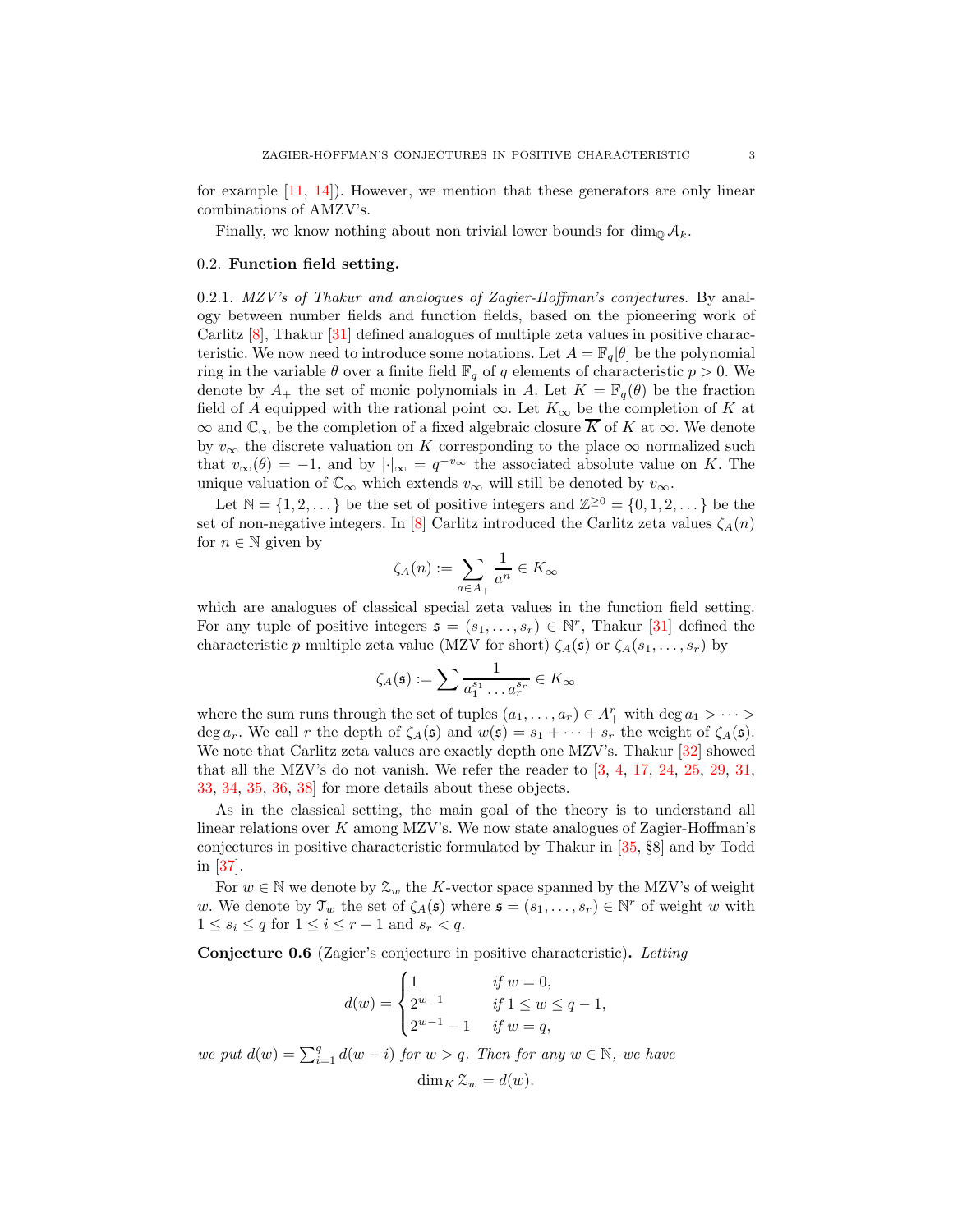<span id="page-3-0"></span>Conjecture 0.7 (Hoffman's conjecture in positive characteristic). A K-basis for  $\mathcal{Z}_w$  is given by  $\mathcal{T}_w$  consisting of  $\zeta_A(s_1,\ldots,s_r)$  of weight w with  $s_i \leq q$  for  $1 \leq i < r$ , and  $s_r < q$ .

In [\[27\]](#page-39-18) one of the authors succeeded in proving the algebraic part of these con-jectures (see [\[27,](#page-39-18) Theorem A]): for all  $w \in \mathbb{N}$ , we have

$$
\dim_K \mathcal{Z}_w \le d(w).
$$

This part is based on shuffle relations for MZV's due to Chen and Thakur and some operations introduced by Todd. For the transcendental part, he used the Anderson-Brownawell-Papanikolas criterion in [\[2\]](#page-38-5) and proved sharp lower bounds for small weights  $w \leq 2q - 2$  (see [\[27,](#page-39-18) Theorem D]). It was already noted that it is very difficult to extend his method for general weights (see [\[27\]](#page-39-18) for more details).

0.2.2.  $AMZV's$  in positive characteristic. Recently, Harada [\[19\]](#page-39-4) introduced the alternating multiple zeta values in positive characteristic (AMZV's) as follows. Letting  $\mathfrak{s} = (s_1, \ldots, s_r) \in \mathbb{N}^n$  and  $\boldsymbol{\varepsilon} = (\varepsilon_1, \ldots, \varepsilon_r) \in (\mathbb{F}_q^{\times})^n$ , we define

$$
\zeta_A\begin{pmatrix} \varepsilon \\ \mathfrak{s} \end{pmatrix} = \sum \frac{\varepsilon_1^{\deg a_1} \dots \varepsilon_r^{\deg a_r}}{a_1^{s_1} \dots a_r^{s_r}} \in K_\infty
$$

where the sum runs through the set of tuples  $(a_1, \ldots, a_r) \in A^r_+$  with  $\deg a_1 >$  $\cdots$  > deg  $a_r$ . The numbers r and  $w(\mathfrak{s}) = s_1 + \cdots + s_r$  are called the depth and the weight of  $\zeta_A$  ε s  $\overline{\phantom{0}}$ , respectively. Harada [\[19\]](#page-39-4) extended basic properties of MZV's to AMZV's, i.e., non-vanishing, shuffle relations, period interpretation and linear independence. Again the main goal of this theory is to determine all linear relations over K among AMZV's. It is natural to ask whether one could extend the previous work on analogues of Zagier-Hoffman's conjectures to this setting. More precisely, if for  $w \in \mathbb{N}$  we denote by  $A\mathcal{Z}_w$  the K-vector space spanned by the AMZV's of weight w, then we would like to determine the dimensions of  $A\mathcal{Z}_w$  and exhibit some nice bases of these vector spaces.

## 0.3. Main results.

and for  $w >$ 

0.3.1. Statements of the main results. In this manuscript we present complete answers to all the previous conjectures and problems raised in §[0.2.](#page-2-0)

First, for all w we calculate the dimension of  $A\mathcal{Z}_w$  and give an explicit basis in the spirit of Hoffman.

<span id="page-3-1"></span>**Theorem A.** We define a Fibonacci-like sequence  $s(w)$  as follows. We put

$$
s(w) = \begin{cases} (q-1)q^{w-1} & \text{if } 1 \le w < q, \\ (q-1)(q^{w-1}-1) & \text{if } w = q, \end{cases}
$$
  

$$
g, s(w) = (q-1) \sum_{i=1}^{q-1} s(w-i) + s(w-q). \text{ Then for all } w \in \mathbb{N},
$$

 $\dim_K A\mathcal{Z}_w = s(w).$ 

Further, we can exhibit a Hoffman-like basis of  $A\mathcal{Z}_w$ .

Second, we give a proof of both Conjectures [0.6](#page-2-1) and [0.7](#page-3-0) which generalizes the previous work of the fourth author [\[27\]](#page-39-18).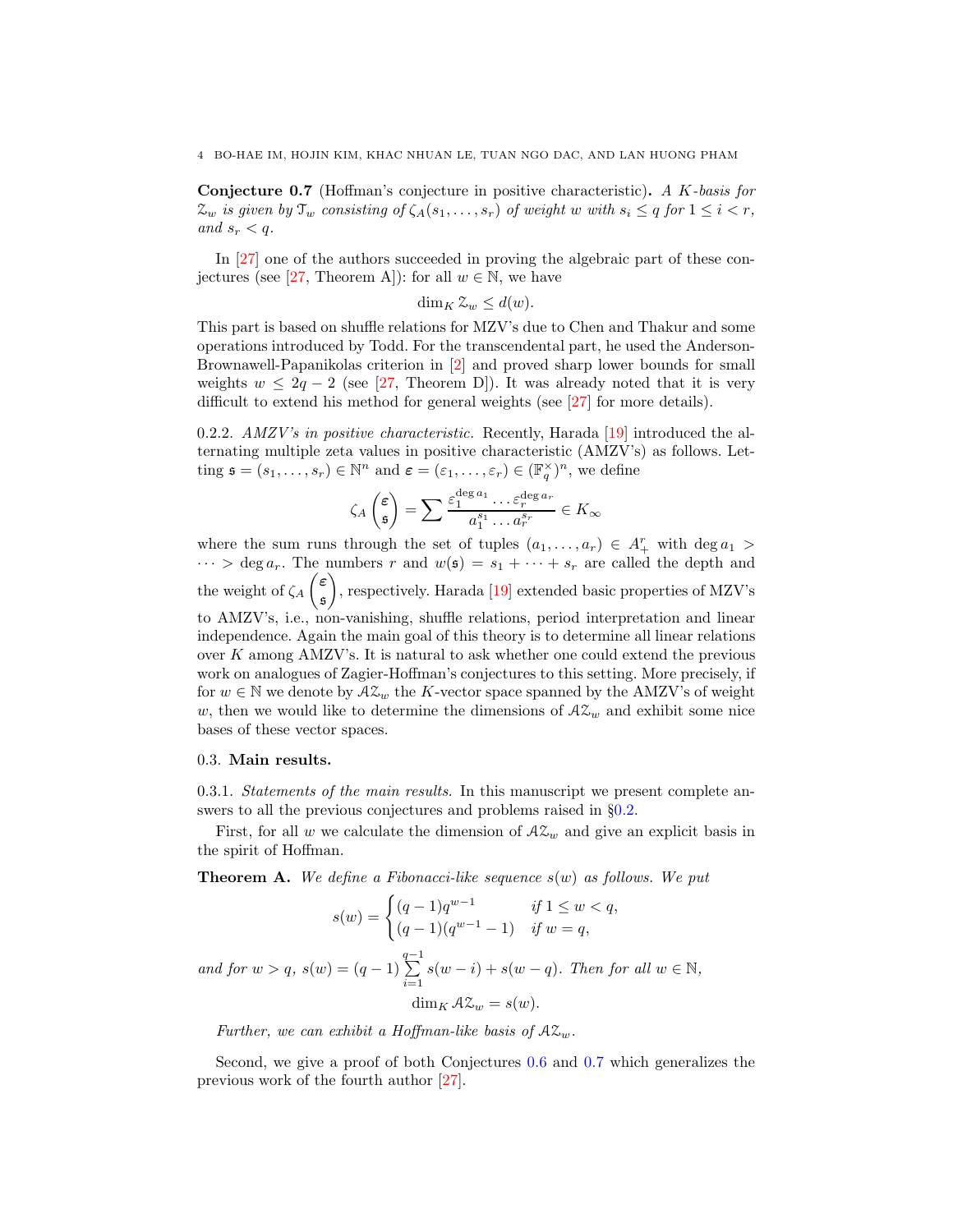<span id="page-4-0"></span>**Theorem B.** For all  $w \in \mathbb{N}$ ,  $\mathcal{T}_w$  is a K-basis for  $\mathcal{Z}_w$ . In particular,

$$
\dim_K \mathcal{Z}_w = d(w).
$$

We recall that analogues of Goncharov's conjectures in positive characteristic were proved in [\[9\]](#page-39-19). As a consequence, we completely determine all linear relations over K among MZV's and AMZV's and settle the main goals of these theories.

#### 0.3.2. Ingredients of the proofs.

Let us emphasize here that Theorem [A](#page-3-1) is much harder than Theorem [B](#page-4-0) and that it is not enough to work inside the setting of AMZV's. On the one hand, although it is straightforward to extend the algeraic part for AMZV's following the same line in [\[27,](#page-39-18) §2 and §3], we only obtain a weak version of Brown's theorem in this setting. More precisely, we get a set of generators for  $A\mathcal{Z}_w$  but it is too large to be a basis of this vector space. For small weights, we find ad hoc arguments to produce a smaller set of generators but it does not work for arbitrary weights (see  $\S 4.1.3$ ). Roughly speaking, in [\[27,](#page-39-18) §2 and §3] we have an algorithm which moves forward so that we can express any AMZV's as a linear combination of generators. But we lack some precise controls on coefficients in these expressions so that we cannot go backward and change bases. On the other hand, the transcendental part for AMZV's shares the same difficulties with the case of MZV's as noted before.

In this paper we use a completely new approach which is based on the study of alternating Carlitz multiple polylogarithms (ACMPL's for short) defined as follows. We put  $\ell_0 := 1$  and  $\ell_d := \prod_{i=1}^d (\theta - \theta^{q^i})$  for all  $d \in \mathbb{N}$ . For any tuple  $\mathfrak{s} = (s_1, \ldots, s_r) \in$  $\mathbb{N}^r$  and  $\boldsymbol{\varepsilon} = (\varepsilon_1, \ldots, \varepsilon_r) \in (\mathbb{F}_q^{\times})^r$ , we introduce the corresponding alternating Carlitz multiple polygarithm by

$$
\mathrm{Li}\begin{pmatrix} \varepsilon \\ \mathfrak{s} \end{pmatrix} := \sum_{d_1 > \dots > d_r \geq 0} \frac{\varepsilon_1^{d_1} \dots \varepsilon_r^{d_r}}{\ell_{d_1}^{s_1} \dots \ell_{d_r}^{s_r}} \in K_\infty.
$$

The key result is establishing a non trivial connection among AMZV's and ACMPL's which allows us to go back and forth among these objects (see Theorem [4.3\)](#page-35-1). To do so, following [\[27,](#page-39-18) §2 and §3] we use stuffle relations to develop an algebraic theory for ACMPL's and obtain a weak version of Brown's theorem, i.e., a set of generators for the K-vector space  $A\mathcal{L}_w$  spanned by ACMPL's of weight w. We observe that this set of generators is exactly the same as that for AMZV's. Thus  $A\mathcal{L}_w = A\mathcal{Z}_w$ , which provides a dictionary among AMZV's and ACMPL's.

We then determine all K-linear relations among ACMPL's (see Theorem [3.6\)](#page-26-0). The proof we give here, although using similar tools as in [\[27\]](#page-39-18), differs at some crucial points and requires three new ingredients.

The first new ingredient is constructing a suitable Hoffman-like basis  $A\mathcal{S}_w$  of  $A\mathcal{L}_w$ . In fact, our transcendental method dictates that we have to find a full system of bases  $A\mathcal{S}_w$  of  $A\mathcal{L}_w$  indexed by weights w with strong constraints as given in Theorem [2.4.](#page-20-0) The failure of finding such a system of bases is the main obstruction for generalizing [\[27,](#page-39-18) Theorem D] (see §[4.1](#page-33-1) and [\[27,](#page-39-18) Remark 6.3] for more details).

The second new ingredient is formulating and proving (a strong version of) Brown's theorem for AMCPL's (see Theorem [1.10\)](#page-16-1). As mentioned before, the method in [\[27\]](#page-39-18) only yields a weak version of Brown's theorem for ACMPL's as the set of generators is not a basis. Roughly speaking, given any ACMPL's we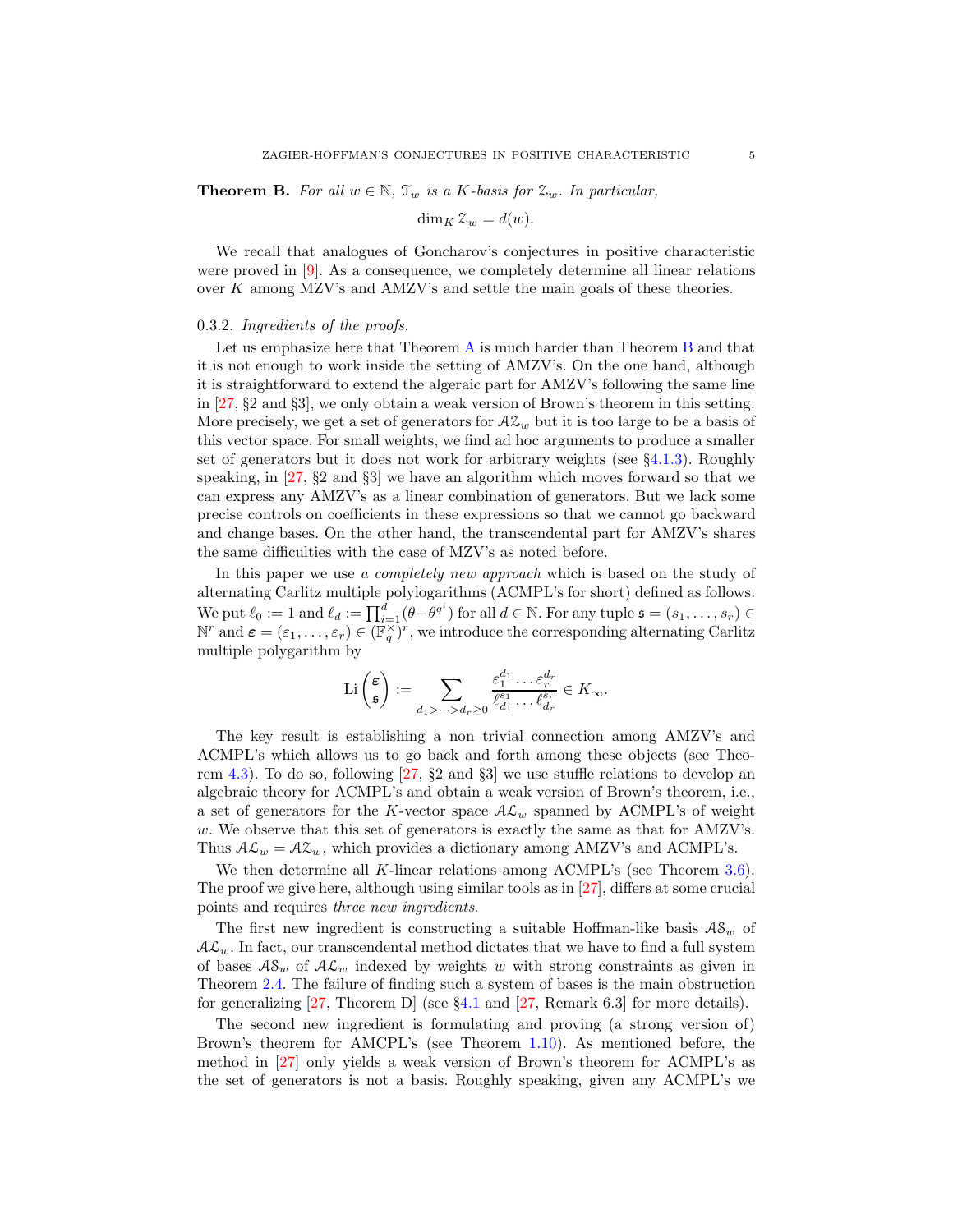can express it as a linear combination of generators. The fact that stuffle relations for ACMPL's are "simpler" than shuffle relations for AMZV's give more precise information on coefficients of these expressions. Consequently, we show that a certain transition matrix is invertible and obtain Brown's theorem for ACMPL's. This settles the algebraic part for ACMPL's.

The last new ingredient is proving the transcendental part for ACMPL's in full generality, i.e., the ACMPL's in  $AS_w$  are linearly independent over K (see Theorem [3.4\)](#page-26-1). We emphasize that we do need the full strength of the algebraic part to prove the transcendental part. The proof follows the same line in [\[27,](#page-39-18) §4 and §5] which is formulated in a more general setting in §[2.](#page-16-0) First, we have to consider not only linear relations among ACMPL's in  $AS_w$  but also those among ACMPL's in  $AS_w$ and the suitable power  $\tilde{\pi}^w$  of the Carlitz period  $\tilde{\pi}$ . Second, starting from such a non trivial relation we apply the Anderson-Brownawell-Papanikolas criterion in [\[2\]](#page-38-5) and reduce to solve a system of  $\sigma$ -linear equations. While in [\[27,](#page-39-18) §4 and §5] this system does not have a non trivial solution which allows us to conclude, our system has a unique solution for even w (i.e.,  $q - 1$  divides w). This means that for such w up to a scalar there is a unique linear relation among ACMPL's in  $\mathcal{A}\mathcal{S}_w$  and  $\widetilde{\pi}^w$ .<br>The final star consists of sharing that in this unique valuation, the so fisient of  $\widetilde{\approx}^w$ . The final step consists of showing that in this unique relation, the coefficient of  $\tilde{\pi}^w$ is non zero. Unexpectedly, this is a consequence of Brown's theorem for AMCPL's mentioned above.

0.3.3. Plan of the paper. We briefly explain the organization of the manuscript.

- In §[1](#page-6-0) we recall the definition and basic properties of ACMPL's. We then develop an algebraic theory for these objects and obtain weak and strong Brown's theorems (see Proposition [1.9](#page-15-0) and Theorem [1.10\)](#page-16-1).
- In  $\S2$  $\S2$  we generalize some transcendental results in [\[27\]](#page-39-18) and give statements in a more general setting (see Theorem [2.4\)](#page-20-0).
- In §[3](#page-24-0) we prove transcendental results for ACMPL's and completely determine all linear relations among ACMPL's (see Theorems [3.4](#page-26-1) and [3.6\)](#page-26-0).
- Finally, in §[4](#page-33-0) we present two applications and prove the main results, i.e., Theorems [A](#page-3-1) and [B.](#page-4-0) The first application is to prove the aforementioned connection among ACMPL's and AMZV's and then to determine all linear relations among AMZV's in positive characteristic (see §[4.1\)](#page-33-1). The second application is a proof of Zagier-Hoffman's conjectures in positive characteristic which generalizes the main results of [\[27\]](#page-39-18) (see §[4.2\)](#page-38-6).

Acknowledgments. The first named author (B.-H. Im) was supported by the National Research Foundation of Korea (NRF) grant funded by the Korea government (MSIT) (No. 2020R1A2B5B01001835). Two of the authors (KN. L. and T. ND.) were partially supported by the Excellence Research Chair "L-functions in positive characteristic and applications" financed by the Normandy Region. The fourth author (T. ND.) was partially supported by the ANR Grant COLOSS ANR-19-CE40-0015-02. The fifth author (LH. P.) was supported the grant ICRTM.02- 2021.05 funded by the International Center for Research and Postgraduate Training in Mathematics (VAST, Vietnam).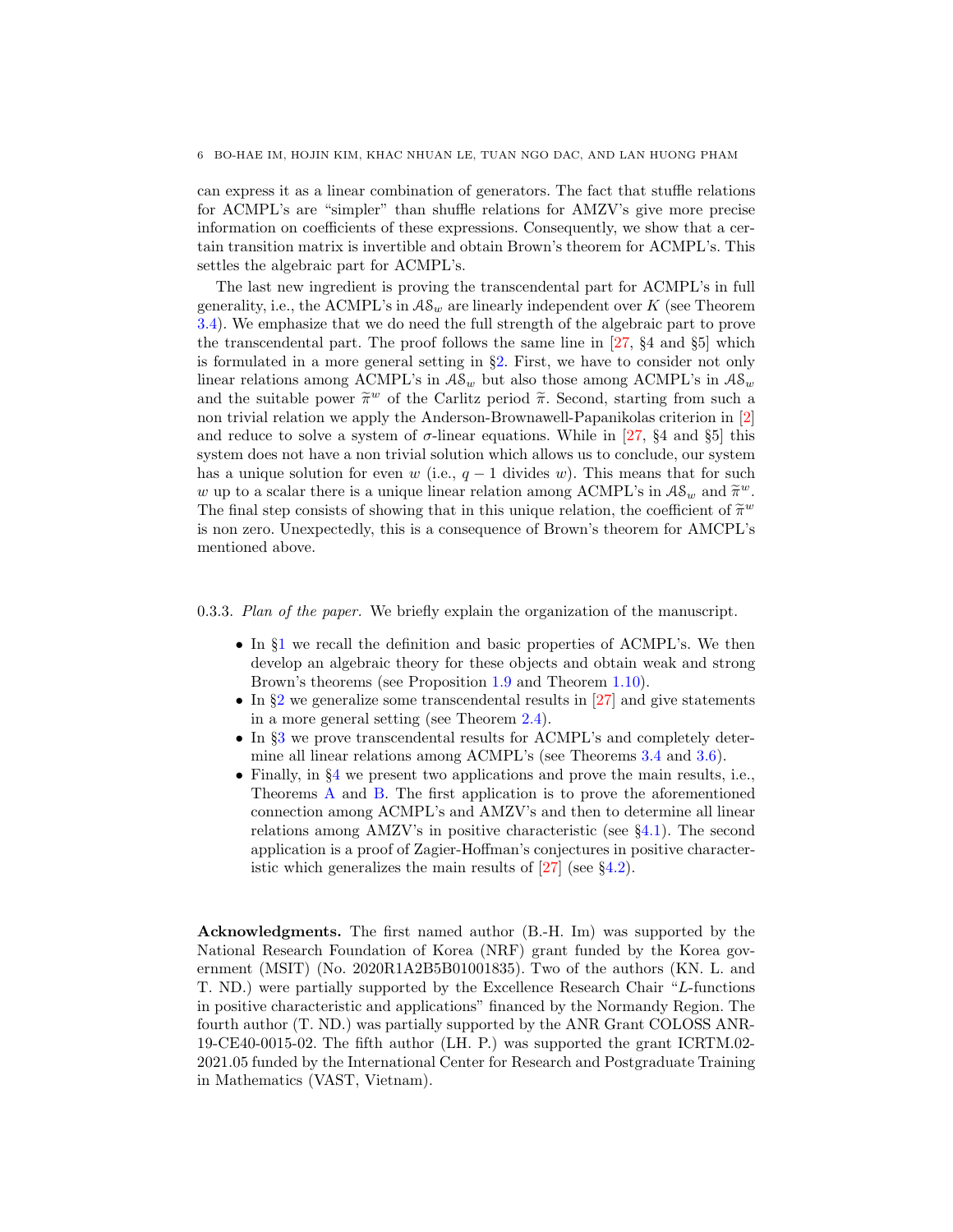<span id="page-6-0"></span>In this section we first extend the work of  $[27]$  and develop an algebraic theory for ACMPL's. Next we prove a weak version of Brown's theorem for ACMPL's (see Theorem [1.9\)](#page-15-0) which gives a set of generators for the  $K$ -vector space spanned by ACMPL's of weight w. The techniques of Sections [1.1](#page-6-1)[-1.3](#page-12-0) are similar to [\[27\]](#page-39-18) and the expert reader could skip the details.

Contrary to what happens in [\[27\]](#page-39-18), it turns out that the previous set of generators is too large to be a basis. Consequently, in  $\S1.4$  $\S1.4$  we introduce another set of generators and prove a strong version of Brown's theorem for ACMPL's (see Theorem [1.10\)](#page-16-1).

## <span id="page-6-1"></span>1.1. Analogues of power sums.

1.1.1. We recall and introduce some notation in [\[27\]](#page-39-18). Letting  $\mathfrak{s} = (s_1, \ldots, s_n) \in \mathbb{N}^n$ and  $\boldsymbol{\varepsilon} = (\varepsilon_1, \ldots, \varepsilon_n) \in (\mathbb{F}_q^{\times})^n$ , we set  $\mathfrak{s}_- := (s_2, \ldots, s_n)$  and  $\boldsymbol{\varepsilon}_- := (\varepsilon_2, \ldots, \varepsilon_n)$ . A positive array  $\begin{pmatrix} \varepsilon \\ z \end{pmatrix}$ s  $\setminus$ is an array of the form

$$
\begin{pmatrix} \varepsilon \\ \mathfrak{s} \end{pmatrix} = \begin{pmatrix} \varepsilon_1 & \cdots & \varepsilon_n \\ s_1 & \cdots & s_n \end{pmatrix}.
$$

For  $i \in \mathbb{N}$  we define  $T_i(\mathfrak{s})$  to be the tuple  $(s_1 + \cdots + s_i, s_{i+1}, \ldots, s_n)$ . Further, for tuples of positive integers  $\mathfrak{s}$ , t and for  $i \in \mathbb{N}$ , if  $T_i(\mathfrak{s}) \leq T_i(\mathfrak{t})$ , then  $T_k(\mathfrak{s}) \leq T_k(\mathfrak{t})$  for all  $k \geq i$ . This notion extends straightforward to positive arrays.

Let  $\mathfrak{s} = (s_1, \ldots, s_r)$  be a tuple of positive integers. We denote by  $0 \leq i \leq r$  the biggest integer such that  $s_i \leq q$  for all  $1 \leq j \leq i$  and define the *initial tuple* Init( $\mathfrak{s}$ ) of s to be the tuple

$$
Init(\mathfrak{s}) := (s_1, \ldots, s_i).
$$

In particular, if  $s_1 > q$ , then  $i = 0$  and Init( $\mathfrak{s}$ ) is the empty tuple.

For two different tuples s and t, we consider the lexicographical order for initial tuples and write Init(t)  $\leq$  Init(s) (resp. Init(t)  $\lt$  Init(s), Init(t)  $\succeq$  Init(s) and  $Init(t) \succ Int(s)$ .

1.1.2. We recall the power sums studied by Thakur [\[34\]](#page-39-16). For  $d \in \mathbb{Z}$  and for  $\mathfrak{s} =$  $(s_1, \ldots, s_n) \in \mathbb{N}^n$  we introduce

$$
S_d(\mathfrak{s}) = \sum_{\substack{a_1, \dots, a_n \in A_+ \\ d = \deg a_1 > \dots > \deg a_n \ge 0}} \frac{1}{a_1^{s_1} \dots a_n^{s_n}} \in K
$$

and

$$
S_{ \deg a_1 > \cdots > \deg a_n \ge 0}} \frac{1}{a_1^{s_1} \ldots a_n^{s_n}} \in K.
$$

We also recall  $\ell_0 := 1$  and  $\ell_d := \prod_{i=1}^d (\theta - \theta^{q^i})$  for all  $d \in \mathbb{N}$ . Letting  $\mathfrak{s} =$  $(s_1, \ldots, s_n) \in \mathbb{N}^n$ , for  $d \in \mathbb{Z}$ , we define analogues of power sums by

$$
Si_d(\mathfrak{s}) = \sum_{d=d_1 > \dots > d_n \geq 0} \frac{1}{\ell_{d_1}^{s_1} \dots \ell_{d_n}^{s_n}} \in K,
$$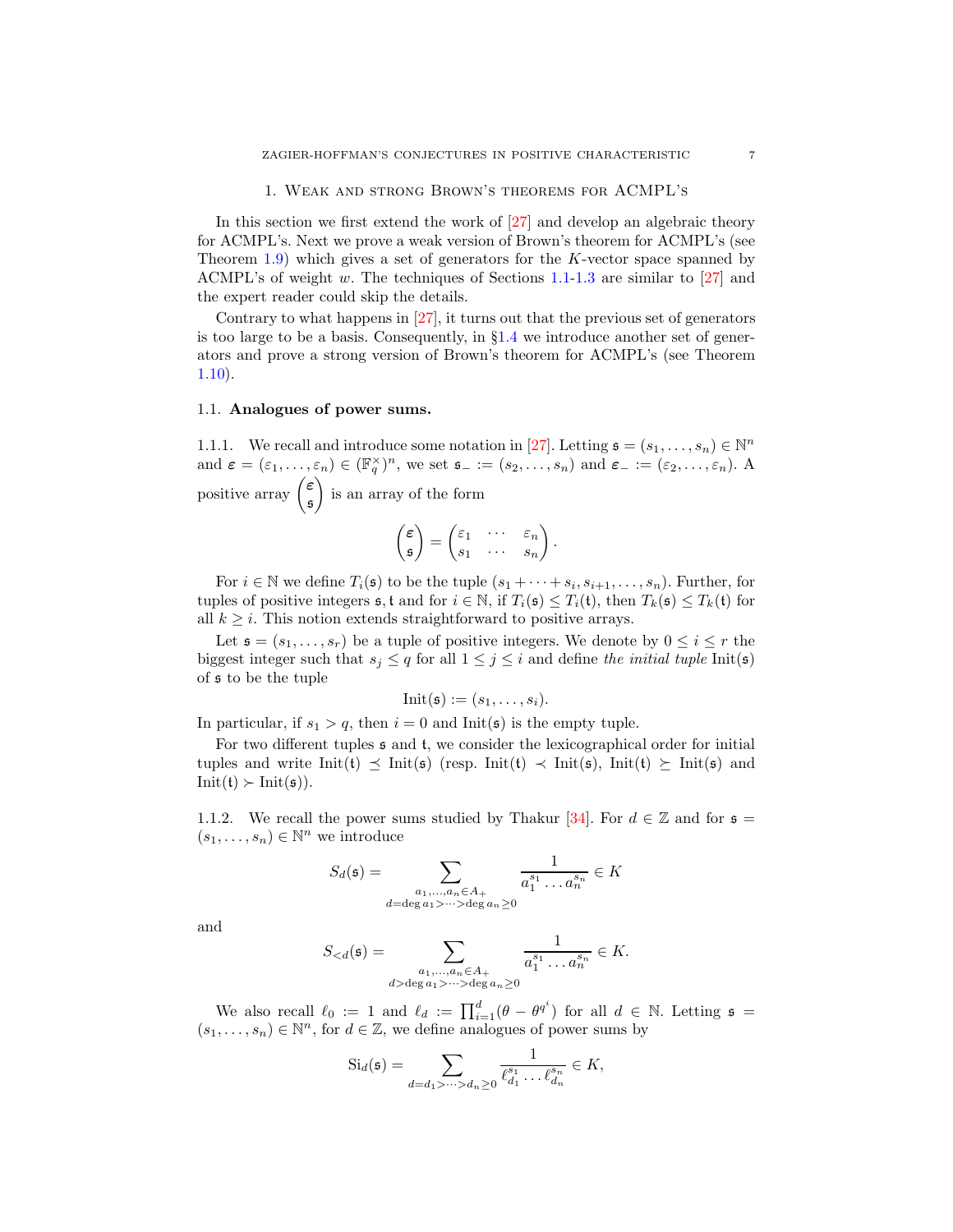and

$$
\mathrm{Si}_{< d}(\mathfrak{s}) = \sum_{d > d_1 > \dots > d_n \ge 0} \frac{1}{\ell_{d_1}^{s_1} \dots \ell_{d_n}^{s_n}} \in K.
$$

Let  $\Big(\frac{\varepsilon}{\varepsilon}\Big)$ s  $\setminus$ =  $\begin{pmatrix} \varepsilon_1 & \ldots & \varepsilon_n \end{pmatrix}$  $s_1 \ldots s_n$  $\overline{\phantom{0}}$ be a positive array. For  $d \in \mathbb{Z}$ , we define  $S_d$  $\sqrt{\varepsilon}$ s  $\overline{\phantom{0}}$  $=$   $\sum$  $a_1,...,a_n \in A_+$ <br>d=deg  $a_1 > ... >$ deg  $a_n \ge 0$  $\varepsilon_1^{\deg a_1}\dots\varepsilon_n^{\deg a_n}$  $\frac{n!}{a_1^{s_1}\ldots a_n^{s_n}}\in K$ 

and

$$
S_{< d}\begin{pmatrix} \varepsilon \\ \mathfrak{s} \end{pmatrix} = \sum_{\substack{a_1, \dots, a_n \in A_+ \\ d > \deg a_1 > \dots > \deg a_n \ge 0}} \frac{\varepsilon_1^{\deg a_1} \dots \varepsilon_n^{\deg a_n}}{a_1^{s_1} \dots a_n^{s_n}} \in K.
$$

We also introduce

$$
\operatorname{Si}_d\left(\begin{matrix}\varepsilon\\\mathfrak{s}\end{matrix}\right)=\sum_{d=d_1>\cdots>d_n\geq 0}\frac{\varepsilon_1^{d_1}\ldots\varepsilon_n^{d_n}}{\ell_{d_1}^{s_1}\ldots\ell_{d_n}^{s_n}}\in K,
$$

and

$$
\operatorname{Si}_{< d}\binom{\varepsilon}{\mathfrak{s}} = \sum_{d > d_1 > \dots > d_n \ge 0} \frac{\varepsilon_1^{d_1} \dots \varepsilon_n^{d_n}}{\ell_{d_1}^{s_1} \dots \ell_{d_n}^{s_n}} \in K.
$$

One verifies easily the following formulas:

$$
Si_d\begin{pmatrix} \varepsilon \\ s \end{pmatrix} = \varepsilon^d Si_d(s),
$$
  
\n
$$
Si_d\begin{pmatrix} 1 & \cdots & 1 \\ s_1 & \cdots & s_n \end{pmatrix} = Si_d(s_1, \ldots, s_n),
$$
  
\n
$$
Si_{< d}\begin{pmatrix} 1 & \cdots & 1 \\ s_1 & \cdots & s_n \end{pmatrix} = Si_{< d}(s_1, \ldots, s_n),
$$
  
\n
$$
Si_d\begin{pmatrix} \varepsilon \\ \varepsilon \end{pmatrix} = Si_d\begin{pmatrix} \varepsilon_1 \\ s_1 \end{pmatrix} Si_{< d}\begin{pmatrix} \varepsilon_- \\ \varepsilon_- \end{pmatrix}.
$$

Then we define the alternating Carlitz multiple polygarithm (ACMPL for short) as follows

Li 
$$
\begin{pmatrix} \varepsilon \\ \mathfrak{s} \end{pmatrix} = \sum_{d \ge 0} \text{Si}_d \begin{pmatrix} \varepsilon \\ \mathfrak{s} \end{pmatrix} = \sum_{d_1 > \dots > d_n \ge 0} \frac{\varepsilon_1^{d_1} \dots \varepsilon_n^{d_n}}{\ell_{d_1}^{s_1} \dots \ell_{d_n}^{s_n}} \in K_\infty.
$$

We agree also that Li  $\begin{pmatrix} \emptyset \\ \emptyset \end{pmatrix}$  $\emptyset$ = 1. We call depth( $\mathfrak{s}$ ) = n the depth,  $w(\mathfrak{s}) = s_1 + \cdots + s_n$ the weight and  $\chi(\varepsilon) = \varepsilon_1 \dots \varepsilon_n$  the character of Li  $\begin{pmatrix} \varepsilon \\ \varepsilon \end{pmatrix}$ s  $\setminus$ .

<span id="page-7-0"></span>**Lemma 1.1.** For all  $\begin{pmatrix} \varepsilon \\ s \end{pmatrix}$ s  $\overline{\phantom{0}}$ as above such that  $s_i \leq q$  for all i, we have  $S_d$  $\sqrt{\varepsilon}$ s  $\overline{\phantom{0}}$  $=\mathrm{Si}_d$  $\sqrt{\varepsilon}$ s  $\overline{ }$ for all  $d \in \mathbb{Z}$ .

Therefore,

$$
\zeta_A \begin{pmatrix} \varepsilon \\ \mathfrak{s} \end{pmatrix} = \mathrm{Li} \begin{pmatrix} \varepsilon \\ \mathfrak{s} \end{pmatrix}.
$$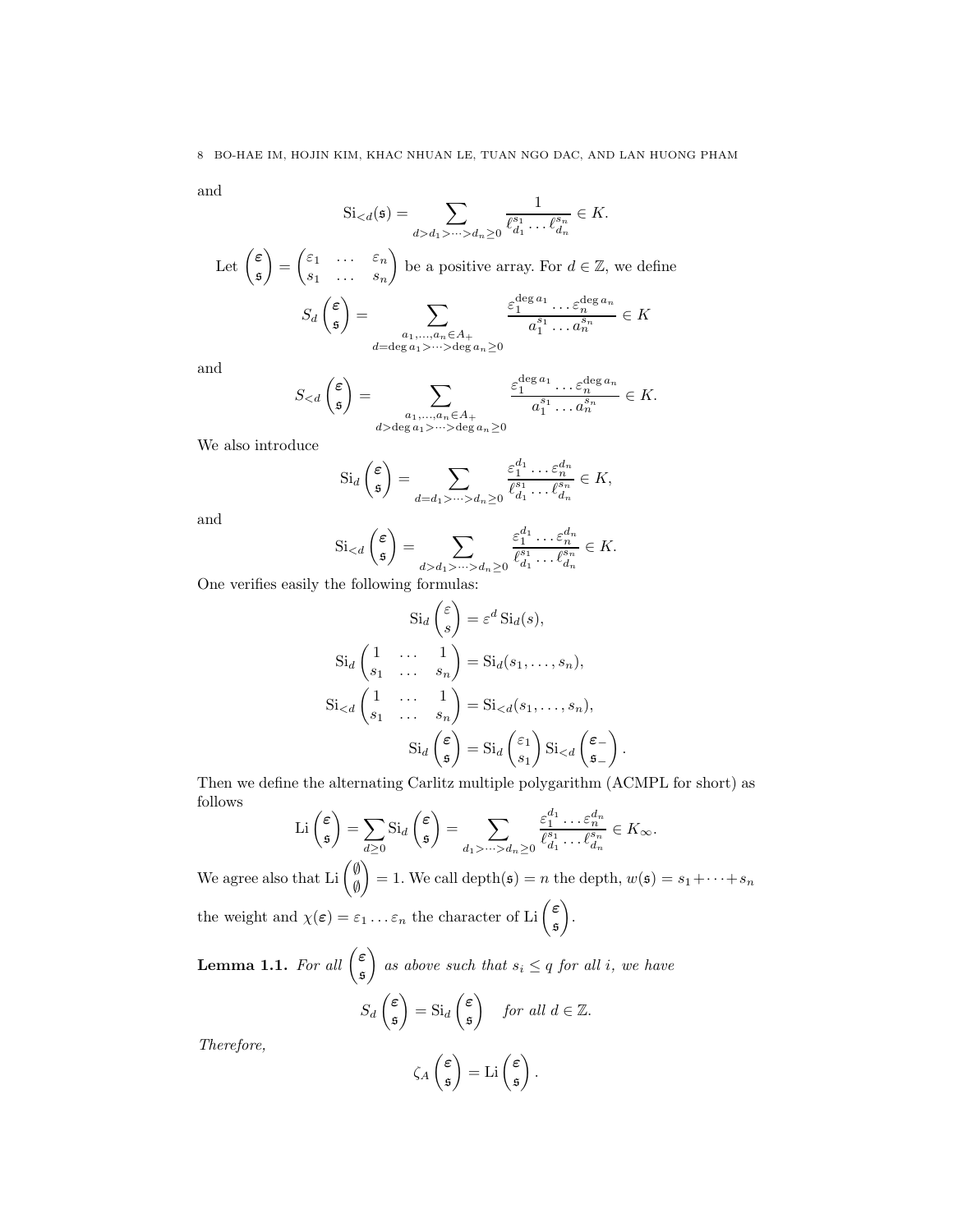*Proof.* We denote by  $\mathcal{J}$  the set of all positive arrays  $\begin{pmatrix} \varepsilon \\ \varepsilon \end{pmatrix}$ s  $\setminus$ =  $\begin{pmatrix} \varepsilon_1 & \ldots & \varepsilon_n \end{pmatrix}$  $s_1 \ldots s_n$  $\setminus$ for some *n* such that  $s_1, \ldots, s_n \leq q$ .

The second statement follows at once from the first statement. We prove the first statement by induction on depth(s). For depth(s) = 1, we let  $\begin{pmatrix} \varepsilon \\ \varepsilon \end{pmatrix}$ s  $\setminus$ =  $\int \mathcal{E}$ s  $\setminus$ with  $s \leq q$ . It follows from special cases of power sums in [\[33,](#page-39-15) §3.3] that for all  $d \in \mathbb{Z}$ ,

$$
S_d\begin{pmatrix} \varepsilon \\ s \end{pmatrix} = \frac{\varepsilon^d}{\ell_d^s} = \text{Si}_d\begin{pmatrix} \varepsilon \\ s \end{pmatrix}.
$$

Suppose that the first statement holds for all arrays  $\begin{pmatrix} \varepsilon \\ \varepsilon \end{pmatrix}$ s  $\Big) \in \mathcal{J}$  with depth $(\mathfrak{s}) = n-1$ and for all  $d \in \mathbb{Z}$ . Let  $\begin{pmatrix} \varepsilon \\ \varepsilon \end{pmatrix}$ s  $\overline{ }$ =  $\begin{pmatrix} \varepsilon_1 & \ldots & \varepsilon_n \end{pmatrix}$  $s_1 \ldots s_n$  $\Big)$  be an element of  $\mathcal J$ . Note that if  $\sqrt{\varepsilon}$ s  $\Big) \in \mathcal{J}$ , then  $\Big( \frac{\varepsilon}{\varepsilon}$ s−  $\Big) \in \mathcal{J}$ . It follows from induction hypothesis and the fact  $s_1 \leq q$ that for all  $d \in \mathbb{Z}$ 

$$
S_d\begin{pmatrix} \varepsilon \\ \mathfrak{s} \end{pmatrix} = S_d \begin{pmatrix} \varepsilon_1 \\ s_1 \end{pmatrix} S_{  
This proves the lemma.
$$

Let  $\left(\frac{\varepsilon}{\varepsilon}\right)$ s  $\setminus$ ,  $\sqrt{\epsilon}$ t  $\setminus$ be two positive arrays. We set  $s_i = 0$  and  $\varepsilon_i = 1$  for all  $i >$ depth(s);  $t_i = 0$  and  $\epsilon_i = 1$  for all  $i > \text{depth}(t)$ . We define the following operation

$$
\begin{pmatrix} \varepsilon \\ \mathfrak{s} \end{pmatrix} + \begin{pmatrix} \varepsilon \\ \mathfrak{t} \end{pmatrix} := \begin{pmatrix} \varepsilon \varepsilon \\ \mathfrak{s} + \mathfrak{t} \end{pmatrix},
$$

where  $\varepsilon \epsilon$  and  $s+t$  are defined by component multiplication and component addition, respectively. We say that  $\begin{pmatrix} \varepsilon \\ z \end{pmatrix}$ s  $\setminus$ ≤  $\sqrt{\epsilon}$ t Í. if the following conditions are satisfied:

- (1)  $\chi(\varepsilon) = \chi(\varepsilon)$ , (2)  $w(s) = w(t)$ ,
- $(3)$   $s_1 + \cdots + s_i \le t_1 + \cdots + t_i$  for all  $i \in \mathbb{N}$ .

1.1.3. We now consider some formulas related to analogues of power sums. It is easily seen that

<span id="page-8-1"></span>
$$
\operatorname{Si}_d\begin{pmatrix} \varepsilon \\ s \end{pmatrix} \operatorname{Si}_d\begin{pmatrix} \epsilon \\ t \end{pmatrix} = \operatorname{Si}_d\begin{pmatrix} \varepsilon \epsilon \\ s + t \end{pmatrix},
$$

hence, for  $\mathfrak{t} = (t_1, \ldots, t_n),$ 

(1.1) 
$$
\operatorname{Si}_d\begin{pmatrix} \varepsilon \\ s \end{pmatrix} \operatorname{Si}_d\begin{pmatrix} \epsilon \\ t \end{pmatrix} = \operatorname{Si}_d\begin{pmatrix} \varepsilon \epsilon_1 & \epsilon_- \\ s + t_1 & t_- \end{pmatrix}
$$

More generally, we deduce the following proposition which will be used frequently later.

.

<span id="page-8-0"></span>Proposition 1.2. Let  $\begin{pmatrix} \varepsilon \\ z \end{pmatrix}$ s  $\overline{\phantom{0}}$ ,  $\sqrt{\epsilon}$ t  $\setminus$ be two positive arrays. Then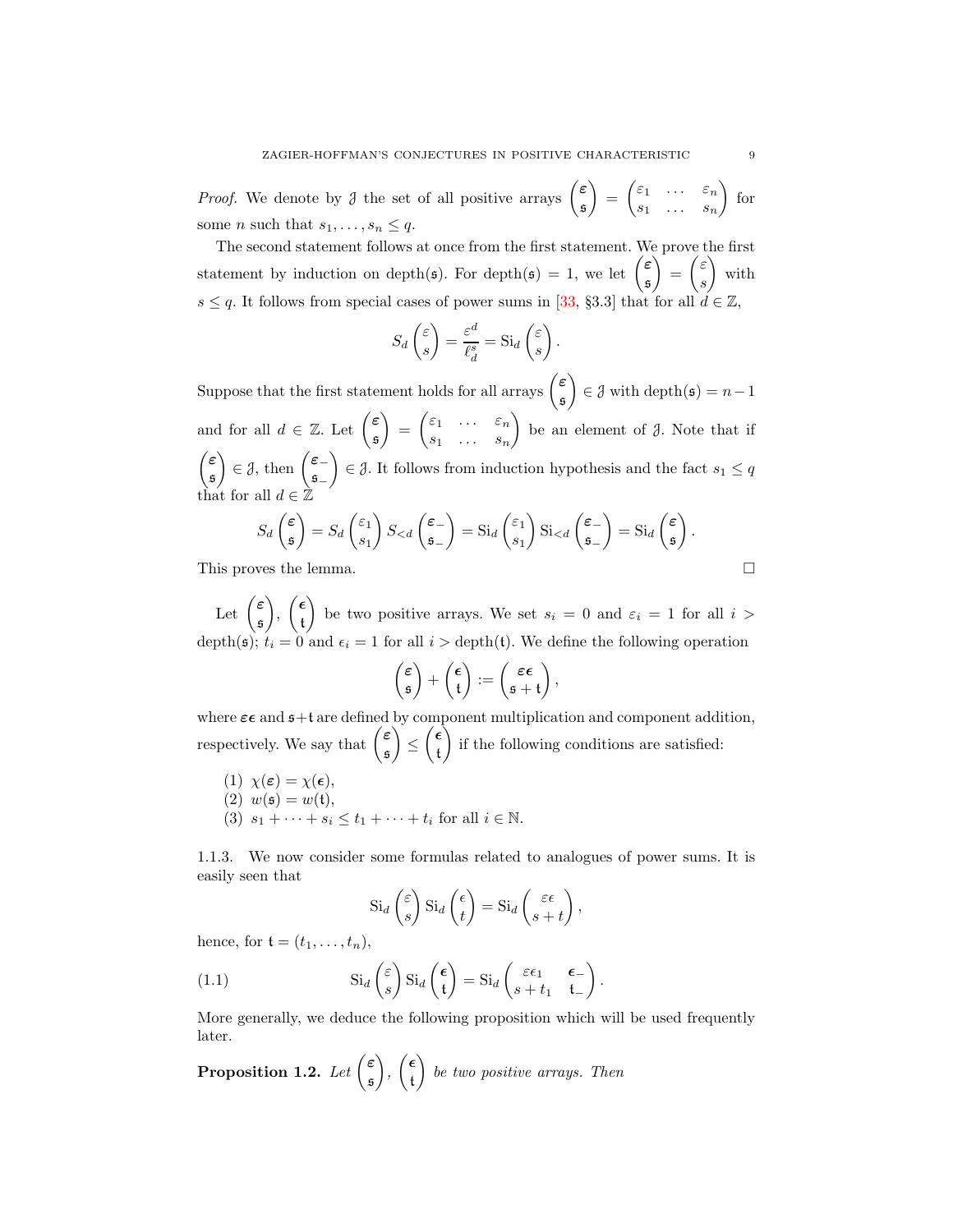10 BO-HAE IM, HOJIN KIM, KHAC NHUAN LE, TUAN NGO DAC, AND LAN HUONG PHAM

(1) There exist 
$$
f_i \in \mathbb{F}_p
$$
 and arrays  $\begin{pmatrix} \mu_i \\ u_i \end{pmatrix}$  with  $\begin{pmatrix} \mu_i \\ u_i \end{pmatrix} \leq \begin{pmatrix} \varepsilon \\ \mathfrak{s} \end{pmatrix} + \begin{pmatrix} \varepsilon \\ \mathfrak{t} \end{pmatrix}$  and depth $(u_i) \leq$  depth(s) + depth(t) for all *i* such that

$$
\operatorname{Si}_d\binom{\epsilon}{\mathfrak{s}}\operatorname{Si}_d\binom{\epsilon}{\mathfrak{t}}=\sum_i f_i \operatorname{Si}_d\binom{\mu_i}{\mathfrak{u}_i} \quad \text{for all } d \in \mathbb{Z}.
$$

(2) There exist  $f'_i \in \mathbb{F}_p$  and arrays  $\begin{pmatrix} \mu'_i \\ \mu'_i \end{pmatrix}$  $\bigg)$  with  $\begin{pmatrix} \boldsymbol{\mu}'_i \\ \boldsymbol{\mathfrak{u}}'_i \end{pmatrix}$  $\overline{\phantom{0}}$ ≤  $\sqrt{\varepsilon}$ s  $\overline{\phantom{0}}$  $+$  $\sqrt{\epsilon}$ t  $\overline{ }$ and  $\operatorname{depth}(\mathfrak{u}'_i) \leq \operatorname{depth}(\mathfrak{s}) + \operatorname{depth}(\mathfrak{t})$  for all i such that

$$
\operatorname{Si}_{< d}\binom{\varepsilon}{\mathfrak{s}}\operatorname{Si}_{< d}\binom{\varepsilon}{\mathfrak{t}} = \sum_i f'_i \operatorname{Si}_{< d}\binom{\boldsymbol{\mu}'_i}{\mathfrak{u}'_i} \quad \text{for all } d \in \mathbb{Z}.
$$

(3) There exist  $f_i'' \in \mathbb{F}_p$  and arrays  $\begin{pmatrix} \boldsymbol{\mu}_i'' \\ \mathbf{u}_i'' \end{pmatrix}$  $\Bigg)$  with  $\begin{pmatrix} \boldsymbol{\mu}''_i \\ \mathfrak{u}''_i \end{pmatrix}$  $\overline{\phantom{0}}$ ≤  $\sqrt{\varepsilon}$ s  $\overline{\phantom{0}}$ +  $\sqrt{\epsilon}$ t  $\overline{ }$ and  $\operatorname{depth}(\mathfrak{u}''_i) \leq \operatorname{depth}(\mathfrak{s}) + \operatorname{depth}(\mathfrak{t})$  for all i such that

$$
\operatorname{Si}_d\begin{pmatrix} \varepsilon \\ \mathfrak{s} \end{pmatrix} \operatorname{Si}_{< d} \begin{pmatrix} \epsilon \\ \mathfrak{t} \end{pmatrix} = \sum_i f_i'' \operatorname{Si}_d\begin{pmatrix} \boldsymbol{\mu}_i'' \\ \mathfrak{u}_i'' \end{pmatrix} \quad \text{for all } d \in \mathbb{Z}.
$$

Proof. The proof follows the same line as in [\[27,](#page-39-18) Proposition 2.1]. We omit the details.  $\Box$ 

We denote by  $A\mathcal{L}$  the K-vector space generated by the ACMPL's and by  $A\mathcal{L}_w$ the K-vector space generated by the ACMPL's of weight  $w$ . It follows from Propo-sition [1.2](#page-8-0) that  $A\mathcal{L}$  is a K-algebra under the multiplication of  $K_{\infty}$ .

1.2. Operators <sup>B\*</sup>, C and <sup>BC</sup>. In this section we define operators <sup>B\*</sup> and C of Todd [\[37\]](#page-40-4) and the operator BC of Ngo Dac [\[27\]](#page-39-18) in the case of ACMPL's.

**Definition 1.3.** A binary relation is a  $K$ -linear combination of the form

$$
\sum_{i} a_i \operatorname{Si}_d\left(\frac{\varepsilon_i}{\mathfrak{s}_i}\right) + \sum_{i} b_i \operatorname{Si}_{d+1}\left(\frac{\varepsilon_i}{\mathfrak{t}_i}\right) = 0 \quad \text{for all } d \in \mathbb{Z},
$$

where  $a_i, b_i \in K$  and  $\begin{pmatrix} \varepsilon_i \\ \varepsilon_i \end{pmatrix}$ si  $\overline{ }$ ,  $\left(\epsilon_i\right)$ ti  $\overline{ }$ are positive arrays of the same weight.

A binary relation is called a fixed relation if  $b_i = 0$  for all i.

We denote by  $\mathfrak{BR}_w$  the set of all binary relations of weight w. One verifies at once that  $\mathfrak{BR}_w$  is a K-vector space under the addition and multiplication of K. It follows from the fundamental relation in [\[33,](#page-39-15) §3.4.6] and Lemma [1.1,](#page-7-0) an important example of binary relations

$$
R_{\varepsilon}: \quad \mathrm{Si}_d\begin{pmatrix} \varepsilon \\ q \end{pmatrix} + \varepsilon^{-1} D_1 \,\mathrm{Si}_{d+1}\begin{pmatrix} \varepsilon & 1 \\ 1 & q-1 \end{pmatrix} = 0,
$$

where  $D_1 = \theta^q - \theta$ .

For later definitions, let  $R \in \mathfrak{BR}_w$  be a binary relation of the form

$$
R(d): \sum_i a_i \operatorname{Si}_d\left(\frac{\varepsilon_i}{\mathfrak{s}_i}\right) + \sum_i b_i \operatorname{Si}_{d+1}\left(\frac{\varepsilon_i}{\mathfrak{t}_i}\right) = 0,
$$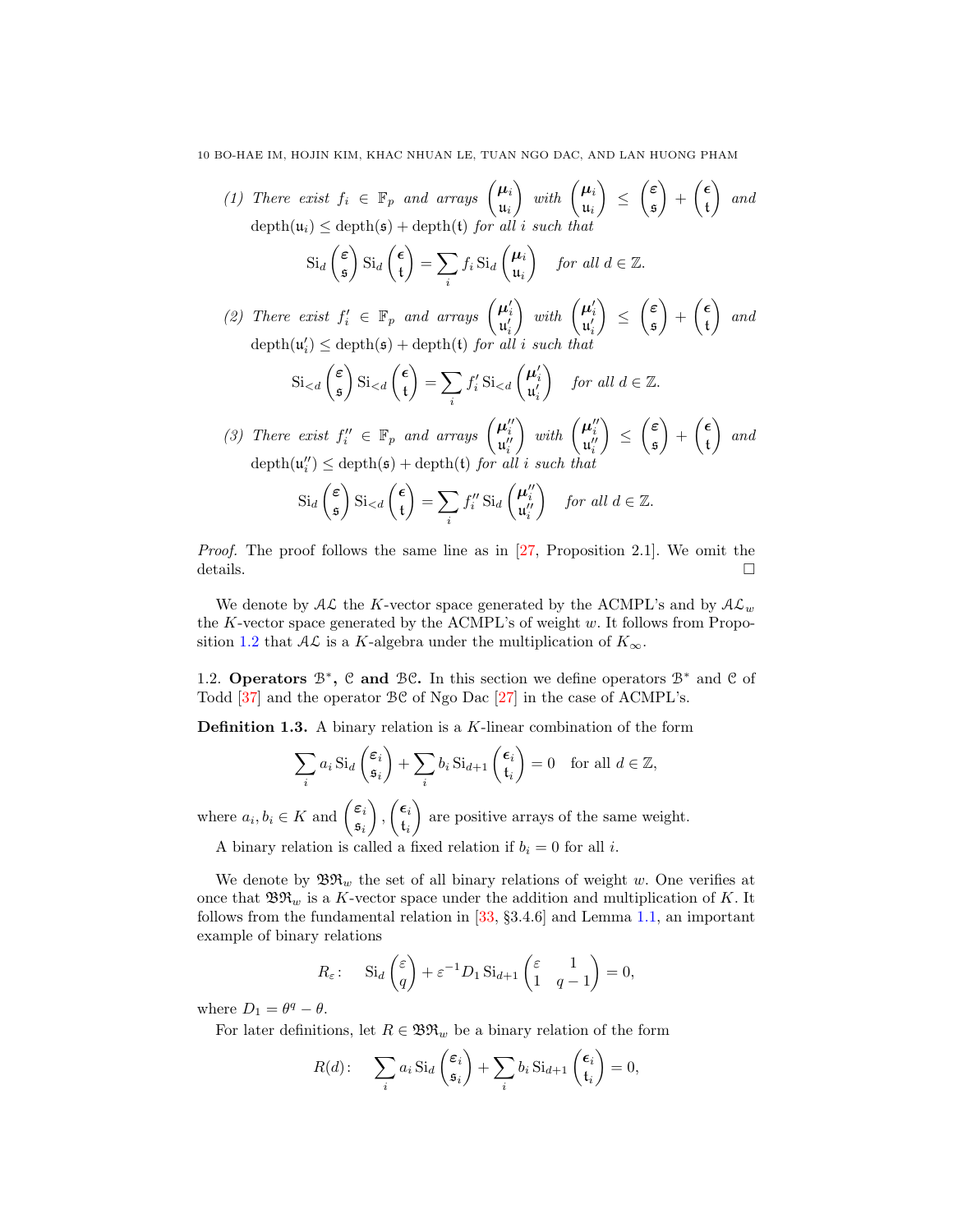where  $a_i, b_i \in K$  and  $\begin{pmatrix} \varepsilon_i \\ \varepsilon_i \end{pmatrix}$ si  $\setminus$ ,  $\left(\epsilon_i\right)$ ti  $\setminus$ are positive arrays of the same weight. We now define some operators on K-vector spaces of binary relations.

1.2.1. *Operations* 
$$
\mathcal{B}^*
$$
. Let  $\begin{pmatrix} \sigma \\ v \end{pmatrix}$  be a positive array. We define an operator  $\mathcal{B}^*_{\sigma,v} : \mathfrak{BR}_w \longrightarrow \mathfrak{BR}_{w+v}$ 

as follows: for each  $R \in \mathfrak{BR}_w$ , the image  $\mathfrak{B}^*_{\sigma,v}(R) = \mathrm{Si}_d$  $\sqrt{a}$  $\begin{pmatrix} \sigma \\ v \end{pmatrix} \sum_{j < d} R(j)$  is a fixed relation of the form

$$
0 = \mathrm{Si}_{d} \begin{pmatrix} \sigma \\ v \end{pmatrix} \left( \sum_{i} a_{i} \mathrm{Si}_{< d} \begin{pmatrix} \varepsilon_{i} \\ \varepsilon_{i} \end{pmatrix} + \sum_{i} b_{i} \mathrm{Si}_{< d+1} \begin{pmatrix} \epsilon_{i} \\ t_{i} \end{pmatrix} \right)
$$
  
\n
$$
= \sum_{i} a_{i} \mathrm{Si}_{d} \begin{pmatrix} \sigma \\ v \end{pmatrix} \mathrm{Si}_{< d} \begin{pmatrix} \varepsilon_{i} \\ \varepsilon_{i} \end{pmatrix} + \sum_{i} b_{i} \mathrm{Si}_{d} \begin{pmatrix} \sigma \\ v \end{pmatrix} \mathrm{Si}_{< d} \begin{pmatrix} \epsilon_{i} \\ t_{i} \end{pmatrix} + \sum_{i} b_{i} \mathrm{Si}_{d} \begin{pmatrix} \sigma \\ t_{i} \end{pmatrix} \mathrm{Si}_{d} \begin{pmatrix} \sigma \\ t_{i} \end{pmatrix}
$$
  
\n
$$
= \sum_{i} a_{i} \mathrm{Si}_{d} \begin{pmatrix} \sigma & \varepsilon_{i} \\ v & \varepsilon_{i} \end{pmatrix} + \sum_{i} b_{i} \mathrm{Si}_{d} \begin{pmatrix} \sigma & \epsilon_{i} \\ v & t_{i} \end{pmatrix} + \sum_{i} b_{i} \mathrm{Si}_{d} \begin{pmatrix} \sigma \epsilon_{i1} & \varepsilon_{i-} \\ v + t_{i1} & t_{i-} \end{pmatrix}.
$$

The last equality follows from  $(1.1)$ .

Let  $\left(\frac{\Sigma}{V}\right)$ V  $\setminus$ =  $\begin{pmatrix} \sigma_1 & \ldots & \sigma_n \end{pmatrix}$  $v_1 \quad \ldots \quad v_n$ ) be a positive array. We define an operator  $\mathcal{B}_{\Sigma,V}^*(R)$ by

$$
\mathcal{B}_{\Sigma,V}^*(R)=\mathcal{B}_{\sigma_1,v_1}^*\circ\cdots\circ\mathcal{B}_{\sigma_n,v_n}^*(R).
$$

<span id="page-10-0"></span>Lemma 1.4. Let  $\Big(\frac{\Sigma}{V}\Big)$ V  $\overline{\phantom{0}}$ =  $\begin{pmatrix} \sigma_1 & \ldots & \sigma_n \end{pmatrix}$  $v_1 \quad \ldots \quad v_n$  $\Big)$  be a positive array. Then  $\mathcal{B}_{\Sigma,V}^*(R)$  is of the form

$$
\sum_{i} a_{i} \operatorname{Si}_{d} \begin{pmatrix} \Sigma & \varepsilon_{i} \\ V & \mathfrak{s}_{i} \end{pmatrix} + \sum_{i} b_{i} \operatorname{Si}_{d} \begin{pmatrix} \Sigma & \varepsilon_{i} \\ V & \mathfrak{t}_{i} \end{pmatrix} + \sum_{i} b_{i} \operatorname{Si}_{d} \begin{pmatrix} \sigma_{1} & \cdots & \sigma_{n-1} & \sigma_{n} \varepsilon_{i1} \\ v_{1} & \cdots & v_{n-1} & v_{n} + t_{i1} & \mathfrak{t}_{i-} \end{pmatrix} = 0.
$$

*Proof.* The proof is straightforward. We omit this proof.  $\Box$ 

1.2.2. *Operations* C. Let 
$$
\begin{pmatrix} \Sigma \\ V \end{pmatrix}
$$
 be a positive array of weight *v*. We define an operator  

$$
\mathfrak{C}_{\Sigma,V}(R): \mathfrak{BR}_w \longrightarrow \mathfrak{BR}_{w+v}
$$

as follows: for each  $R \in \mathfrak{BR}_w$ , the image  $\mathfrak{C}_{\Sigma,V}(R) = R(d) \operatorname{Si}_{\leq d+1}\left(\frac{\Sigma}{V}\right)$ V  $\setminus$ is a binary relation of the form

$$
0 = \left(\sum_{i} a_{i} \operatorname{Si}_{d}\left(\frac{\varepsilon_{i}}{\mathfrak{s}_{i}}\right) + \sum_{i} b_{i} \operatorname{Si}_{d+1}\left(\frac{\varepsilon_{i}}{\mathfrak{t}_{i}}\right)\right) \operatorname{Si}_{< d+1}\left(\frac{\Sigma}{V}\right)
$$
  
=  $\sum_{i} a_{i} \operatorname{Si}_{d}\left(\frac{\varepsilon_{i}}{\mathfrak{s}_{i}}\right) \operatorname{Si}_{d}\left(\frac{\Sigma}{V}\right) + \sum_{i} a_{i} \operatorname{Si}_{d}\left(\frac{\varepsilon_{i}}{\mathfrak{s}_{i}}\right) \operatorname{Si}_{< d}\left(\frac{\Sigma}{V}\right) + \sum_{i} b_{i} \operatorname{Si}_{d+1}\left(\frac{\varepsilon_{i}}{\mathfrak{t}_{i}}\right) \operatorname{Si}_{< d+1}\left(\frac{\Sigma}{V}\right)$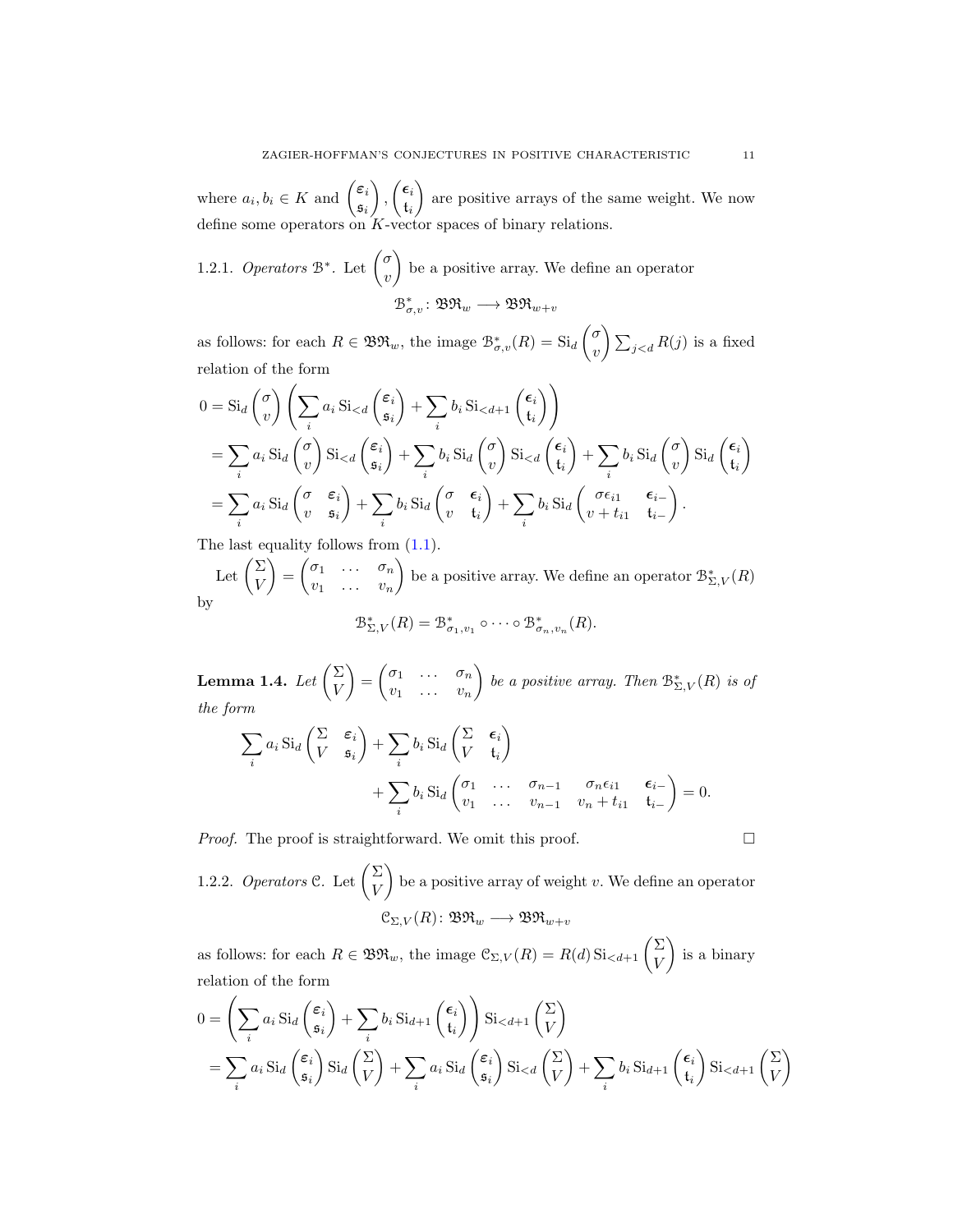12 BO-HAE IM, HOJIN KIM, KHAC NHUAN LE, TUAN NGO DAC, AND LAN HUONG PHAM

$$
= \sum_i f_i \operatorname{Si}_d\left(\begin{matrix} \boldsymbol{\mu}_i \\ \mathfrak{u}_i \end{matrix}\right) + \sum_i f'_i \operatorname{Si}_{d+1}\left(\begin{matrix} \boldsymbol{\mu}'_i \\ \mathfrak{u}'_i \end{matrix}\right).
$$

The last equality follows from Proposition [1.2.](#page-8-0)

In particular, the following proposition gives the form of  $\mathfrak{C}_{\Sigma,V}(R_{\varepsilon}).$ 

<span id="page-11-0"></span>Proposition 1.5. Let  $\begin{pmatrix} \Sigma & \Sigma \end{pmatrix}$ V  $\overline{ }$ be a positive array with  $V = (v_1, V_-)$  and  $\Sigma =$  $(\sigma_1, \Sigma_-)$ . Then  $\mathfrak{C}_{\Sigma,V}(R_{\varepsilon})$  is of the form

$$
\operatorname{Si}_d\begin{pmatrix} \varepsilon \sigma_1 & \Sigma_- \\ q + v_1 & V_- \end{pmatrix} + \operatorname{Si}_d\begin{pmatrix} \varepsilon & \Sigma \\ q & V \end{pmatrix} + \sum_i b_i \operatorname{Si}_{d+1} \begin{pmatrix} \varepsilon & \epsilon_i \\ 1 & t_i \end{pmatrix} = 0,
$$
  
where  $b_i \in K$  and  $\begin{pmatrix} \epsilon_i \\ t_i \end{pmatrix}$  are positive arrays satisfying  $\begin{pmatrix} \epsilon_i \\ t_i \end{pmatrix} \leq \begin{pmatrix} 1 \\ q - 1 \end{pmatrix} + \begin{pmatrix} \Sigma \\ V \end{pmatrix}$  for

 $\langle u \rangle$ all i.

*Proof.* We see that  $\mathfrak{C}_{\Sigma,V}(R_{\varepsilon})$  is of the form

$$
\operatorname{Si}_d\begin{pmatrix} \varepsilon \\ q \end{pmatrix} \operatorname{Si}_d\begin{pmatrix} \Sigma \\ V \end{pmatrix} + \operatorname{Si}_d\begin{pmatrix} \varepsilon \\ q \end{pmatrix} \operatorname{Si}_{< d} \begin{pmatrix} \Sigma \\ V \end{pmatrix} + \varepsilon^{-1} D_1 \operatorname{Si}_{d+1} \begin{pmatrix} \varepsilon & 1 \\ 1 & q-1 \end{pmatrix} \operatorname{Si}_{< d+1} \begin{pmatrix} \Sigma \\ V \end{pmatrix} = 0.
$$
\nIt follows from (1.1) and Proposition 1.2 that

It follows from 
$$
(1.1)
$$
 and Proposition 1.2 that

$$
\operatorname{Si}_d\begin{pmatrix} \varepsilon \\ q \end{pmatrix} \operatorname{Si}_d\begin{pmatrix} \Sigma \\ V \end{pmatrix} + \operatorname{Si}_d\begin{pmatrix} \varepsilon \\ q \end{pmatrix} \operatorname{Si}_{< d} \begin{pmatrix} \Sigma \\ V \end{pmatrix} = \operatorname{Si}_d\begin{pmatrix} \varepsilon \sigma_1 & \Sigma_- \\ q + v_1 & V_- \end{pmatrix} + \operatorname{Si}_d\begin{pmatrix} \varepsilon & \Sigma \\ q & V \end{pmatrix},
$$
  

$$
\varepsilon^{-1} D_1 \operatorname{Si}_{d+1} \begin{pmatrix} \varepsilon & 1 \\ 1 & q-1 \end{pmatrix} \operatorname{Si}_{< d+1} \begin{pmatrix} \Sigma \\ V \end{pmatrix} = \sum_i b_i \operatorname{Si}_{d+1} \begin{pmatrix} \varepsilon & \epsilon_i \\ 1 & t_i \end{pmatrix},
$$

where  $b_i \in K$  and  $\begin{pmatrix} \epsilon_i \\ \epsilon_i \end{pmatrix}$ ti ) are positive arrays satisfying  $\begin{pmatrix} \epsilon_i \\ i \end{pmatrix}$  $\mathfrak{t}_i$  $\setminus$ ≤  $\begin{pmatrix} 1 \end{pmatrix}$  $q-1$  $\overline{ }$ +  $\sqrt{\Sigma}$ V  $\setminus$ for all *i*. This proves the proposition.

1.2.3. Operators BC. Let  $\varepsilon \in \mathbb{F}_q^{\times}$ . We define an operator

$$
\mathfrak{BC}_{\varepsilon,q}\colon \mathfrak{BR}_w\longrightarrow \mathfrak{BR}_{w+q}
$$

as follows: for each  $R \in \mathfrak{BR}_w$ , the image  $\mathfrak{BC}_{\varepsilon,q}(R)$  is a binary relation given by

$$
\mathcal{BC}_{\varepsilon,q}(R) = \mathcal{B}_{\varepsilon,q}^*(R) - \sum_i b_i \mathcal{C}_{\varepsilon_i,\mathfrak{t}_i}(R_{\varepsilon}).
$$

Let us clarify the definition of  $\mathcal{BC}_{\varepsilon,q}$ . We know that  $\mathcal{B}^*_{\varepsilon,q}(R)$  is of the form

$$
\sum_{i} a_{i} \operatorname{Si}_{d} \begin{pmatrix} \varepsilon & \varepsilon_{i} \\ q & \varepsilon_{i} \end{pmatrix} + \sum_{i} b_{i} \operatorname{Si}_{d} \begin{pmatrix} \varepsilon & \varepsilon_{i} \\ q & t_{i} \end{pmatrix} + \sum_{i} b_{i} \operatorname{Si}_{d} \begin{pmatrix} \varepsilon \varepsilon_{i1} & \varepsilon_{i-} \\ q + t_{i1} & t_{i-} \end{pmatrix} = 0.
$$

Moreover,  $\mathfrak{C}_{\epsilon_i,t_i}(R_{\varepsilon})$  is of the form

$$
Si_d\begin{pmatrix} \varepsilon & \epsilon_i \\ q & t_i \end{pmatrix} + Si_d\begin{pmatrix} \varepsilon\epsilon_{i1} & \epsilon_{i-} \\ q + t_{i1} & t_{i-} \end{pmatrix} + \varepsilon^{-1}D_1 Si_{d+1}\begin{pmatrix} \varepsilon \\ 1 \end{pmatrix} Si_{
$$

Combining with Proposition [1.2](#page-8-0) (2), we have that  $\mathcal{BC}_{\varepsilon,q}(R)$  is of the form

$$
\sum_i a_i \operatorname{Si}_d\begin{pmatrix} \varepsilon & \varepsilon_i \\ q & \varepsilon_i \end{pmatrix} + \sum_{i,j} b_{ij} \operatorname{Si}_{d+1}\begin{pmatrix} \varepsilon & \varepsilon_{ij} \\ 1 & t_{ij} \end{pmatrix} = 0,
$$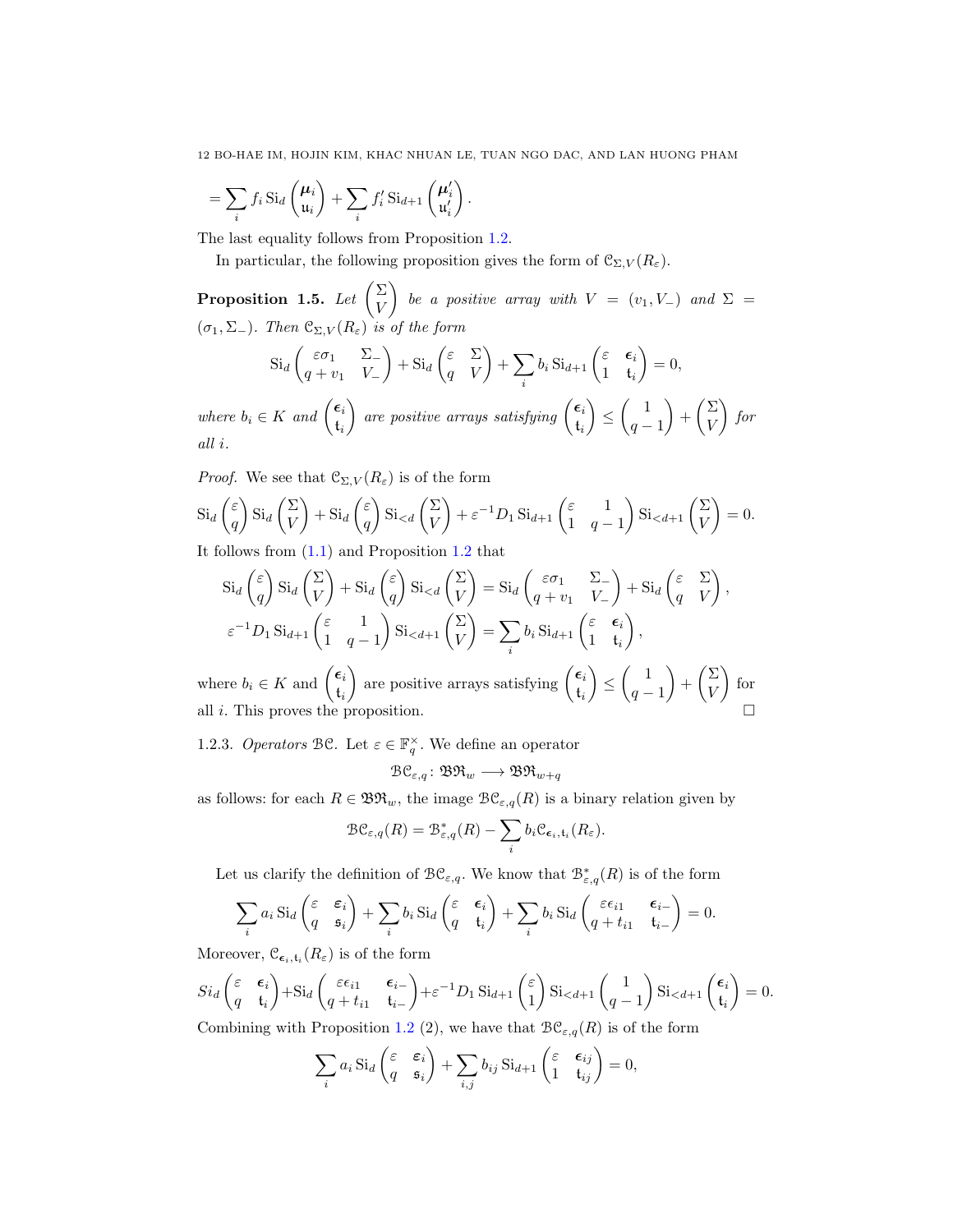where  $b_{ij} \in K$  and  $\begin{pmatrix} \epsilon_{ij} \\ t_{ij} \end{pmatrix}$  are positive arrays satisfying  $\begin{pmatrix} \epsilon_{ij} \\ t_{ij} \end{pmatrix} \leq$  $\begin{pmatrix} 1 \end{pmatrix}$  $q-1$  $\setminus$ +  $\left(\epsilon_i\right)$ ti  $\setminus$ for all  $i$ .

#### <span id="page-12-0"></span>1.3. A weak version of Brown's theorem for ACMP's.

### 1.3.1. Preparatory results.

<span id="page-12-1"></span>**Proposition 1.6.** 1) Let  $\begin{pmatrix} \varepsilon \\ \varepsilon \end{pmatrix}$ s  $\overline{ }$ =  $\begin{pmatrix} \varepsilon_1 & \ldots & \varepsilon_n \end{pmatrix}$  $s_1 \ldots s_n$  $\overline{\phantom{0}}$ be a positive array such that  $\text{Init}(\mathfrak{s}) = (s_1, \ldots, s_{k-1})$  for some  $1 \leq k \leq n$ , and let  $\varepsilon$  be an element in  $\mathbb{F}_q^{\times}$ . Then  $\operatorname{Li}\left(\frac{\varepsilon}{2}\right)$ s  $\setminus$ can be decomposed as follows

$$
\text{Li}\left(\frac{\varepsilon}{\mathfrak{s}}\right) = -\text{Li}\left(\frac{\varepsilon'}{\mathfrak{s}'}\right) + \underbrace{\sum_{i} b_i \text{Li}\left(\frac{\varepsilon'_i}{\mathfrak{t}'_i}\right)}_{type \ 2} + \underbrace{\sum_{i} c_i \text{Li}\left(\frac{\mu_i}{\mathfrak{u}_i}\right)}_{type \ 3},
$$

where  $b_i, c_i \in A$  divisible by  $D_1$  such that for all i, the following properties are satisfied:

• For all arrays  $\begin{pmatrix} \epsilon \\ 0 \end{pmatrix}$ t  $\setminus$ appearing on the right hand side,  $depth(t) \geq depth(s)$  and  $T_k(t) \leq T_k(s)$ . • For the array  $\begin{pmatrix} \varepsilon' \\ s' \end{pmatrix}$ s ′  $\int$  of type 1 with respect to  $\begin{pmatrix} \varepsilon \\ \varepsilon \end{pmatrix}$ s  $\setminus$ , we have ε ′ s ′  $\setminus$ =  $\begin{pmatrix} \varepsilon_1 & \ldots & \varepsilon_{k-1} & \varepsilon & \varepsilon^{-1} \varepsilon_k & \varepsilon_{k+1} & \ldots & \varepsilon_n \end{pmatrix}$  $s_1$  ...  $s_{k-1}$  q  $s_k - q$   $s_{k+1}$  ...  $s_n$  $\setminus$ . Moreover, for all  $k \leq \ell \leq n$ ,  $s'_1 + \cdots + s'_\ell < s_1 + \cdots + s_\ell.$ • For the array  $\begin{pmatrix} \epsilon' \\ \epsilon' \end{pmatrix}$ t ′  $\Big)$  of type 2 with respect to  $\Big(\frac{\varepsilon}{\varepsilon}\Big)$ s  $\overline{ }$ , for all  $k \leq \ell \leq n$ ,  $t'_{1} + \cdots + t'_{\ell} < s_{1} + \cdots + s_{\ell}.$ 

• For the array 
$$
\begin{pmatrix} \mu \\ u \end{pmatrix}
$$
 of type 3 with respect to  $\begin{pmatrix} \varepsilon \\ \mathfrak{s} \end{pmatrix}$ , we have  $\text{Init}(\mathfrak{s}) \prec \text{Init}(\mathfrak{u})$ .

2) Let  $\left(\frac{\varepsilon}{\varepsilon}\right)$ s  $\overline{ }$ =  $\begin{pmatrix} \varepsilon_1 & \ldots & \varepsilon_k \end{pmatrix}$  $s_1 \ldots s_k$ be a positive array such that  $Init(\mathfrak{s}) = \mathfrak{s}$  and  $s_k = q$ . Then Li  $\left(\frac{\varepsilon}{\varepsilon}\right)$ s  $\overline{\phantom{0}}$ can be decomposed as follows:

$$
\text{Li}\begin{pmatrix} \varepsilon \\ \mathfrak{s} \end{pmatrix} = \underbrace{\sum_{i} b_{i} \text{Li}\begin{pmatrix} \epsilon'_{i} \\ \mathfrak{t}'_{i} \end{pmatrix}}_{type \ 2} + \underbrace{\sum_{i} c_{i} \text{Li}\begin{pmatrix} \mu_{i} \\ \mu_{i} \end{pmatrix}}_{type \ 3},
$$

where  $b_i, c_i \in A$  divisible by  $D_1$  such that for all i, the following properties are satisfied: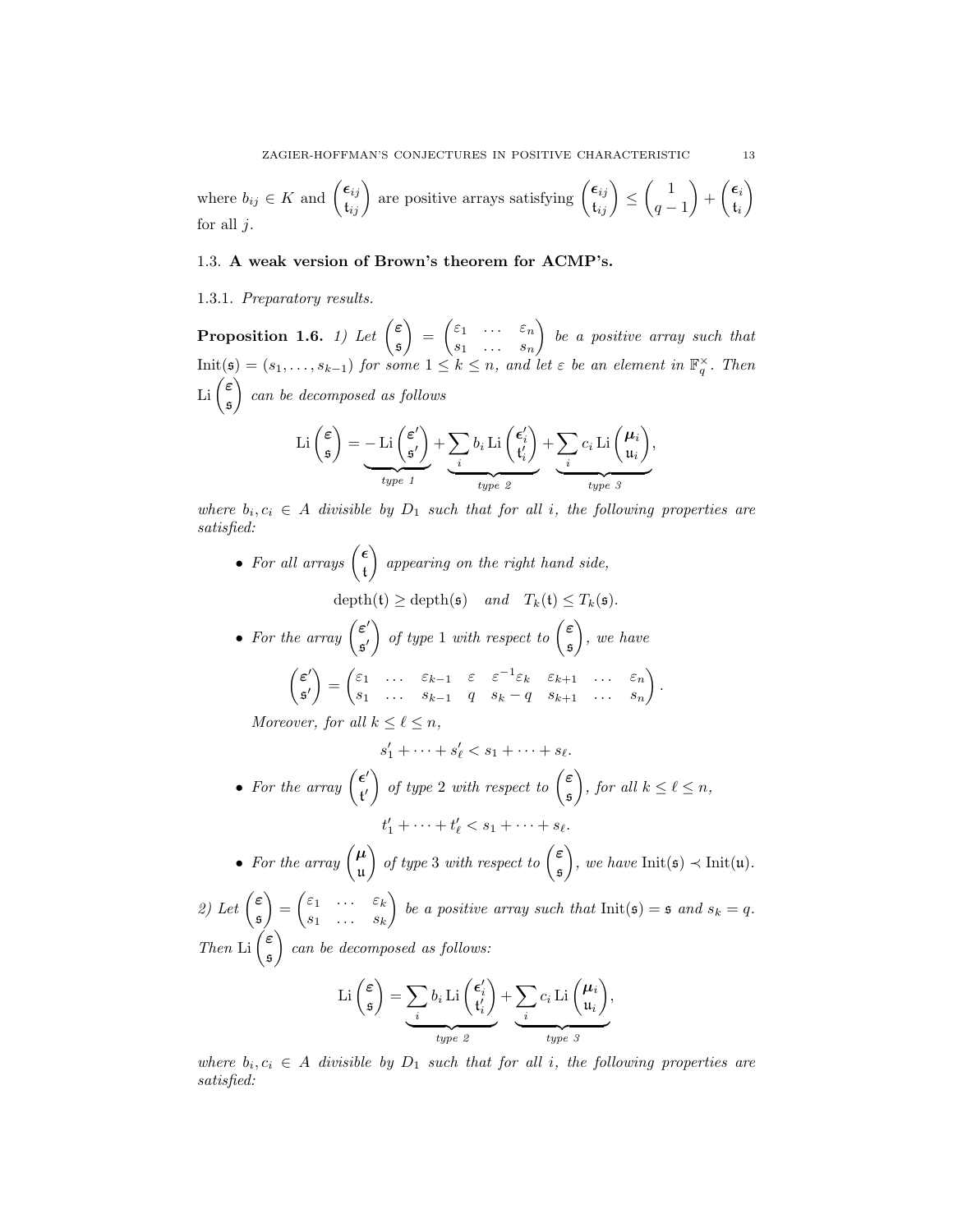14 BO-HAE IM, HOJIN KIM, KHAC NHUAN LE, TUAN NGO DAC, AND LAN HUONG PHAM

\n- For all arrays 
$$
\begin{pmatrix} \epsilon \\ t \end{pmatrix}
$$
 appearing on the right hand side,  $\operatorname{depth}(t) \geq \operatorname{depth}(s)$  and  $T_k(t) \leq T_k(s)$ .
\n- For the array  $\begin{pmatrix} \epsilon' \\ t' \end{pmatrix}$  of type 2 with respect to  $\begin{pmatrix} \epsilon \\ s \end{pmatrix}$ ,  $t'_1 + \cdots + t'_k < s_1 + \cdots + s_k$ .
\n- For the array  $\begin{pmatrix} \mu \\ u \end{pmatrix}$  of type 3 with respect to  $\begin{pmatrix} \epsilon \\ s \end{pmatrix}$ , we have  $\text{Init}(\mathfrak{s}) \prec \text{Init}(\mathfrak{u})$ .
\n

*Proof.* For Part 1, since Init( $\mathfrak{s}$ ) =  $(s_1, \ldots, s_{k-1})$ , we get  $s_k > q$ . Set  $\begin{pmatrix} \sum \\ V \end{pmatrix}$ V  $\overline{\phantom{0}}$ =  $\int \varepsilon^{-1} \varepsilon_k \quad \varepsilon_{k+1} \quad \dots \quad \varepsilon_n$  $s_k - q$   $s_{k+1}$  ...  $s_n$ ). By Proposition [1.5,](#page-11-0)  $\mathfrak{C}_{\Sigma,V}(R_{\varepsilon})$  is of the form (1.2)  $\mathrm{Si}_d$  $\int \varepsilon_k$  ...  $\varepsilon_n$  $s_k$  ...  $s_n$  $\setminus$  $+$  Si<sub>d</sub>  $\int \varepsilon \varepsilon^{-1} \varepsilon_k \varepsilon_{k+1} \dots \varepsilon_n$  $q \quad s_k - q \quad s_{k+1} \quad \ldots \quad s_n$  $\overline{ }$  $+\sum$ i  $b_i$  Si<sub>d+1</sub>  $\begin{pmatrix} \varepsilon & \epsilon_i \\ 1 & \epsilon_i \end{pmatrix}$  $1 - \mathfrak{t}_i$  $\overline{ }$  $= 0,$ 

<span id="page-13-0"></span>where  $b_i \in A$  divisible by  $D_1$  and  $\begin{pmatrix} \epsilon_i \\ \epsilon_i \end{pmatrix}$  $\mathfrak{t}_i$  $\setminus$ are positive arrays satisfying for all i,

$$
\begin{pmatrix} \epsilon_i \\ t_i \end{pmatrix} \le \begin{pmatrix} 1 \\ q-1 \end{pmatrix} + \begin{pmatrix} \Sigma \\ V \end{pmatrix} = \begin{pmatrix} \varepsilon^{-1} \varepsilon_k & \varepsilon_{k+1} & \dots & \varepsilon_n \\ s_k - 1 & s_{k+1} & \dots & s_n \end{pmatrix}
$$

.

.

For  $m \in \mathbb{N}$ , we denote by  $q^{\{m\}}$  the sequence of length m with all terms equal to q. We agree by convention that  $q^{\{0\}}$  is the empty sequence. Setting  $s_0 = 0$ , we may assume that there exists a maximal index j with  $0 \leq j \leq k-1$  such that  $s_j < q$ , hence Init( $\mathfrak{s}$ ) =  $(s_1, \ldots, s_j, q^{\{k-j-1\}}).$ 

Then the operator  $\mathcal{BC}_{\varepsilon_{j+1},q}\circ\cdots\circ\mathcal{BC}_{\varepsilon_{k-1},q}$  applied to the relation [\(1.2\)](#page-13-0) gives

$$
\begin{split}\n\operatorname{Si}_d\begin{pmatrix}\n\varepsilon_{j+1} & \dots & \varepsilon_{k-1} & \varepsilon_k & \dots & \varepsilon_n \\
q & \dots & q & s_k & \dots & s_n\n\end{pmatrix} \\
+ \operatorname{Si}_d\begin{pmatrix}\n\varepsilon_{j+1} & \dots & \varepsilon_{k-1} & \varepsilon & \varepsilon^{-1}\varepsilon_k & \varepsilon_{k+1} & \dots & \varepsilon_n \\
q & \dots & q & q & s_k - q & s_{k+1} & \dots & s_n\n\end{pmatrix} \\
+ \sum_i b_{i_1 \dots i_{k-j}} \operatorname{Si}_{d+1}\begin{pmatrix}\n\varepsilon_{j+1} & \varepsilon_{i_1 \dots i_{k-j}} \\
1 & \varepsilon_{i_1 \dots i_{k-j}}\n\end{pmatrix} = 0,\n\end{split}
$$

where  $b_{i_1...i_{k-j}} \in A$  are divisible by  $D_1$  and for  $2 \leq l \leq k-j$ ,  $\left(\boldsymbol{\epsilon}_{i_1...i_l}\right)$  $\mathfrak{t}_{i_1...i_l}$  $\overline{\phantom{0}}$ are positive arrays satisfying

$$
\begin{pmatrix} \epsilon_{i_1\ldots i_l} \\ t_{i_1\ldots i_l} \end{pmatrix} \leq \begin{pmatrix} 1 \\ q-1 \end{pmatrix} + \begin{pmatrix} \varepsilon_{k-l+2} & \epsilon_{i_1\ldots i_{l-1}} \\ 1 & t_{i_1\ldots i_{l-1}} \end{pmatrix} = \begin{pmatrix} \varepsilon_{k-l+2} & \epsilon_{i_1\ldots i_{l-1}} \\ q & t_{i_1\ldots i_{l-1}} \end{pmatrix}
$$

Thus

$$
\begin{pmatrix} \epsilon_{i_1\ldots i_{k-j}} \\ t_{i_1\ldots i_{k-j}} \end{pmatrix} \leq \begin{pmatrix} \varepsilon_{j+2} & \ldots & \varepsilon_{k-1} & \varepsilon & \varepsilon^{-1}\varepsilon_k & \varepsilon_{k+1} & \ldots & \varepsilon_n \\ q & \ldots & q & q & s_k - 1 & s_{k+1} & \ldots & s_n \end{pmatrix}.
$$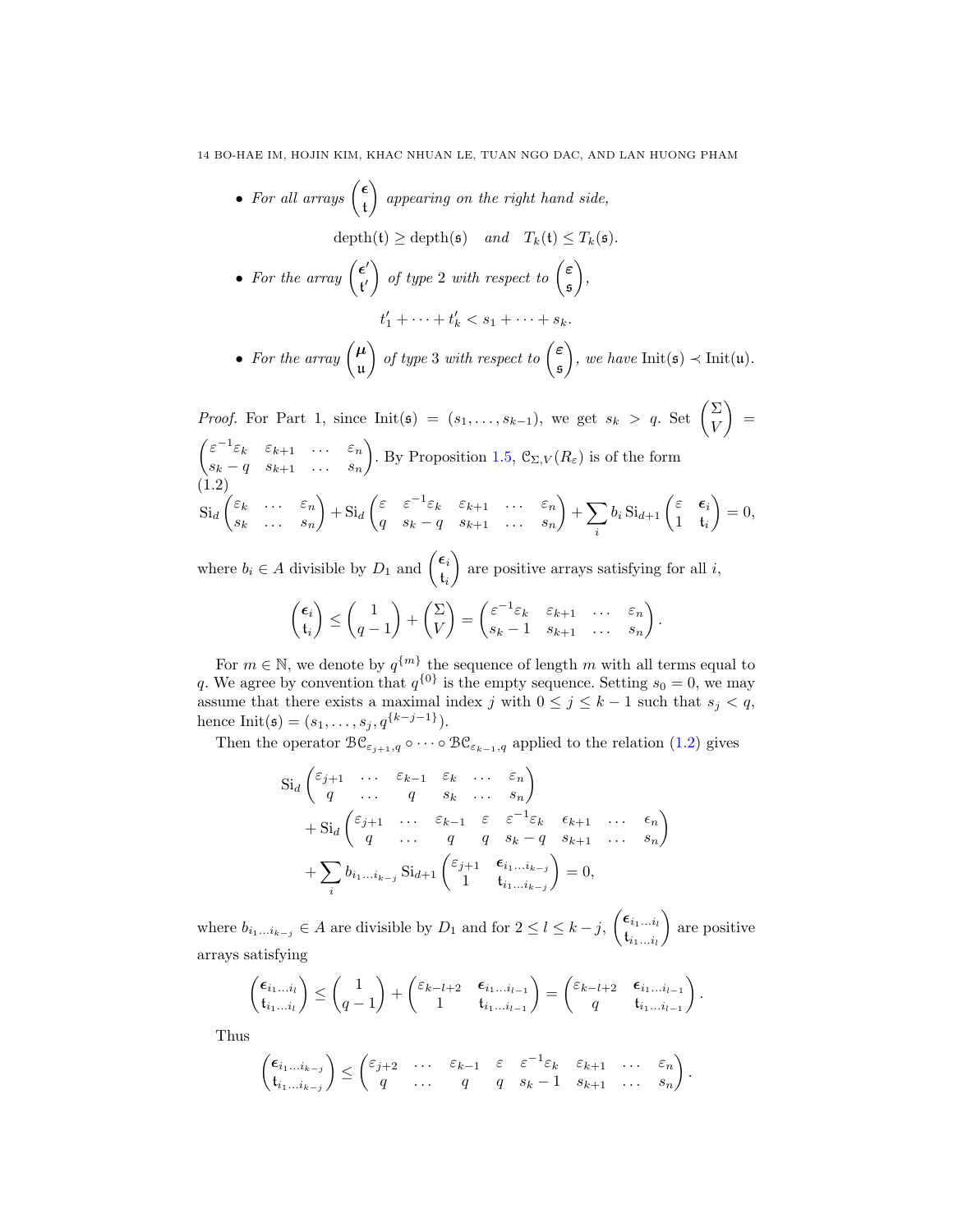Letting  $\left(\frac{\Sigma'}{\Sigma'}\right)$  $V'$  $\setminus$ =  $\begin{pmatrix} \varepsilon_1 & \dots & \varepsilon_j \end{pmatrix}$  $s_1 \ldots s_j$ ), by Proposition [1.4,](#page-10-0) we continue to apply  $\mathcal{B}_{\Sigma',V'}^*$ to the above relation and get

$$
\mathrm{Si}_d\left(\xi\right) + \mathrm{Si}_d\left(\begin{matrix}\varepsilon_1 & \dots & \varepsilon_{k-1} & \varepsilon & \varepsilon^{-1}\varepsilon_k & \varepsilon_{k+1} & \dots & \varepsilon_n\\s_1 & \dots & s_{k-1} & q & s_k - q & s_{k+1} & \dots & s_n\end{matrix}\right) + \sum_i b_{i_1 \dots i_{k-j}} \mathrm{Si}_d\left(\begin{matrix}\varepsilon_1 & \dots & \varepsilon_j & \varepsilon_{j+1} & \varepsilon_{i_1 \dots i_{k-j}}\\s_1 & \dots & s_j & 1 & t_{i_1 \dots i_{k-j}}\end{matrix}\right) + \sum_i b_{i_1 \dots i_{k-j}} \mathrm{Si}_{d+1}\left(\begin{matrix}\varepsilon_1 & \dots & \varepsilon_{j-1} & \varepsilon_j\varepsilon_{j+1} & \varepsilon_{i_1 \dots i_{k-j}}\\s_1 & \dots & s_{j-1} & s_j+1 & t_{i_1 \dots i_{k-j}}\end{matrix}\right) = 0.
$$

Hence

Li 
$$
\begin{pmatrix} \epsilon \\ \mathfrak{s} \end{pmatrix}
$$
 + Li  $\begin{pmatrix} \varepsilon_1 & \cdots & \varepsilon_{k-1} & \varepsilon & \varepsilon^{-1} \varepsilon_k & \varepsilon_{k+1} & \cdots & \varepsilon_n \\ s_1 & \cdots & s_{k-1} & q & s_k - q & s_{k+1} & \cdots & s_n \end{pmatrix}$   
+  $\sum_i b_{i_1...i_{k-j}}$  Li  $\begin{pmatrix} \varepsilon_1 & \cdots & \varepsilon_j & \varepsilon_{j+1} & \epsilon_{i_1...i_{k-j}} \\ s_1 & \cdots & s_j & 1 & t_{i_1...i_{k-j}} \end{pmatrix}$   
+  $\sum_i b_{i_1...i_{k-j}}$  Li  $\begin{pmatrix} \varepsilon_1 & \cdots & \varepsilon_{j-1} & \varepsilon_j \varepsilon_{j+1} & \epsilon_{i_1...i_{k-j}} \\ s_1 & \cdots & s_{j-1} & s_j + 1 & t_{i_1...i_{k-j}} \end{pmatrix} = 0.$ 

The verification of positive arrays of type 1, type 2, type 3 with respect to  $\begin{pmatrix} \varepsilon \\ z \end{pmatrix}$ s  $\setminus$ follows the same line as in [\[27\]](#page-39-18). We omit the details.

For Part 2, the proof follows the same line as in Part 1. We omit this proof.  $\Box$ 

We recall the following definition of  $[27]$  (see  $[27,$  Definition 3.1]):

**Definition 1.7.** Let  $k \in \mathbb{N}$  and  $\mathfrak{s}$  be a tuple of positive integers. We say that  $\mathfrak{s}$  is k-admissible if it satisfies the following two conditions:

1)  $s_1, \ldots, s_k \leq q$ .

2)  $\mathfrak s$  is not of the form  $(s_1, \ldots, s_r)$  with  $r \leq k, s_1, \ldots, s_{r-1} \leq q$ , and  $s_r = q$ . Here we recall  $s_i = 0$  for  $i > \text{depth}(\mathfrak{s})$ .

A positive array is  $k$ -admissible if the corresponding tuple is  $k$ -admissible.

<span id="page-14-0"></span>**Proposition 1.8.** For all  $k \in \mathbb{N}$  and for all arrays  $\begin{pmatrix} \varepsilon \\ \varepsilon \end{pmatrix}$ s  $\bigg), \mathrm{Li} \left( \frac{\varepsilon}{\varepsilon} \right)$ s  $\setminus$ can be expressed as a K-linear combination of Li $\begin{pmatrix} \epsilon \\ h \end{pmatrix}$ t  $\Big)$ 's of the same weight such that  $t$  is k-admissible.

*Proof.* The proof follow the same line as that of [\[27,](#page-39-18) Theorem A].  $\Box$ 

1.3.2. A set of generators  $AT_w$  for ACMPL's. We recall that  $AL_w$  is the Kvector space generated by ACMPL's of weight w. We denote by  $A\mathcal{T}_w$  the set of all ACMPL's Li $\left(\frac{\varepsilon}{\varepsilon}\right)$ s  $=\mathrm{Li} \begin{pmatrix} \varepsilon_1 & \cdots & \varepsilon_n \end{pmatrix}$  $s_1 \ldots s_n$  $\setminus$ of weight w such that  $s_1, \ldots, s_{n-1} \leq q$ and  $s_n < q$ .

We put  $t(w) = |A \mathcal{T}_w|$ . Then one verifies that

$$
t(w) = \begin{cases} (q-1)q^{w-1} & \text{if } 1 \le w < q, \\ (q-1)(q^{w-1}-1) & \text{if } w = q, \end{cases}
$$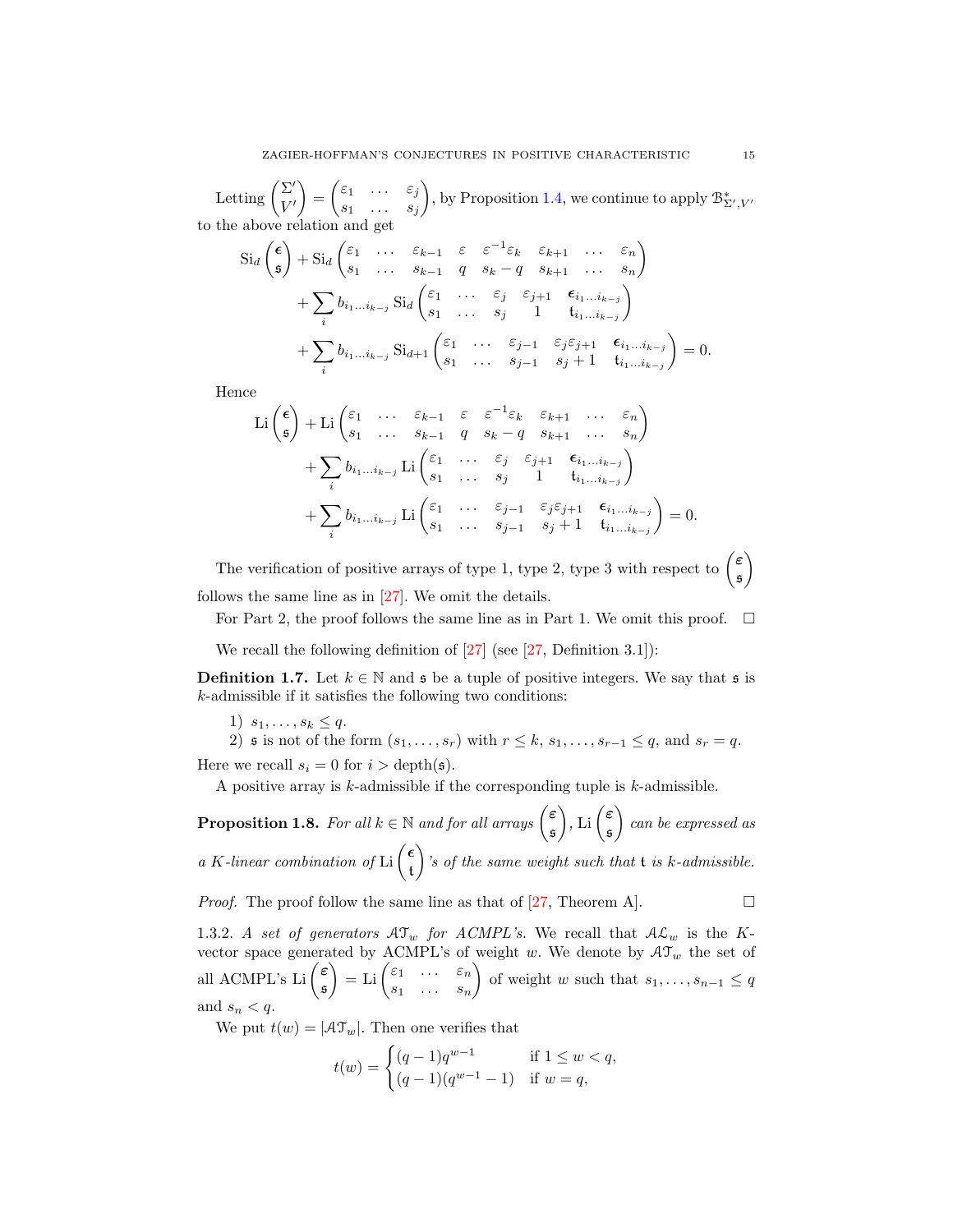and for  $w > q$ ,

$$
t(w) = (q-1) \sum_{i=1}^{q} t(w-i).
$$

We are ready to state a weak version of Brown's theorem for ACMPL's.

<span id="page-15-0"></span>**Proposition 1.9.** The set of all elements Li  $\begin{pmatrix} \varepsilon \\ \varepsilon \end{pmatrix}$ s  $\Big)$  such that Li  $\Big(\frac{\varepsilon}{\varepsilon}\Big)$ s  $\Big) \in \mathcal{AT}_w$  forms a set of generators for  $A\mathcal{L}_w$ .

<span id="page-15-1"></span>*Proof.* The result follows immediately from Proposition [1.8](#page-14-0) in the case of  $k = w$ .  $\Box$ 

## <span id="page-15-2"></span>1.4. A strong version of Brown's theorem for ACMPL's.

1.4.1. Another set of generators  $AS_w$  for ACMPL's. We consider the set  $\mathcal{J}_w$  consisting of positive tuples  $\mathfrak{s} = (s_1, \ldots, s_n)$  of weight w such that  $s_1, \ldots, s_{n-1} \leq q$ and  $s_n < q$ , together with the set  $\mathcal{J}'_w$  consisting of positive tuples  $\mathfrak{s} = (s_1, \ldots, s_n)$ of weight w such that  $q \nmid s_i$  for all i. Then there is a bijection

$$
\iota\colon \mathcal{J}'_w\longrightarrow \mathcal{J}_w
$$

given as follows: for each tuple  $\mathfrak{s} = (s_1, \ldots, s_n) \in \mathcal{J}'_w$ , since  $q \nmid s_i$ , we can write  $s_i = h_i q + r_i$  where  $0 < r_i < q$  and  $h_i \in \mathbb{Z}^{\geq 0}$ . The image  $\iota(\mathfrak{s})$  is the tuple

$$
\iota(\mathfrak{s}) = (\underbrace{q, \ldots, q}_{h_1 \text{ times}}, r_1, \ldots, \underbrace{q, \ldots, q}_{h_n \text{ times}}, r_n).
$$

Let  $AS_w$  denote the set of ACMPL's Li $\begin{pmatrix} \varepsilon \\ \varepsilon \end{pmatrix}$ s such that  $\mathfrak{s} \in \mathcal{J}'_w$ . We note that in general,  $AS_w$  is much smaller than  $AT_w$ . The only exceptions are when  $q = 2$  or  $w < q$ .

1.4.2. Cardinality of  $AS_w$ . We now compute  $s(w) = |AS_w|$ . To do so we denote by  $\mathcal{A}\mathcal{J}_w$  the set consisting of positive arrays  $\begin{pmatrix} \varepsilon_1 & \cdots & \varepsilon_n \\ \vdots & \vdots & \vdots \end{pmatrix}$  $s_1 \ldots s_n$  $\overline{\phantom{0}}$ of weight w such that  $q \nmid s_i$ for all i and by  $\mathcal{A}\mathcal{J}_w^1$  the set consisting of positive arrays  $\begin{pmatrix} \varepsilon_1 & \cdots & \varepsilon_n \\ \varepsilon_2 & \cdots & \varepsilon_n \end{pmatrix}$  $s_1 \ldots s_n$  $\overline{\phantom{0}}$ of weight  $w$ such that  $s_1, \ldots, s_{n-1} \leq q, s_n < q$  and  $\varepsilon_i = 1$  whenever  $s_i = q$  for  $1 \leq i \leq n$ . We construct a map

 $\varphi: \mathcal{A}\mathcal{J}_w \longrightarrow \mathcal{A}\mathcal{J}_w^1$ as follows: for each array  $\begin{pmatrix} \varepsilon \\ \varepsilon \end{pmatrix} = \begin{pmatrix} \varepsilon_1 & \cdots & \varepsilon_n \\ \varepsilon_n & \cdots & \varepsilon_n \end{pmatrix}$ s  $\overline{ }$ =  $\begin{pmatrix} \varepsilon_1 & \ldots & \varepsilon_n \end{pmatrix}$  $s_1 \ldots s_n$  $\Big) \in \mathcal{AI}_w$ , since  $q \nmid s_i$ , we can write  $s_i = h_i q + r_i$  where  $0 < r_i < q$  and  $h_i \in \mathbb{Z}^{\geq 0}$ . The image  $\varphi$  $\sqrt{\varepsilon}$ s  $\setminus$ is the array  $\varphi$  $\sqrt{\varepsilon}$ s  $\overline{ }$  $=\left(\begin{pmatrix} 1 & \cdots & 1\\ q & \cdots & q \end{pmatrix}\right)$  $h_1$  times  $\sqrt{\varepsilon_1}$  $r_1$  $\left( \begin{matrix} 1 & \cdots & 1 \\ q & \cdots & q \end{matrix} \right)$  $h_n$  times  $\int \varepsilon_n$  $\begin{pmatrix} \varepsilon_n \\ r_n \end{pmatrix}$ .

It is easily seen that  $\varphi$  is a bijection, hence  $|\mathcal{AS}_w| = |\mathcal{AJ}_w| = |\mathcal{AJ}_w^1|$ . Thus  $s(w) =$  $|\mathcal{A}\mathcal{J}_{w}^{1}|$ . One verifies that

$$
s(w) = \begin{cases} (q-1)q^{w-1} & \text{if } 1 \le w < q, \\ (q-1)(q^{w-1}-1) & \text{if } w = q, \end{cases}
$$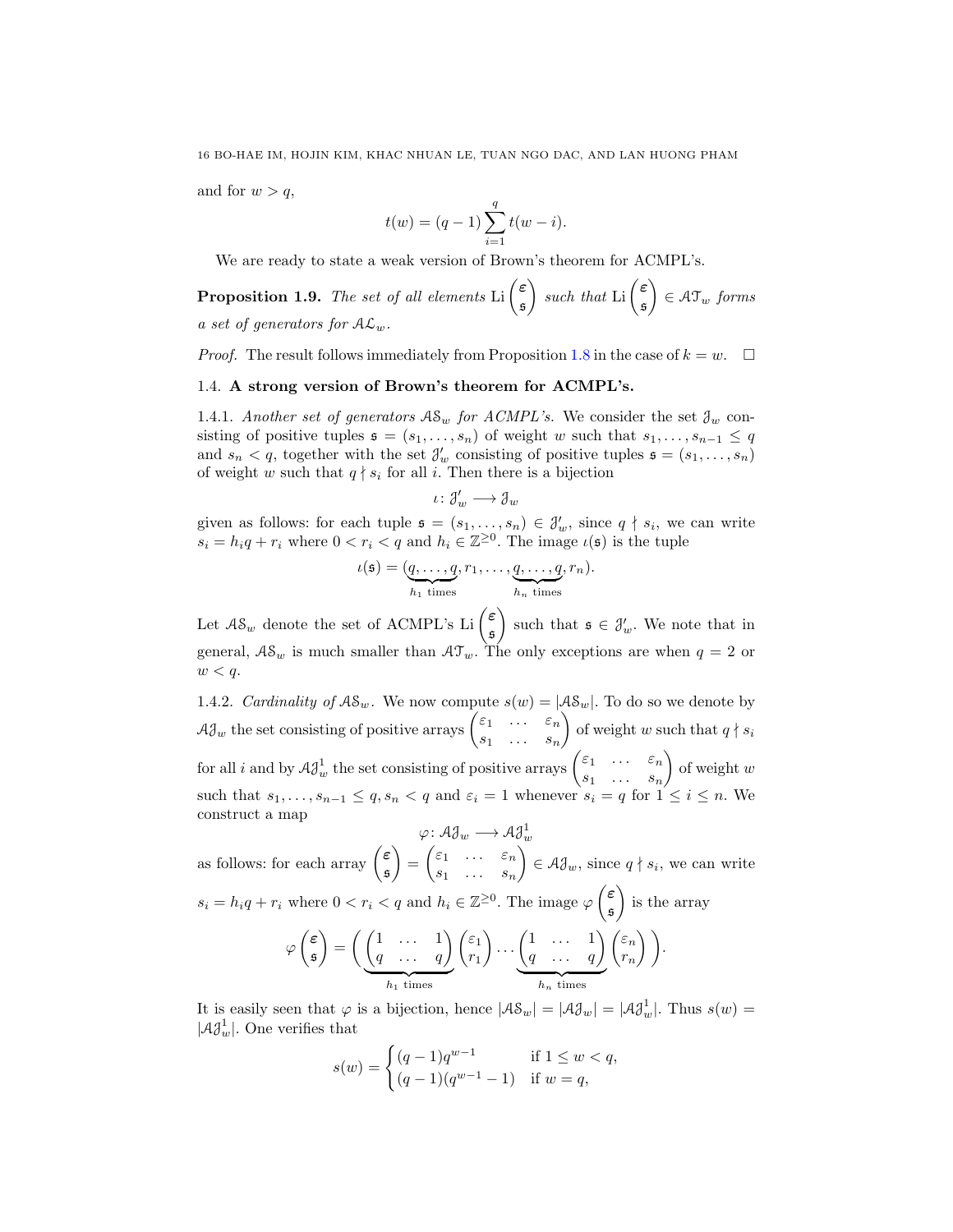and for  $w > q$ ,

$$
s(w) = (q-1)\sum_{i=1}^{q-1} s(w-i) + s(w-q).
$$

1.4.3. We state a strong version of Brown's theorem for ACMPL's.

<span id="page-16-1"></span>**Theorem 1.10.** The set  $AS_w$  forms a set of generators for  $AS_w$ . In particular,  $\dim_K A\mathcal{L}_w \leq s(w).$ 

*Proof.* For each Li  $\left(\frac{\varepsilon}{\varepsilon}\right)$ s  $\Big) \in \mathcal{AT}_w$ , since  $\mathfrak{s} \in \mathcal{J}_w$  and  $\iota: \mathcal{J}'_w \to \mathcal{J}_w$  is a bijection, there exists a tuple  $\mathfrak{s}' \in \mathfrak{J}'_w$  such that  $\mathfrak{s} = \iota(\mathfrak{s}')$ . By Proposition [1.6](#page-12-1) and Proposition [1.9,](#page-15-0) it follows that there exists a tuple  $\varepsilon' \in (\mathbb{F}_q^{\times})^{\mathrm{depth}(\mathfrak{s}')}$  such that  $\mathrm{Li} \begin{pmatrix} \varepsilon' \\ \varepsilon' \end{pmatrix}$ s ′  $\sqrt{ }$ can be expressed as follows

$$
\mathrm{Li}\left(\frac{\varepsilon'}{\mathfrak{s}'}\right) = \sum a_{\varepsilon,t}^{\varepsilon',\mathfrak{s}'} \mathrm{Li}\left(\frac{\varepsilon}{\mathfrak{t}}\right),
$$

where  $\int_{t}$ t ) ranges over all elements of  $A\mathcal{J}_w$  and  $a_{\epsilon,t}^{\epsilon',\epsilon'} \in A$  satisfying

$$
a_{\epsilon,t}^{\epsilon',\mathfrak{s}'} \equiv \begin{cases} \pm 1 \pmod{D_1} & \text{if } \begin{pmatrix} \epsilon \\ \mathfrak{t} \end{pmatrix} = \begin{pmatrix} \varepsilon \\ \mathfrak{s} \end{pmatrix}, \\ 0 \pmod{D_1} & \text{otherwise.} \end{cases}
$$

Note that Li  $\begin{pmatrix} \varepsilon' \\ s' \end{pmatrix}$ s ′  $\Big) \in \mathcal{AS}_w$ . Thus the transition matrix from the set consisting of such Li  $\left(\frac{\varepsilon'}{\varepsilon'}\right)$ s ′ as above (we allow repeated elements) to the set consisting of Li  $\begin{pmatrix} \varepsilon \\ \varepsilon \end{pmatrix}$ s  $\overline{ }$ with  $\int_{0}^{\epsilon}$ s  $\hat{A} \in \mathcal{A} \mathcal{J}_w$  is invertible. It then follows again from Proposition [1.9](#page-15-0) that  $\mathcal{A} \mathcal{S}_w$ is a set of generators for  $A\mathcal{L}_w$ , as desired.

## 2. Dual t-motives and linear independence

<span id="page-16-0"></span>We continue with the notation given in the Introduction. Further, letting  $t$  be another independent variable, we denote by  $\mathbb T$  the Tate algebra in the variable  $t$ with coefficients in  $\mathbb{C}_{\infty}$  equipped with the Gauss norm  $\|.\|_{\infty}$ , and by L the fraction field of T.

## 2.1. Dual t-motives.

We recall the notion of dual *t*-motives due to Anderson (see  $[6, 84]$  and  $[20, 85]$ ) for more details). We refer the reader to  $[1]$  for the related notion of t-motives.

For  $i \in \mathbb{Z}$  we consider the *i*-fold twisting of  $\mathbb{C}_{\infty}((t))$  defined by

$$
\mathbb{C}_{\infty}((t)) \to \mathbb{C}_{\infty}((t))
$$
  

$$
f = \sum_{j} a_j t^j \mapsto f^{(i)} := \sum_{j} a_j^{q^i} t^j.
$$

We extend *i*-fold twisting to matrices with entries in  $\mathbb{C}_{\infty}((t))$  by twisting entry-wise.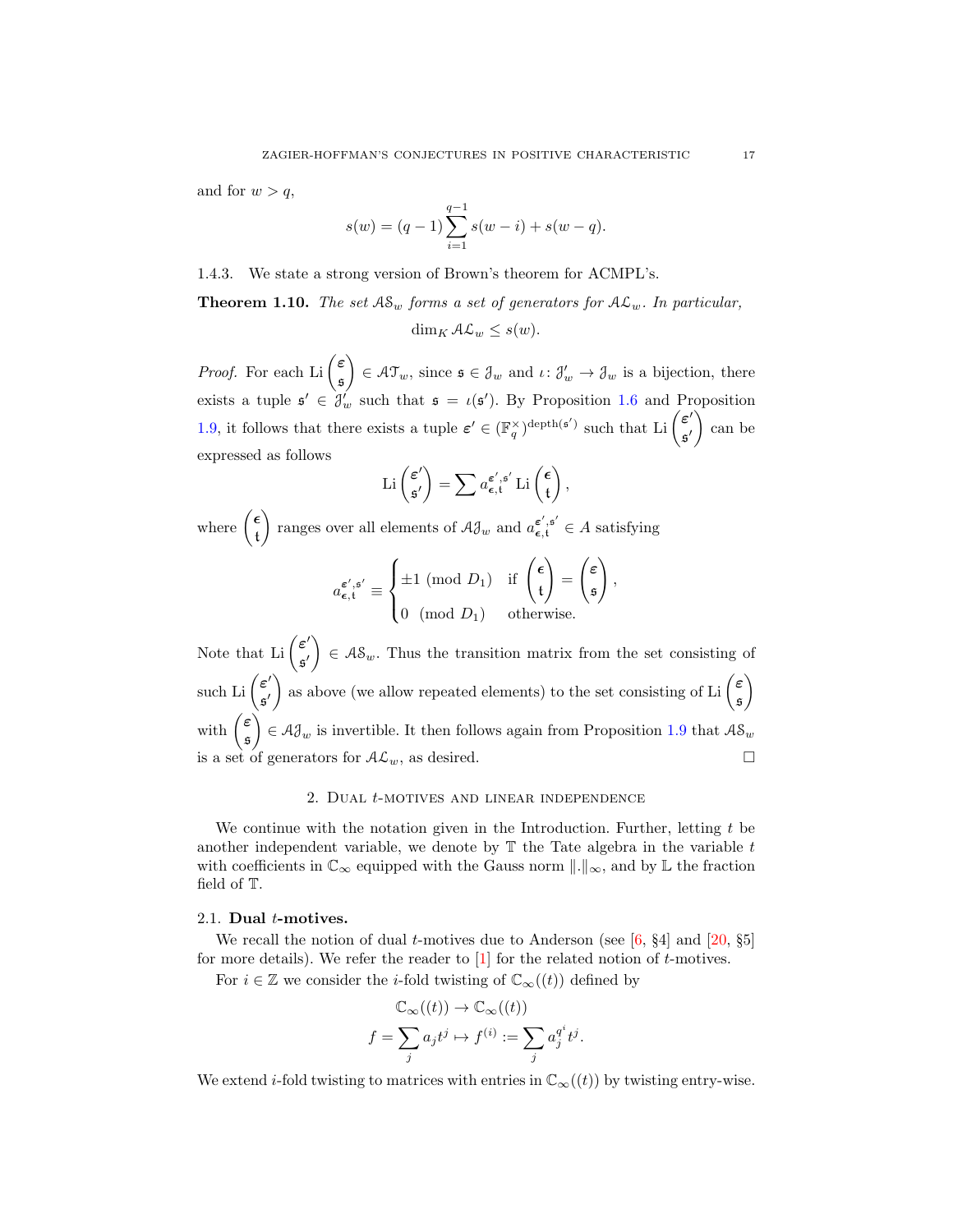Let  $\overline{K}[t,\sigma]$  be the non-commutative  $\overline{K}[t]$ -algebra generated by the new variable σ subject to the relation  $σf = f<sup>(-1)</sup>σ$  for all  $f ∈ \overline{K}[t]$ .

**Definition 2.1.** An effective dual t-motive is a  $\overline{K}[t, \sigma]$ -module M' which is free and finitely generated over  $\overline{K}[t]$  such that for  $\ell \gg 0$  we have

$$
(t - \theta)^{\ell}(\mathcal{M}'/\sigma\mathcal{M}') = \{0\}.
$$

We mention that effective dual  $t$ -motives are called Frobenius modules in [\[10,](#page-39-21) [13,](#page-39-22) [19,](#page-39-4) [23\]](#page-39-23). Note that Hartl and Juschka [\[20,](#page-39-20) §4] introduced a more general notion of dual  $t$ -motives. In particular, effective dual  $t$ -motives are always dual  $t$ -motives.

Throughout this paper we will always work with effective dual *t*-motives. Therefore, we will sometimes drop the word "effective" where there is no confusion.

Let  $M$  and  $M'$  be two effective dual t-motives. Then a morphism of effective dual t-motives  $\mathcal{M} \to \mathcal{M}'$  is just a homomorphism of left  $\overline{K}[t, \sigma]$ -modules. We denote by  $F$  the category of effective dual  $t$ -motives equipped with the trivial object 1.

We say that an object M of F is given by a matrix  $\Phi \in \text{Mat}_r(\overline{K}[t])$  if M is a  $\overline{K}[t]$ -module free of rank r and the action of  $\sigma$  is represented by the matrix  $\Phi$  on a given  $\overline{K}[t]$ -basis for M. We say that an object M of F is uniformizable or rigid analytically trivial if there exists a matrix  $\Psi \in GL_r(\mathbb{T})$  satisfying  $\Psi^{(-1)} = \Phi \Psi$ . The matrix  $\Psi$  is called a rigid analytic trivialization of M.

We now recall the Anderson-Brownawell-Papanikolas criterion which is crucial in the sequel (see  $[2,$  Theorem 3.1.1]).

<span id="page-17-2"></span>**Theorem 2.2** (Anderson-Brownawell-Papanikolas). Let  $\Phi \in Mat_{\ell}(\overline{K}[t])$  be a matrix such that  $\det \Phi = c(t - \theta)^s$  for some  $c \in \overline{K}$  and  $s \in \mathbb{Z}^{\geq 0}$ . Let  $\psi \in \text{Mat}_{\ell \times 1}(\mathcal{E})$ be a vector satisfying  $\psi^{(-1)} = \Phi \psi$  and  $\rho \in \text{Mat}_{1 \times \ell}(\overline{K})$  such that  $\rho \psi(\theta) = 0$ . Then there exists a vector  $P \in Mat_{1 \times \ell}(\overline{K}[t])$  such that

$$
P\psi = 0 \quad and \quad P(\theta) = \rho.
$$

## <span id="page-17-1"></span>2.2. Some constructions of dual t-motives.

2.2.1. *General case.* We briefly review some constructions of dual t-motives intro-duced in [\[10\]](#page-39-21) (see also [\[9,](#page-39-19) [13,](#page-39-22) [19\]](#page-39-4)). Let  $\mathfrak{s} = (s_1, \ldots, s_r) \in \mathbb{N}^r$  be a tuple of positive integers and  $\mathfrak{Q} = (Q_1, \ldots, Q_r) \in \overline{K}[t]^r$  satisfying the condition

<span id="page-17-0"></span>
$$
(2.1) \qquad (||Q_1||_{\infty}/|\theta|_{\infty}^{\frac{qs_1}{q-1}})^{q^{i_1}} \dots (||Q_r||_{\infty}/|\theta|_{\infty}^{\frac{qs_r}{q-1}})^{q^{i_r}} \to 0
$$

as  $0 \leq i_r < \cdots < i_1$  and  $i_1 \to \infty$ .

We consider the dual *t*-motives  $\mathcal{M}_{\mathfrak{s},\mathfrak{Q}}$  and  $\mathcal{M}'_{\mathfrak{s},\mathfrak{Q}}$  attached to  $(\mathfrak{s},\mathfrak{Q})$  given by the matrices

$$
\Phi_{\mathfrak{s},\mathfrak{Q}} = \begin{pmatrix}\n(t-\theta)^{s_1+\cdots+s_r} & 0 & 0 & \cdots & 0 \\
Q_1^{(-1)}(t-\theta)^{s_1+\cdots+s_r} & (t-\theta)^{s_2+\cdots+s_r} & 0 & \cdots & 0 \\
0 & Q_2^{(-1)}(t-\theta)^{s_2+\cdots+s_r} & \ddots & & \vdots \\
\vdots & & \ddots & (t-\theta)^{s_r} & 0 \\
0 & \cdots & 0 & Q_r^{(-1)}(t-\theta)^{s_r} & 1\n\end{pmatrix}
$$
\n
$$
\in \text{Mat}_{r+1}(\overline{K}[t]),
$$

and  $\Phi'_{\mathfrak{s}, \mathfrak{Q}} \in \mathrm{Mat}_r(\overline{K}[t])$  is the upper left  $r \times r$  sub-matrix of  $\Phi_{\mathfrak{s}, \mathfrak{Q}}$ .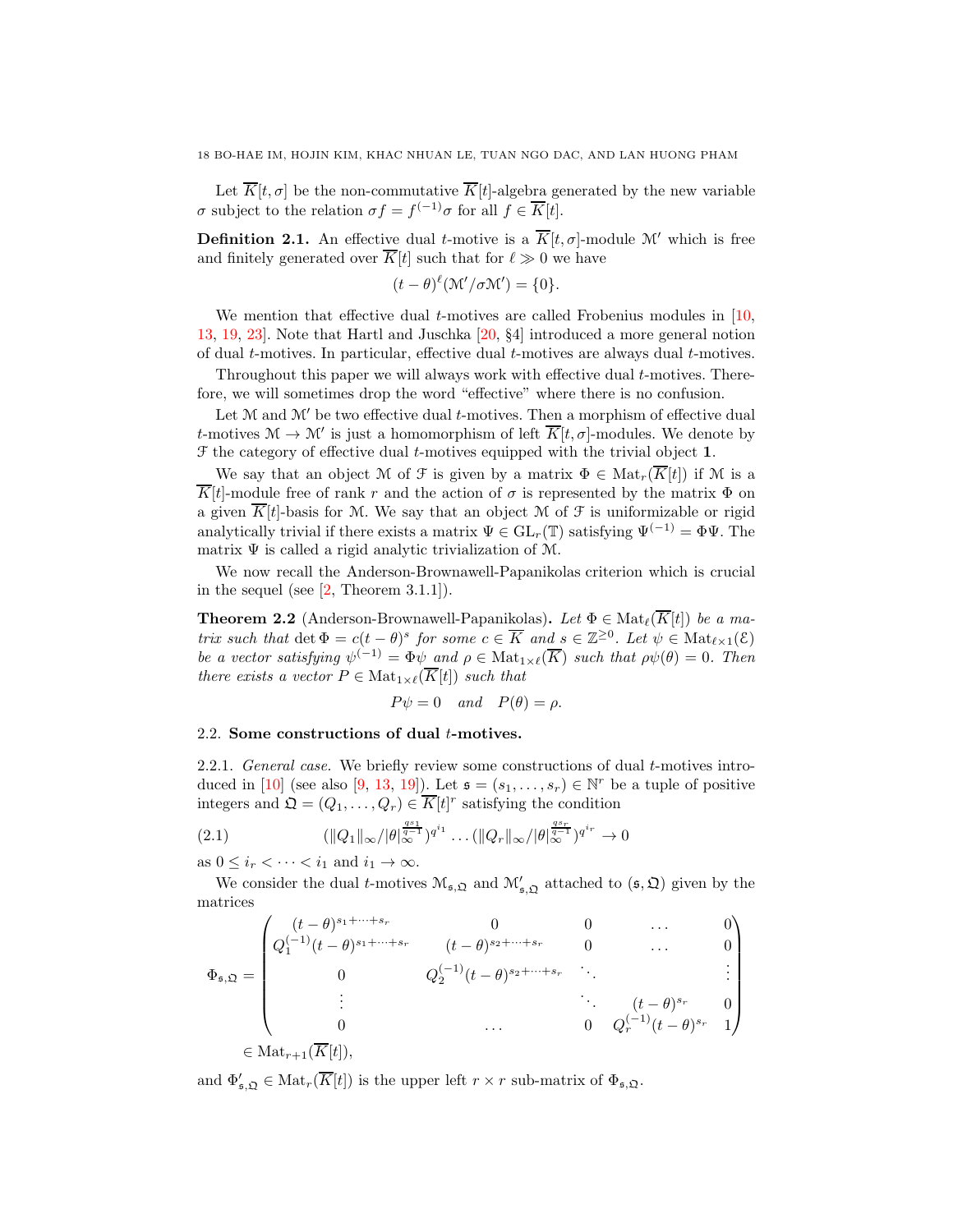Throughout this paper, we work with the Carlitz period  $\tilde{\pi}$  which is a fundamental period of the Carlitz module (see [\[18,](#page-39-24) [31\]](#page-39-9)). We fix a choice of  $(q-1)$ st root of  $(-\theta)$ and set

$$
\Omega(t) := (-\theta)^{-q/(q-1)} \prod_{i \ge 1} \left( 1 - \frac{t}{\theta^{q^i}} \right) \in \mathbb{T}^\times
$$

so that

$$
\Omega^{(-1)} = (t - \theta)\Omega
$$
 and  $\frac{1}{\Omega(\theta)} = \tilde{\pi}.$ 

Given  $(\mathfrak{s}, \mathfrak{Q})$  as above, Chang introduced the following series (see [\[9,](#page-39-19) Lemma 5.3.1] and also  $[10, Eq. (2.3.2)]$ 

$$
(2.2) \mathfrak{L}(\mathfrak{s};\mathfrak{Q}) = \mathfrak{L}(s_1,\ldots,s_r;Q_1,\ldots,Q_r) := \sum_{i_1 > \cdots > i_r \geq 0} (\Omega^{s_r} Q_r)^{(i_r)} \ldots (\Omega^{s_1} Q_1)^{(i_1)}.
$$

If we denote  $\mathcal E$  the ring of series  $\sum_{n\geq 0} a_nt^n \in \overline K[[t]]$  such that  $\lim_{n\to+\infty} \sqrt[n]{|a_n|_\infty} =$ 0 and  $[K_{\infty}(a_0, a_1, \ldots) : K_{\infty}] < \infty$ , then any  $f \in \mathcal{E}$  is an entire function. It is proved that  $\mathfrak{L}(s, \mathfrak{Q}) \in \mathcal{E}$  (see [\[9,](#page-39-19) Lemma 5.3.1]). In the sequel, we will use the following crucial property of this series (see [\[9,](#page-39-19) Lemma 5.3.5] and [\[10,](#page-39-21) Proposition 2.3.3]): for all  $j \in \mathbb{Z}^{\geq 0}$ , we have

(2.3) 
$$
\mathfrak{L}(\mathfrak{s};\mathfrak{Q})\left(\theta^{q^j}\right) = \left(\mathfrak{L}(\mathfrak{s};\mathfrak{Q})(\theta)\right)^{q^j}.
$$

<span id="page-18-0"></span>Then the matrix given by

$$
\Psi_{\mathfrak{s},\mathfrak{Q}} = \begin{pmatrix}\n\Omega^{s_1 + \dots + s_r} & 0 & 0 & \dots & 0 \\
\mathfrak{L}(s_1; Q_1)\Omega^{s_2 + \dots + s_r} & \Omega^{s_2 + \dots + s_r} & 0 & \dots & 0 \\
\vdots & \vdots & \vdots & \ddots & \vdots \\
\mathfrak{L}(s_1, \dots, s_{r-1}; Q_1, \dots, Q_{r-1})\Omega^{s_r} & \mathfrak{L}(s_2, \dots, s_{r-1}; Q_2, \dots, Q_{r-1})\Omega^{s_r} & \dots & \Omega^{s_r} \\
\vdots & \vdots & \vdots & \ddots & \vdots \\
\mathfrak{L}(s_1, \dots, s_r; Q_1, \dots, Q_r) & \mathfrak{L}(s_2, \dots, s_r; Q_2, \dots, Q_r) & \dots & \Omega^{s_r} & 0 \\
\mathfrak{L}(s_{r+1}(\mathbb{T}) & \dots & \mathfrak{L}(s_r; Q_r) & 1\n\end{pmatrix}
$$

satisfies

$$
\Psi_{\mathfrak{s},\mathfrak{Q}}^{(-1)}=\Phi_{\mathfrak{s},\mathfrak{Q}}\Psi_{\mathfrak{s},\mathfrak{Q}}.
$$

Thus  $\Psi_{\mathfrak{s},\mathfrak{Q}}$  is a rigid analytic trivialization associated to the dual t-motive  $\mathcal{M}_{\mathfrak{s},\mathfrak{Q}}$ .

We also denote by  $\Psi'_{\mathfrak{s},\mathfrak{Q}}$  the upper  $r \times r$  sub-matrix of  $\Psi_{\mathfrak{s},\mathfrak{Q}}$ . It is clear that  $\Psi'_{\mathfrak{s}}$ is a rigid analytic trivialization associated to the dual *t*-motive  $\mathcal{M}'_{\mathfrak{s}, \mathfrak{Q}}$ .

Further, combined with Eq.  $(2.3)$ , the above construction of dual t-motives implies that  $\tilde{\pi}^w \mathfrak{L}(\mathfrak{s}; \mathfrak{Q})(\theta)$  where  $w = s_1 + \cdots + s_r$  has the MZ (multizeta) property in the sense of  $[9,$  Definition 3.4.1]. By  $[9,$  Proposition 4.3.1], we get

<span id="page-18-1"></span>**Proposition 2.3.** Let  $(\mathfrak{s}_i; \mathfrak{Q}_i)$  as before for  $1 \leq i \leq m$ . We suppose that all the tuples of positive integers  $s_i$  have the same weight, says w. Then the following assertions are equivalent:

i)  $\mathfrak{L}(\mathfrak{s}_1; \mathfrak{Q}_1)(\theta), \ldots, \mathfrak{L}(\mathfrak{s}_m; \mathfrak{Q}_m)(\theta)$  are K-linearly independent. ii)  $\mathfrak{L}(\mathfrak{s}_1; \mathfrak{Q}_1)(\theta), \ldots, \mathfrak{L}(\mathfrak{s}_m; \mathfrak{Q}_m)(\theta)$  are  $\overline{K}$ -linearly independent.

We end this section by mentionning that Chang [\[9\]](#page-39-19) also proved analogue of Goncharov's conjecture in this setting.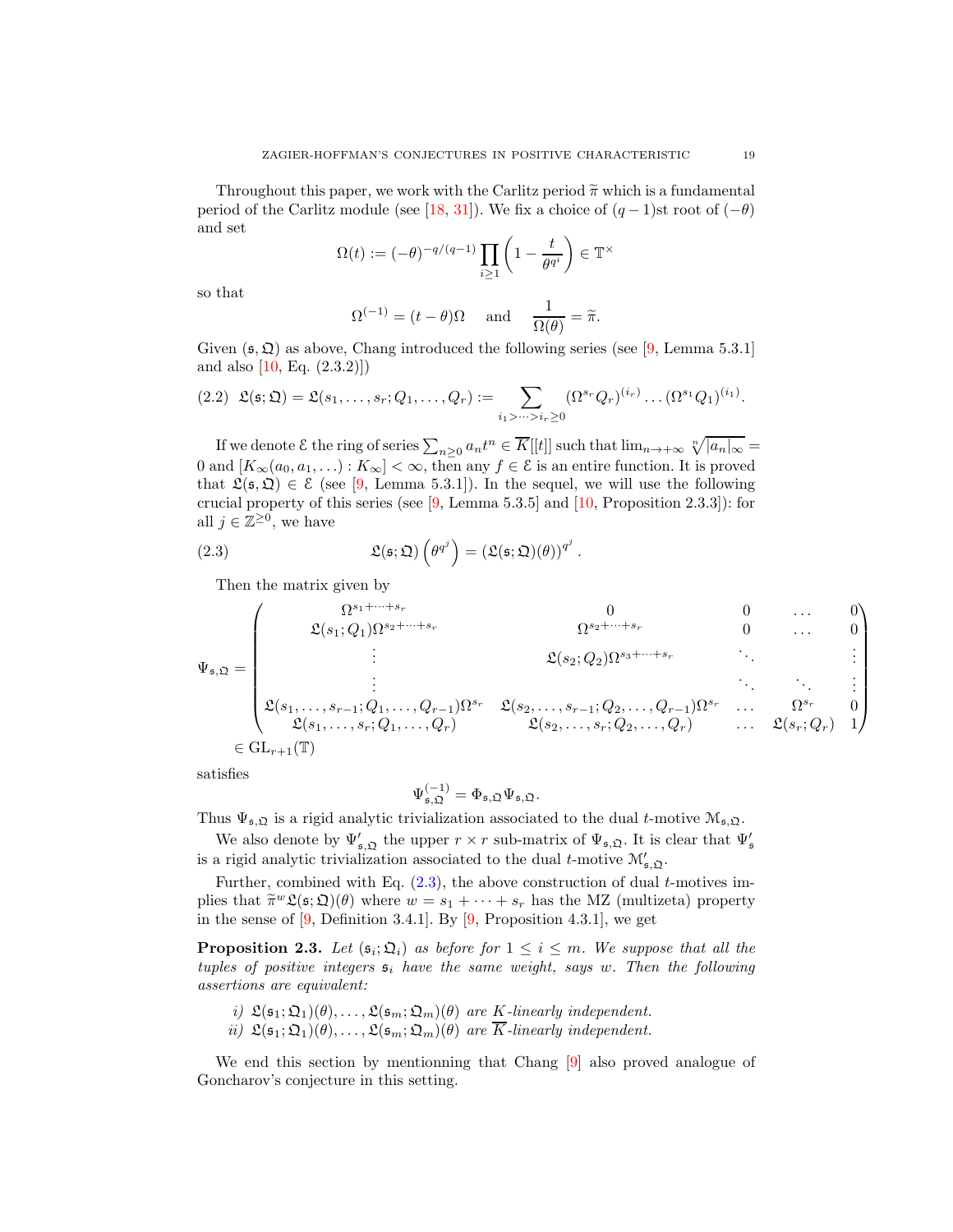#### 2.2.2. Dual t-motives connected to MZV's and AMZV's.

Following Anderson and Thakur  $[4]$  we introduce dual *t*-motives connected to MZV's and AMZV's. We briefly review Anderson-Thakur polynomials introduced in [\[3\]](#page-38-3). For  $k \geq 0$ , we set  $[k] := \theta^{q^k} - \theta$  and  $D_k := \prod_{\ell=1}^k [\ell]^{q^{k-\ell}}$ . For  $n \in \mathbb{N}$  we write  $n-1 = \sum_{j\geq 0} n_j q^j$  with  $0 \leq n_j \leq q-1$  and define

$$
\Gamma_n := \prod_{j \ge 0} D_j^{n_j}.
$$

We set  $\gamma_0(t) := 1$  and  $\gamma_j(t) := \prod_{\ell=1}^j (\theta^{q^j} - t^{q^{\ell}})$  for  $j \ge 1$ . Then Anderson-Thakur polynomials  $\alpha_n(t) \in A[t]$  are given by the generating series

$$
\sum_{n\geq 1} \frac{\alpha_n(t)}{\Gamma_n} x^n := x \left( 1 - \sum_{j\geq 0} \frac{\gamma_j(t)}{D_j} x^{q^j} \right)^{-1}.
$$

Finally, we define  $H_n(t)$  by switching  $\theta$  and t

<span id="page-19-0"></span>
$$
H_n(t) = \alpha_n(t)|_{t=\theta, \theta=t}.
$$

By  $[3, Eq. (3.7.3)]$  we get

(2.4) 
$$
\deg_{\theta} H_n \le \frac{(n-1)q}{q-1} < \frac{nq}{q-1}.
$$

Let  $\mathfrak{s} = (s_1, \ldots, s_r) \in \mathbb{N}^r$  be a tuple and  $\epsilon = (\epsilon_1, \ldots, \epsilon_r) \in (\mathbb{F}_q^{\times})^r$ . For all  $1 \leq i \leq r$  we fix a fixed  $(q-1)$ -th root  $\gamma_i$  of  $\epsilon_i \in \mathbb{F}_q^{\times}$  and set  $Q_{s_i,\epsilon_i} := \gamma_i H_{s_i}$ . Then we set  $\mathfrak{Q}_{\mathfrak{s},\boldsymbol{\epsilon}} := (Q_{s_1,\epsilon_1}, \ldots, Q_{s_r,\epsilon_r})$  and put  $\mathfrak{L}(\mathfrak{s};\boldsymbol{\epsilon}) := \mathfrak{L}(\mathfrak{s};\mathfrak{Q}_{\mathfrak{s},\boldsymbol{\epsilon}})$ . By  $(2.4)$  we know that  $||H_n||_{\infty} < |\theta|_{\infty}^{q-1}$  for all  $n \in \mathbb{N}$ , thus  $\mathfrak{Q}_{\mathfrak{s},\epsilon}$  satisfies Condition [\(2.1\)](#page-17-0). Thus we can define the dual t-motives  $\mathcal{M}_{\mathfrak{s},\epsilon} = \mathcal{M}_{\mathfrak{s},\mathfrak{Q}_{\mathfrak{s},\epsilon}}$  and  $\mathcal{M}'_{\mathfrak{s},\epsilon} = \mathcal{M}'_{\mathfrak{s},\mathfrak{Q}_{\mathfrak{s},\epsilon}}$  attached to s whose matrices and rigid analytic trivializations will be denoted by  $(\Phi_{\mathfrak{s},\epsilon}, \Psi_{\mathfrak{s},\epsilon})$ and  $(\Phi_{\mathfrak{s},\epsilon}', \Psi_{\mathfrak{s},\epsilon}')$ , respectively. These dual t-motives are connected to MZV's and AMZV's by the following result (see [\[13,](#page-39-22) Proposition 2.12] for more details):

<span id="page-19-2"></span>(2.5) 
$$
\mathfrak{L}(\mathfrak{s}; \epsilon)(\theta) = \frac{\gamma_1 \dots \gamma_r \Gamma_{s_1} \dots \Gamma_{s_r} \zeta_A \left(\frac{\epsilon}{\mathfrak{s}}\right)}{\widetilde{\pi}^{w(\mathfrak{s})}}
$$

By a result of Thakur [\[33\]](#page-39-15), one can show (see [\[19,](#page-39-4) Theorem 2.1]) that  $\zeta_A$  $\sqrt{\epsilon}$ s  $\overline{ }$  $\neq 0.$ Thus  $\mathfrak{L}(\mathfrak{s}; \epsilon)(\theta) \neq 0$ .

.

#### <span id="page-19-1"></span>2.2.3. Dual t-motives connected to CMPL's and ACMPL's.

We keep the notation as above. Let  $\mathfrak{s} = (s_1, \ldots, s_r) \in \mathbb{N}^r$  be a tuple and  $\epsilon =$  $(\epsilon_1,\ldots,\epsilon_r) \in (\mathbb{F}_q^{\times})^r$ . For all  $1 \leq i \leq r$  we have a fixed  $(q-1)$ -th root  $\gamma_i$  of  $\epsilon_i \in \mathbb{F}_q^{\times}$ and set  $Q'_{s_i,\epsilon_i} := \gamma_i$ . Then we set  $\mathfrak{Q}'_{s_i,\epsilon} := (Q'_{s_1,\epsilon_1}, \ldots, Q'_{s_r,\epsilon_r})$  and put

(2.6) 
$$
\mathfrak{Li}(\mathfrak{s};\epsilon) = \mathfrak{L}(\mathfrak{s};\Omega'_{\mathfrak{s},\epsilon}) = \sum_{i_1 > \cdots > i_r \geq 0} (\gamma_{i_r} \Omega^{s_r})^{(i_r)} \cdots (\gamma_{i_1} \Omega^{s_1})^{(i_1)}.
$$

Thus we can define the dual t-motives  $\mathcal{N}_{\mathfrak{s}, \epsilon} = \mathcal{N}_{\mathfrak{s}, \mathfrak{Q}'_{\mathfrak{s}, \epsilon}}$  and  $\mathcal{N}'_{\mathfrak{s}, \epsilon} = \mathcal{N}'_{\mathfrak{s}, \mathfrak{Q}'_{\mathfrak{s}, \epsilon}}$  attached to  $(\mathfrak{s}, \epsilon)$ . These dual t-motives are connected to CMPL's and ACMPL's by the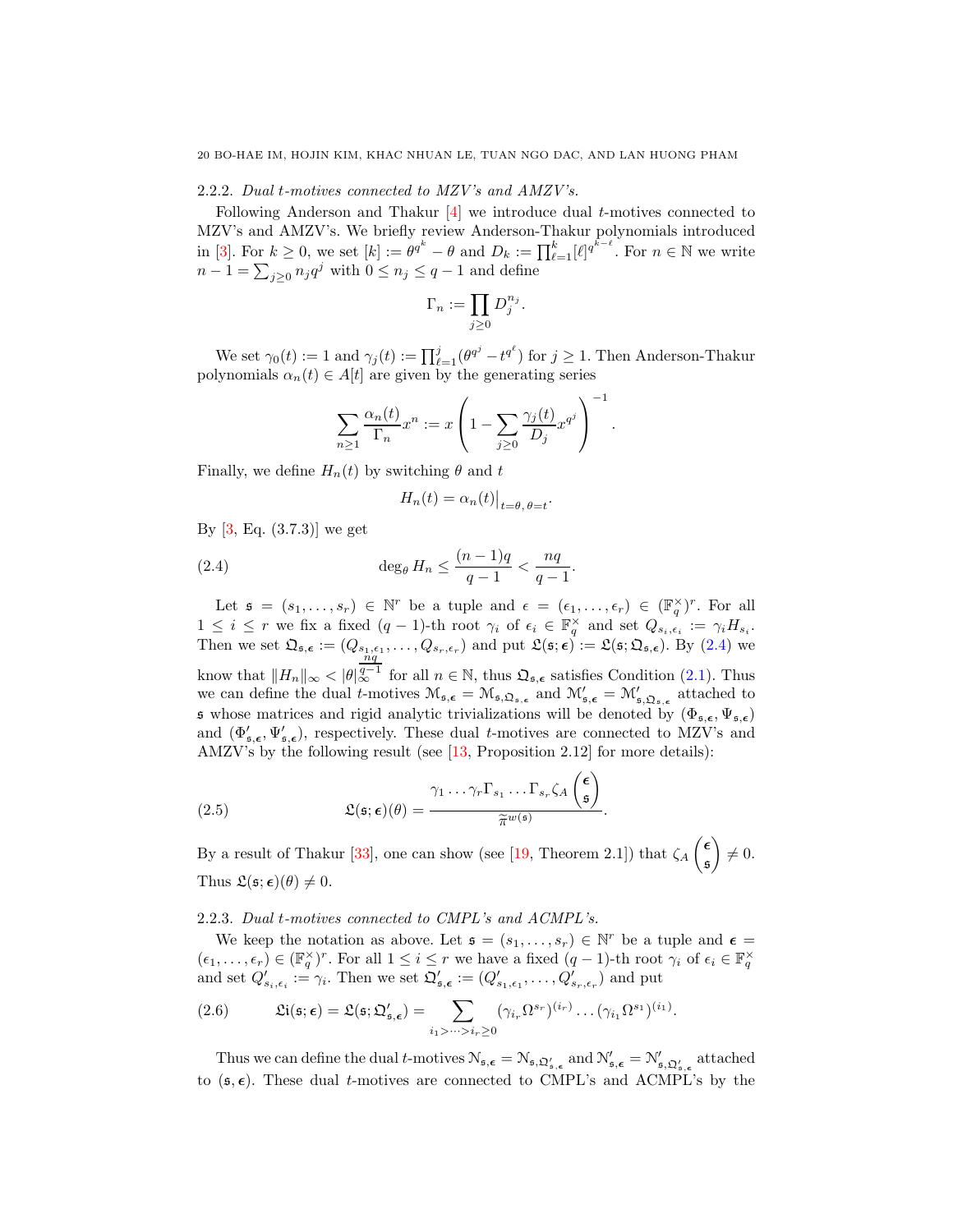following result (see  $[9, \text{Lemma } 5.3.5]$  and  $[10, \text{Prop. } 2.3.3]$ ):

(2.7) 
$$
\mathfrak{Li}(\mathfrak{s};\epsilon)(\theta) = \frac{\gamma_1 \dots \gamma_r \operatorname{Li}\left(\frac{\epsilon}{\mathfrak{s}}\right)}{\widetilde{\pi}^{w(\mathfrak{s})}}.
$$

#### 2.3. A result for linear independence.

2.3.1. Setup.

Let  $w \in \mathbb{N}$  be a positive integer. Let  $\{(\mathfrak{s}_i; \mathfrak{Q}_i)\}_{1 \leq i \leq n}$  be a collection of pairs satis-fying Condition [\(2.1\)](#page-17-0) such that  $\mathfrak{s}_i$  always has weight w. We write  $\mathfrak{s}_i = (s_{i1}, \ldots, s_{i\ell_i}) \in$  $\mathbb{N}^{\ell_i}$  and  $\mathfrak{Q}_i = (Q_{i1}, \ldots, Q_{i\ell_i}) \in (\mathbb{F}_q^{\times})^{\ell_i}$  so that  $s_{i1} + \cdots + s_{i\ell_i} = w$ . We introduce the set of tuples

$$
I(\mathfrak{s}_i; \mathfrak{Q}_i) := \{ \emptyset, (s_{i1}; Q_{i1}), \ldots, (s_{i1}, \ldots, s_{i(\ell_i-1)}; Q_{i1}, \ldots, Q_{i(\ell_i-1)}) \},
$$

and set

$$
I:=\cup_i I(\mathfrak{s}_i;\mathfrak{Q}_i).
$$

<span id="page-20-1"></span>For all  $(t; \mathfrak{Q}) \in I$ , we set

(2.8) 
$$
f_{t,\mathfrak{Q}} := \sum_{i} a_i(t) \mathfrak{L}(s_{i(k+1)}, \ldots, s_{i\ell_i}; Q_{i(k+1)}, \ldots, Q_{i\ell_i}),
$$

where the sum runs through the set of indices i such that  $(t; \Omega) = (s_{i1}, \ldots, s_{ik}; Q_{i1}, \ldots, Q_{ik})$ for some  $0 \leq k \leq \ell_i - 1$ . In particular,  $f_{\emptyset} = \sum_i a_i(t) \mathfrak{L}(\mathfrak{s}_i; \mathfrak{Q}_i)$ .

### 2.3.2. Linear independence.

We are now ready to state the main result of this section.

<span id="page-20-0"></span>**Theorem 2.4.** We keep the above notation. We suppose further that  $\{(\mathfrak{s}_i; \mathfrak{Q}_i)\}_{1 \leq i \leq n}$ satisfies the following conditions:

- (LW) For any weight  $w' < w$ , the values  $\mathfrak{L}(\mathfrak{t}; \mathfrak{Q})(\theta)$  with  $(\mathfrak{t}; \mathfrak{Q}) \in I$  and  $w(\mathfrak{t}) = w'$ are all K-linearly independent. In particular,  $\mathfrak{L}(\mathfrak{t};\mathfrak{Q})(\theta)$  is always nonzero.
- (LD) There exist  $a \in A$  and  $a_i \in A$  for  $1 \leq i \leq n$  which are not all zero such that

$$
a + \sum_{i=1}^{n} a_i \mathfrak{L}(\mathfrak{s}_i; \mathfrak{Q}_i)(\theta) = 0.
$$

Then for all  $(t; \Omega) \in I$ ,  $f_{t,\Omega}(\theta)$  belongs to K where  $f_{t,\Omega}$  is given as in [\(2.8\)](#page-20-1).

Remark 2.5. 1) Here we note that LW stands for Lower Weights and LD for Linear Dependence.

2) In fact, we improve [\[27,](#page-39-18) Theorem B] in two directions. First, we lift the restriction on the Anderson-Thakur polynomials and tuples  $\mathfrak{s}_i$ . Second and more important, we allow an extra term  $a$  which is crucial in the sequel. More precisely, in the case of MZV's, while [\[27,](#page-39-18) Theorem B] investigates linear relations amongs MZV's of weight w, Theorem [2.4](#page-20-0) studies linear relations amongs MZV's of weight w and suitable powers of the Carlitz period  $\widetilde{\pi}^w$ .

Proof. The proof will be divided into two steps.

**Step 1.** We first construct a dual *t*-motive to which we will apply the Anderson-Brownawell-Papanikolas criterion. In what follows we set  $a_i(t) := a_i|_{\theta=t} \in \mathbb{F}_q[t]$ .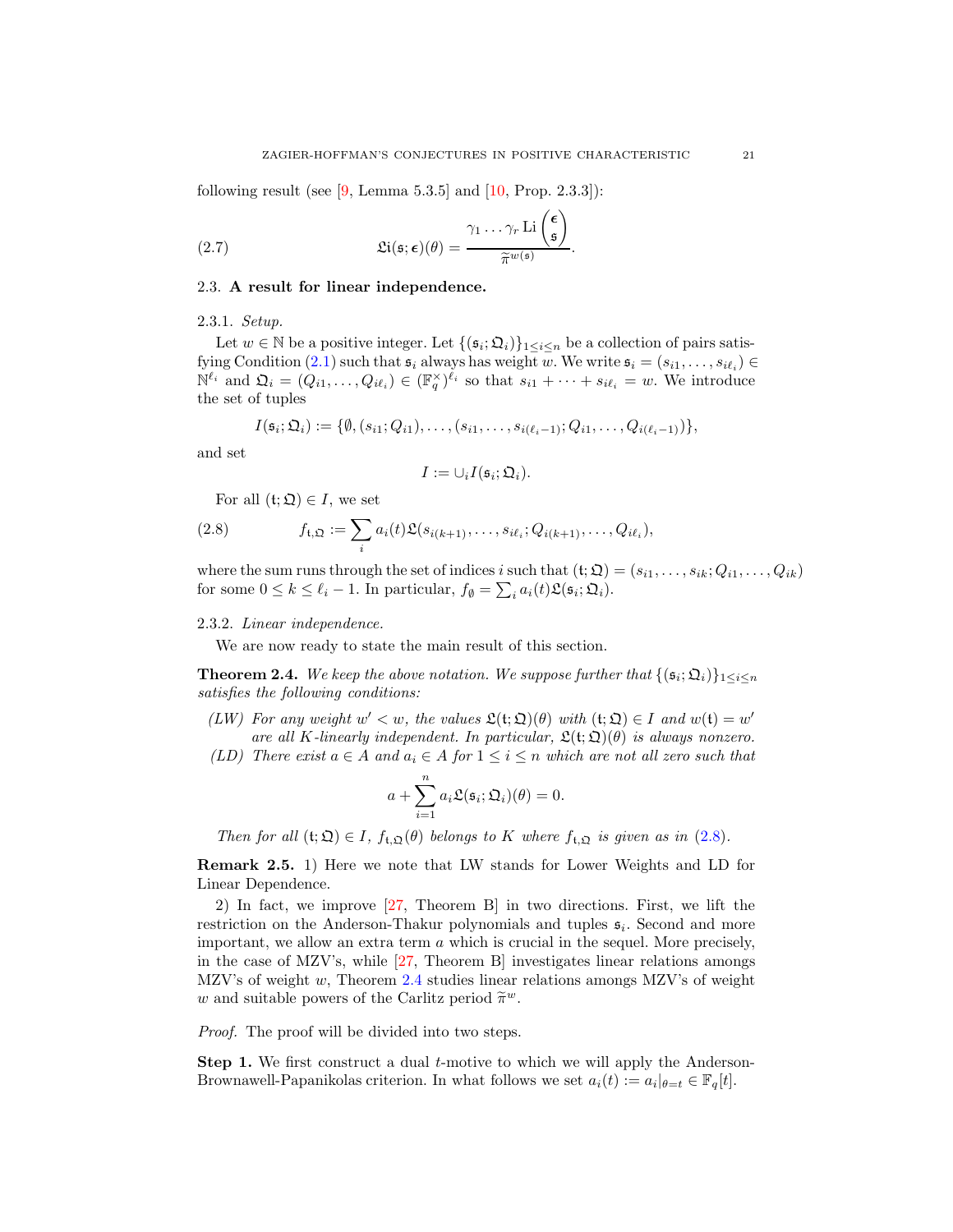For each pair  $(\mathfrak{s}_i; \mathfrak{Q}_i)$  we have attached to it a matrix  $\Phi_{\mathfrak{s}_i, \mathfrak{Q}_i}$ . For  $\mathfrak{s}_i = (s_{i1}, \ldots, s_{i\ell_i}) \in$  $\mathbb{N}^{\ell_i}$  and  $\mathfrak{Q}_i = (Q_{i1}, \ldots, Q_{i\ell_i}) \in (\mathbb{F}_q^{\times})^{\ell_i}$  we recall

$$
I(\mathfrak{s}_i; \mathfrak{Q}_i) = \{ \emptyset, (s_{i1}; Q_{i1}), \dots, (s_{i1}, \dots, s_{i(\ell_i-1)}; Q_{i1}, \dots, Q_{(\ell_i-1)}) \},
$$

and  $I := \cup_i I(\mathfrak{s}_i; \mathfrak{Q}_i)$ .

We now construct a new matrix  $\Phi'$  by merging the same rows of  $\Phi'_{s_1, \mathfrak{Q}_1}, \ldots, \Phi'_{s_n, \mathfrak{Q}_n}$ as follows. Then the matrix  $\Phi'$  will be a matrix indexed by elements of I, says  $\Phi' = \left( \Phi'_{(\mathfrak{t}; \mathfrak{Q}), (\mathfrak{t}'; \mathfrak{Q}')} \right)$  $\overline{ }$  $(t, \mathfrak{Q})$ , $(t', \mathfrak{Q}') \in I$   $\in$  Mat<sub> $|I|$ </sub> $(K[t])$ . For the row which corresponds to the empty pair  $\emptyset$  we put

$$
\Phi'_{\emptyset,(\mathfrak{t}';\mathfrak{Q}')} = \begin{cases} (t-\theta)^w & \text{if } (\mathfrak{t}';\mathfrak{Q}') = \emptyset, \\ 0 & \text{otherwise.} \end{cases}
$$

For the row indexed by  $(t; \mathfrak{Q}) = (s_{i1}, \ldots, s_{ij}; Q_{i1}, \ldots, Q_{ij})$  for some i and  $1 \leq j \leq i$  $\ell_i - 1$  we put

$$
\Phi'_{(\mathfrak{t};\mathfrak{Q}),(\mathfrak{t}';\mathfrak{Q}')} = \begin{cases}\n(t-\theta)^{w-w(\mathfrak{t}')} & \text{if } (\mathfrak{t}';\mathfrak{Q}') = (\mathfrak{t};\mathfrak{Q}), \\
Q_{ij}^{(-1)}(t-\theta)^{w-w(\mathfrak{t}')} & \text{if } (\mathfrak{t}';\mathfrak{Q}') = (s_{i1},\ldots,s_{i(j-1)};Q_{i1},\ldots,Q_{i(j-1)}), \\
0 & \text{otherwise.} \n\end{cases}
$$

Note that  $\Phi'_{\mathfrak{s}_i, \mathfrak{Q}_i} = \left( \Phi'_{(\mathfrak{t}; \mathfrak{Q}), (\mathfrak{t}'; \mathfrak{Q}')} \right)$  $\overline{ }$  $(t;\mathfrak{Q}), (t';\mathfrak{Q}') \in I(\mathfrak{s}_i;\mathfrak{Q}_i)$  for all i.

We define  $\Phi \in Mat_{|I|+1}(\overline{K}[t])$  by

$$
\Phi = \begin{pmatrix} \Phi' & 0 \\ \mathbf{v} & 1 \end{pmatrix} \in \text{Mat}_{|I|+1}(\overline{K}[t]), \quad \mathbf{v} = (v_{\mathfrak{t}, \mathfrak{Q}})_{(\mathfrak{t}; \mathfrak{Q}) \in I} \in \text{Mat}_{1 \times |I|}(\overline{K}[t]),
$$

where

$$
v_{\mathfrak{t},\mathfrak{Q}} = \begin{cases} a_i(t)Q_{i\ell_i}^{(-1)}(t-\theta)^{w-w(\mathfrak{t})} & \text{if } (\mathfrak{t};\mathfrak{Q}) = (s_{i1},\ldots,s_{i(\ell_i-1)};Q_{i1},\ldots,Q_{i(\ell_i-1)}), \\ 0 & \text{otherwise.} \end{cases}
$$

 $\left( \Psi'_{\left( \mathfrak{t};\mathfrak{Q}\right) ,\left( \mathfrak{t}^{\prime};\mathfrak{Q}^{\prime}\right) }\right)$ We now introduce a rigid analytic trivialization matrix  $\Psi$  for  $\Phi$ . We define  $\Psi' =$  $\setminus$  $(t, \mathfrak{Q})$ , $(t', \mathfrak{Q}') \in I \in GL_{|I|}(\mathbb{T})$  as follows. For the row which corresponds to the empty pair  $\emptyset$  we define

$$
\Psi_{\emptyset,(\mathfrak{t}';\mathfrak{Q}')}^{\prime} = \begin{cases} \Omega^w & \text{if } (\mathfrak{t}';\mathfrak{Q}') = \emptyset, \\ 0 & \text{otherwise.} \end{cases}
$$

For the row indexed by  $(t; \mathfrak{Q}) = (s_{i1}, \ldots, s_{ij}; Q_{i1}, \ldots, Q_{ij})$  for some i and  $1 \leq j \leq i$  $\ell_i - 1$  we put

$$
\Psi'_{(t;\mathfrak{Q}), (t';\mathfrak{Q}')} =
$$
\n
$$
\begin{cases}\n\mathfrak{L}(t;\mathfrak{Q})\Omega^{w-w(t)} & \text{if } (t';\mathfrak{Q}') = \emptyset, \\
\mathfrak{L}(s_{i(k+1)},\ldots,s_{ij};Q_{i(k+1)},\ldots,Q_{ij})\Omega^{w-w(t)} & \text{if } (t';\mathfrak{Q}') = (s_{i1},\ldots,s_{ik};Q_{i1},\ldots,Q_{ik}) \text{ for some } 1 \leq k \leq j, \\
0 & \text{otherwise.} \n\end{cases}
$$

Note that  $\Psi'_{\mathfrak{s}_i, \mathfrak{Q}_i} = \left(\Psi'_{(\mathfrak{t}; \mathfrak{Q}), (\mathfrak{t}'; \mathfrak{Q}')} \right)$  $\overline{ }$ (t; $\Omega$ ),(t'; $\Omega'$ ) $\in I(\mathfrak{s}_i; \Omega_i)$  for all *i*.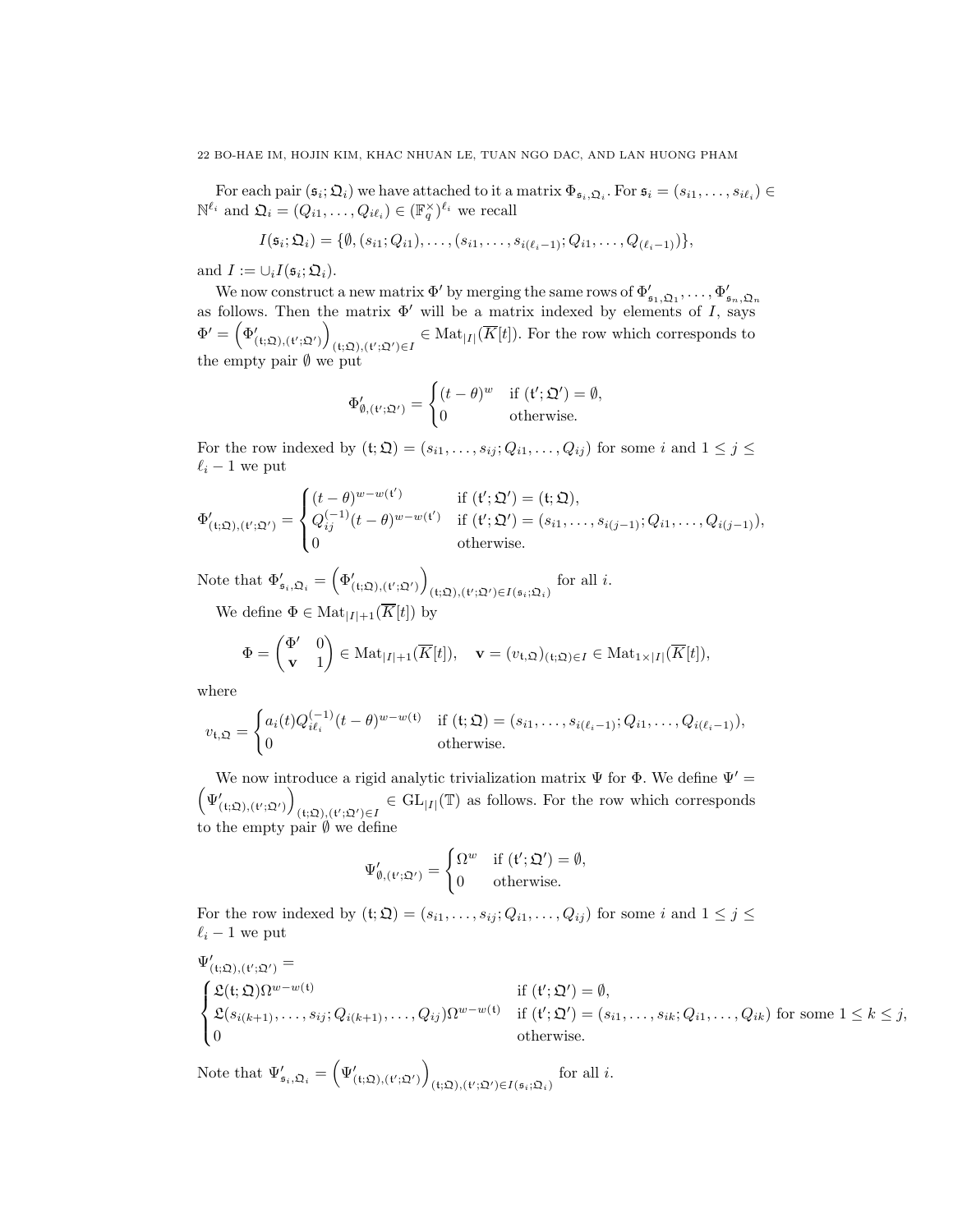We define  $\Psi \in GL_{|I|+1}(\mathbb{T})$  by

$$
\Psi = \begin{pmatrix} \Psi' & 0 \\ \mathbf{f} & 1 \end{pmatrix} \in \mathrm{GL}_{|I|+1}(\mathbb{T}), \quad \mathbf{f} = (f_{\mathfrak{t}, \mathfrak{Q}})_{\mathfrak{t} \in I} \in \mathrm{Mat}_{1 \times |I|}(\mathbb{T}).
$$

Here we recall (see Eq.  $(2.8)$ )

$$
f_{\mathfrak{t},\mathfrak{Q}}=\sum_{i}a_i(t)\mathfrak{L}(s_{i(k+1)},\ldots,s_{i\ell_i};Q_{i(k+1)},\ldots,Q_{i\ell_i})
$$

where the sum runs through the set of indices i such that  $(t; \mathfrak{Q}) = (s_{i1}, \ldots, s_{ik}; Q_{i1}, \ldots, Q_{ik})$ for some  $0 \leq k \leq \ell_i - 1$ . In particular,  $f_{\emptyset} = \sum_i a_i(t) \mathfrak{L}(\mathfrak{s}_i; \mathfrak{Q}_i)$ .

By construction and by §[2.2,](#page-17-1) we get  $\Psi^{(-1)} = \Phi \Psi$ , that means  $\Psi$  is a rigid analytic trivialization for Φ.

Step 2. Next we apply the Anderson-Brownawell-Papanikolas criterion (see Theorem [2.2\)](#page-17-2) to prove Theorem [2.4.](#page-20-0)

In fact, we define

$$
\widetilde{\Phi} = \begin{pmatrix} 1 & 0 \\ 0 & \Phi \end{pmatrix} \in \operatorname{Mat}_{|I|+2}(\overline{K}[t])
$$

and consider the vector constructed from the first column vector of  $\Psi$ 

$$
\widetilde{\psi} = \begin{pmatrix} 1 \\ \Psi'_{(\mathfrak{t}; \mathfrak{Q}), \emptyset} \\ f_{\emptyset} \end{pmatrix}_{(\mathfrak{t}; \mathfrak{Q}) \in I}
$$

.

Then we have  $\widetilde{\psi}^{(-1)} = \widetilde{\Phi}\widetilde{\psi}$ .

We also observe that for all  $(t; \Omega) \in I$  we have  $\Psi'_{(t; \Omega), \emptyset} = \mathfrak{L}(t; \Omega) \Omega^{w-w(t)}$ . Further,

$$
a + f_{\emptyset}(\theta) = a + \sum_{i} a_i \mathfrak{L}(\mathfrak{s}_i; \mathfrak{Q}_i)(\theta) = 0.
$$

By Theorem [2.2](#page-17-2) with  $\rho = (a, 0, \ldots, 0, 1)$  we deduce that there exists  $\mathbf{h} = (g_0, g_{t, \mathfrak{Q}}, g) \in$  $\text{Mat}_{1\times (|I|+2)}(\overline{K}[t])$  such that  $\mathbf{h}\psi=0$ , and that  $g_{t,\mathfrak{Q}}(\theta)=0$  for  $(t,\mathfrak{Q})\in I$ ,  $g_0(\theta)=a$ and  $g(\theta) = 1 \neq 0$ . If we put  $\mathbf{g} := (1/g)\mathbf{h} \in \text{Mat}_{1 \times (|I|+2)}(\overline{K}(t))$ , then all the entries of **g** are regular at  $t = \theta$ .

Now we have

<span id="page-22-0"></span>(2.9) 
$$
(\mathbf{g} - \mathbf{g}^{(-1)}\widetilde{\Phi})\widetilde{\psi} = \mathbf{g}\widetilde{\psi} - (\mathbf{g}\widetilde{\psi})^{(-1)} = 0.
$$

We write  $\mathbf{g} - \mathbf{g}^{(-1)}\tilde{\Phi} = (B_0, B_t, 0)_{t \in I}$ . We claim that  $B_0 = 0$  and  $B_{t,\mathfrak{Q}} = 0$  for all  $(t; \Omega) \in I$ . In fact, expanding  $(2.9)$  we obtain

(2.10) 
$$
B_0 + \sum_{\mathfrak{t} \in I} B_{\mathfrak{t}, \mathfrak{Q}} \mathfrak{L}(\mathfrak{t}; \mathfrak{Q}) \Omega^{w-w(\mathfrak{t})} = 0.
$$

By  $(2.3)$  we see that for  $(t; \Omega) \in I$  and  $j \in \mathbb{N}$ ,

<span id="page-22-1"></span>
$$
\mathfrak{L}(\mathfrak{t};\mathfrak{Q})(\theta^{q^j})=(\mathfrak{L}(\mathfrak{t};\mathfrak{Q})(\theta))^{q^j}
$$

which is nonzero by Condition  $(LW)$ .

First, as the function  $\Omega$  has a simple zero at  $t = \theta^{q^k}$  for  $k \in \mathbb{N}$ , specializing [\(2.10\)](#page-22-1) at  $t = \theta^{q^j}$  yields  $B_0(\theta^{q^j}) = 0$  for  $j \ge 1$ . Since  $B_0$  belongs to  $\overline{K}(t)$ , it follows that  $B_0 = 0.$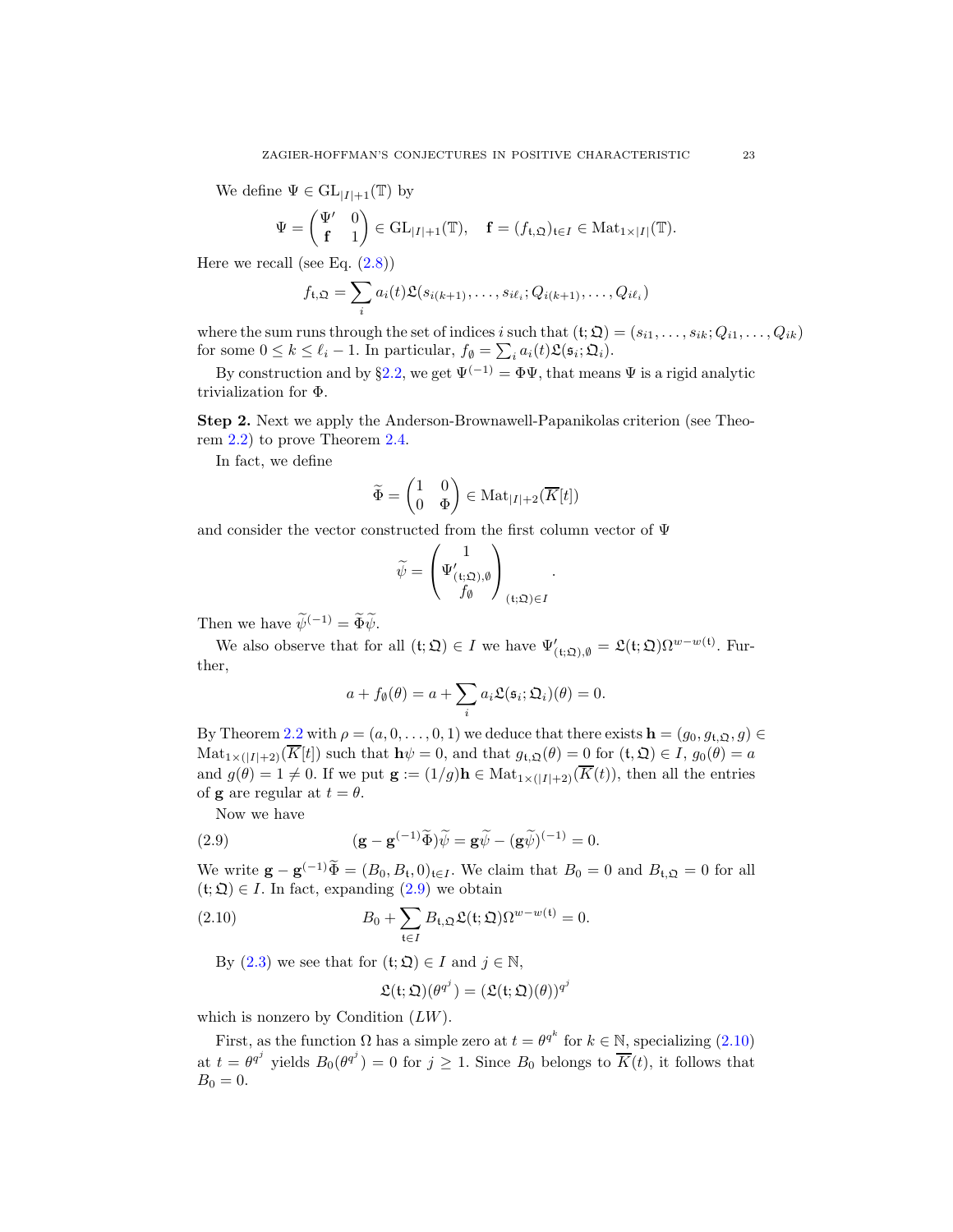#### 24 BO-HAE IM, HOJIN KIM, KHAC NHUAN LE, TUAN NGO DAC, AND LAN HUONG PHAM

Next, we put  $w_0 := \max_{(t,\Omega)\in I} w(t)$  and denote by  $I(w_0)$  the set of  $(t,\Omega) \in I$ such that  $w(t) = w_0$ . Then dividing  $(2.10)$  by  $\Omega^{w-w_0}$  yields (2.11)

<span id="page-23-0"></span>
$$
\sum_{(\mathfrak{t};\mathfrak{Q})\in I}B_{\mathfrak{t},\mathfrak{Q}}\mathfrak{L}(\mathfrak{t};\mathfrak{Q})\Omega^{w_0-w(\mathfrak{t})}=\sum_{(\mathfrak{t};\mathfrak{Q})\in I(w_0)}B_{\mathfrak{t},\mathfrak{Q}}\mathfrak{L}(\mathfrak{t};\mathfrak{Q})+\sum_{(\mathfrak{t};\mathfrak{Q})\in I\setminus I(w_0)}B_{\mathfrak{t},\mathfrak{Q}}\mathfrak{L}(\mathfrak{t};\mathfrak{Q})\Omega^{w_0-w(\mathfrak{t})}=0.
$$

Since each  $B_{t,\mathfrak{Q}}$  belongs to  $\overline{K}(t)$ , they are defined at  $t = \theta^{q^j}$  for  $j \gg 1$ . Note that the function  $\Omega$  has a simple zero at  $t = \theta^{q^k}$  for  $k \in \mathbb{N}$ . Specializing [\(2.11\)](#page-23-0) at  $t = \theta^{q^j}$ and using [\(2.3\)](#page-18-0) yields

$$
\sum_{(\mathfrak{t};\mathfrak{Q})\in I(w_0)}B_{\mathfrak{t},\mathfrak{Q}}(\theta^{q^j})(\mathfrak{L}(\mathfrak{t};\mathfrak{Q})(\theta))^{q^j}=0
$$

for  $j \gg 1$ .

We claim that  $B_{t,\mathfrak{Q}}(\theta^{q^j}) = 0$  for  $j \gg 1$  and for all  $(\mathfrak{t}; \mathfrak{Q}) \in I(w_0)$ . Otherwise, we get a non trivial  $\overline{K}$ -linear relation among  $\mathfrak{L}(\mathfrak{t};\mathfrak{Q})(\theta)$  with  $(\mathfrak{t};\mathfrak{Q})\in I$  of weight  $w_0$ . By Proposition [2.3](#page-18-1) we deduce a non trivial K-linear relation among  $\mathfrak{L}(\mathfrak{t};\mathfrak{Q})(\theta)$ with  $(t; \mathfrak{Q}) \in I(w_0)$ , which contradicts with Condition  $(LW)$ . Now we know that  $B_{\mathfrak{t},\mathfrak{Q}}(\theta^{q^j})=0$  for  $j\gg 1$  and for all  $(\mathfrak{t};\mathfrak{Q})\in I(w_0)$ . Since each  $B_{\mathfrak{t},\mathfrak{Q}}$  belongs to  $\overline{K}(t)$ , it follows that  $B_{\mathfrak{t},\mathfrak{Q}} = 0$  for all  $(\mathfrak{t}; \mathfrak{Q}) \in I(w_0)$ .

Next, we put  $w_1 := \max_{(\mathfrak{t}:\mathfrak{Q})\in I\setminus I(w_0)} w(\mathfrak{t})$  and denote by  $I(w_1)$  the set of  $(\mathfrak{t};\mathfrak{Q})\in I(w_1)$ I such that  $w(t) = w_1$ . Dividing [\(2.10\)](#page-22-1) by  $\Omega^{w-w_1}$  and specializing at  $t = \theta^{q^j}$  yields

$$
\sum_{(\mathfrak{t};\mathfrak{Q})\in I(w_1)}B_{\mathfrak{t},\mathfrak{Q}}(\theta^{q^j})(\mathfrak{L}(\mathfrak{t};\mathfrak{Q})(\theta))^{q^j}=0
$$

for  $j \gg 1$ . Since  $w_1 < w$ , by Proposition [2.3](#page-18-1) and Condition (*LW*) again we deduce that  $B_{\mathfrak{t},\mathfrak{Q}}(\theta^{q^j})=0$  for  $j\gg 1$  and for all  $(\mathfrak{t};\mathfrak{Q})\in I(w_1)$ . Since each  $B_{\mathfrak{t},\mathfrak{Q}}$  belongs to  $\overline{K}(t)$ , it follows that  $B_{t,\mathfrak{Q}} = 0$  for all  $(t;\mathfrak{Q}) \in I(w_1)$ . Repeating the previous arguments we deduce that  $B_{t,\mathfrak{Q}} = 0$  for all  $(t;\mathfrak{Q}) \in I$  as required.

We have proved that  $\mathbf{g} - \mathbf{g}^{(-1)}\tilde{\Phi} = 0$ . Thus

$$
\begin{pmatrix} 1 & 0 & 0 \ 0 & \operatorname{Id} & 0 \ g_0/g & (g_{\mathfrak{t},\mathfrak{Q}}/g)_{(\mathfrak{t};\mathfrak{Q})\in I} & 1 \end{pmatrix}^{(-1)} \begin{pmatrix} 1 & 0 \ 0 & \Phi \end{pmatrix} = \begin{pmatrix} 1 & 0 & 0 \ 0 & \Phi' & 0 \ 0 & 0 & 1 \end{pmatrix} \begin{pmatrix} 1 & 0 & 0 \ 0 & \operatorname{Id} & 0 \ g_0/g & (g_{\mathfrak{t},\mathfrak{Q}}/g)_{(\mathfrak{t};\mathfrak{Q})\in I} & 1 \end{pmatrix}.
$$

By [\[10,](#page-39-21) Prop. 2.2.1] we see that the common denominator b of  $g_0/g$  and  $g_{t,\mathcal{Q}}/g$ for  $(t, \mathfrak{Q}) \in I$  belongs to  $\mathbb{F}_q[t] \setminus \{0\}$ . If we put  $\delta_0 = bg_0/g$  and  $\delta_{t,\mathfrak{Q}} = bg_{t,\mathfrak{Q}}/g$  for  $(\mathfrak{t}, \mathfrak{Q}) \in I$  which belong to  $\overline{K}[t]$  and  $\delta := (\delta_{\mathfrak{t}, \mathfrak{Q}})_{\mathfrak{t} \in I} \in \mathrm{Mat}_{1 \times |I|}(\overline{K}[t])$ , then  $\delta_0^{(-1)} = \delta_0$ and  $(–1)$ 

<span id="page-23-1"></span>(2.12) 
$$
\begin{pmatrix} \text{Id} & 0 \\ \delta & 1 \end{pmatrix}^{(-1)} \begin{pmatrix} \Phi' & 0 \\ b\mathbf{v} & 1 \end{pmatrix} = \begin{pmatrix} \Phi' & 0 \\ 0 & 1 \end{pmatrix} \begin{pmatrix} \text{Id} & 0 \\ \delta & 1 \end{pmatrix}.
$$

If we put  $X := \begin{pmatrix} \mathrm{Id} & 0 \\ s & 1 \end{pmatrix}$  $\delta$  1  $\left(\Psi'\right)$  0  $b$ **f** 1 ), then  $X^{(-1)} = \begin{pmatrix} \Phi' & 0 \\ 0 & 1 \end{pmatrix} X$ . By [\[28,](#page-39-25) §4.1.6] there exist  $\nu_{t,\mathfrak{Q}} \in \mathbb{F}_q(t)$  for  $(t,\mathfrak{Q}) \in I$  such that if we set  $\nu = (\nu_{t,\mathfrak{Q}})_{(t,\mathfrak{Q})\in I} \in$  $\text{Mat}_{1\times |I|}(\mathbb{F}_q(t)),$ 

$$
X = \begin{pmatrix} \Psi' & 0 \\ 0 & 1 \end{pmatrix} \begin{pmatrix} \text{Id} & 0 \\ \nu & 1 \end{pmatrix}.
$$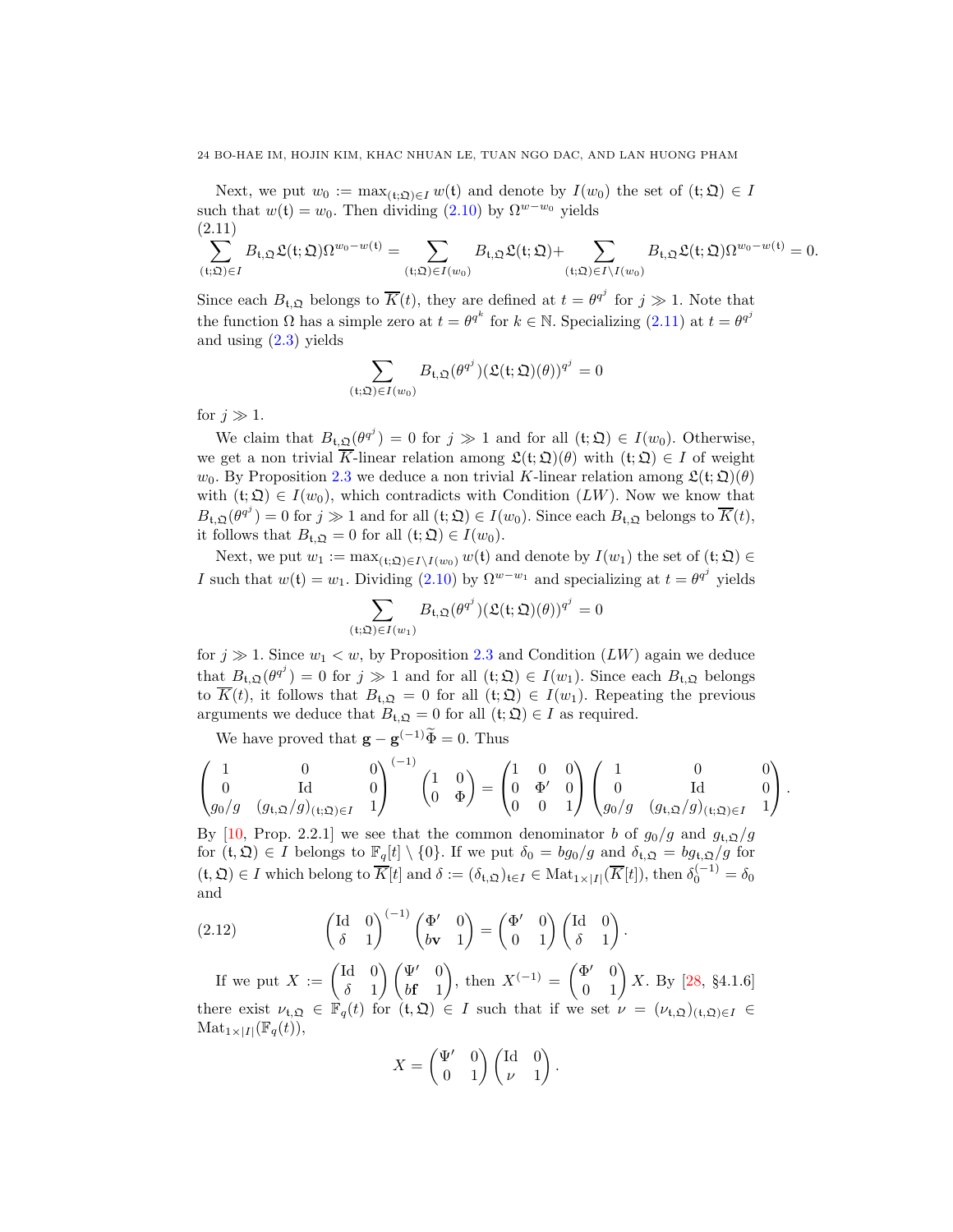Thus the equation  $\begin{pmatrix} \text{Id} & 0 \\ s & 1 \end{pmatrix}$  $\delta$  1  $\left(\Psi'\right)$  0  $b$ **f** 1  $\setminus$ =  $\begin{pmatrix} \Psi' & 0 \\ 0 & 1 \end{pmatrix} \begin{pmatrix} \mathrm{Id} & 0 \\ \nu & 1 \end{pmatrix}$  $\setminus$ implies  $(2.13)$  $\delta \Psi' + b$ **f** =  $\nu$ .

The left-hand side belongs to  $\mathbb{T}$ , so does the right-hand side. Thus  $\nu = (\nu_{t,\mathfrak{Q}})_{(t,\mathfrak{Q})\in I} \in$  $\text{Mat}_{1\times |I|}(\mathbb{F}_q[t])$ . For any  $j \in \mathbb{N}$ , by specializing  $(2.13)$  at  $t = \theta^{q^j}$  and using  $(2.3)$  and the fact that  $\Omega$  has a simple zero at  $t = \theta^{q^j}$  we deduce that

<span id="page-24-1"></span>
$$
\mathbf{f}(\theta) = \nu(\theta)/b(\theta).
$$

<span id="page-24-0"></span>Thus for all  $(t, \mathfrak{Q}) \in I$ ,  $f_{t,\mathfrak{Q}}(\theta)$  given as in [\(2.8\)](#page-20-1) belongs to K. The proof is complete.  $\Box$ 

## 3. Linear relations among ACMPL's

In this section we use freely the notation of §[1](#page-6-0) and §[2.2.3.](#page-19-1)

### 3.1. Preliminaries.

We begin this section by proving several auxiliary lemmas which will be useful in the sequel.

<span id="page-24-2"></span>**Lemma 3.1.** Let  $\epsilon_i \in \mathbb{F}_q^{\times}$  be different elements. We denote by  $\gamma_i \in \overline{\mathbb{F}}_q$  a  $(q-1)$ -th root of  $\epsilon_i$ . Then  $\gamma_i$  are all  $\mathbb{F}_q$ -linearly independent.

*Proof.* We know that  $\mathbb{F}_q^{\times}$  is cyclic as a multiplicative group. Let  $\epsilon$  be a generating element of  $\mathbb{F}_q^{\times}$  so that  $\mathbb{F}_q^{\times} = \langle \epsilon \rangle$ . Let  $\gamma$  be the associated  $(q-1)$ -th root of  $\epsilon$ . Then for all  $1 \leq i \leq q-1$  it follows that  $\gamma^i$  is a  $(q-1)$ -th root of  $\epsilon^i$ . Thus it suffices to show that the polynomial  $P(X) = X^{q-1} - \epsilon$  is irreducible in  $\mathbb{F}_q[X]$ . Suppose that this is not the case, write  $P(X) = P_1(X)P_2(X)$  with  $1 \leq \deg P_1 < q - 1$ . Since the roots of  $P(X)$  are of the form  $\alpha\gamma$  with  $\alpha \in \mathbb{F}_q^{\times}$ , those of  $P_1(X)$  are also of this form. Looking at the constant term of  $P_1(X)$ , we deduce that  $\gamma^{\deg P_1} \in \mathbb{F}_q^{\times}$ . If we put  $m = \text{pgcd}(\text{deg } P_1, q-1), \text{ then } 1 \leq m < q-1 \text{ and } \gamma^m \in \mathbb{F}_q^{\times}.$  Letting  $\beta := \gamma^m \in \mathbb{F}_q^{\times}$ , we get  $\beta^{\frac{q-1}{m}} = \gamma^{q-1} = \epsilon$ . Since  $1 \leq m < q-1$ , we get a contradiction with the fact that  $\mathbb{F}_q^{\times} = \langle \epsilon \rangle$ . The proof is finished.

<span id="page-24-3"></span>Lemma 3.2. Let Li $\Big(\frac{\epsilon_i}{\epsilon}\Big)$ si  $\Big) \in A \mathcal{L}_w$  and  $a_i \in K$  satisfying  $\overline{\phantom{0}}$ i  $a_i\mathfrak{Li}(\mathfrak{s}_i;\boldsymbol{\epsilon}_i)(\theta)=0.$ 

For  $\epsilon \in \mathbb{F}_q^{\times}$  we denote by  $I(\epsilon) = \{i : \chi(\epsilon_i) = \epsilon\}$  the set of pairs such that the corresponding character equals  $\epsilon$ . Then for all  $\epsilon \in \mathbb{F}_q^{\times}$ ,

$$
\sum_{i\in I(\epsilon)} a_i \mathfrak{Li}(\mathfrak{s}_i; \epsilon_i)(\theta) = 0.
$$

Proof. We keep the notation of Lemma [3.1.](#page-24-2) Suppose that we have a relation

$$
\sum_i \gamma_i a_i = 0
$$

with  $a_i \in K_\infty$ . By Lemma [3.1](#page-24-2) and the fact that  $K_\infty = \mathbb{F}_q((1/\theta))$ , we deduce that  $a_i = 0$  for all *i*.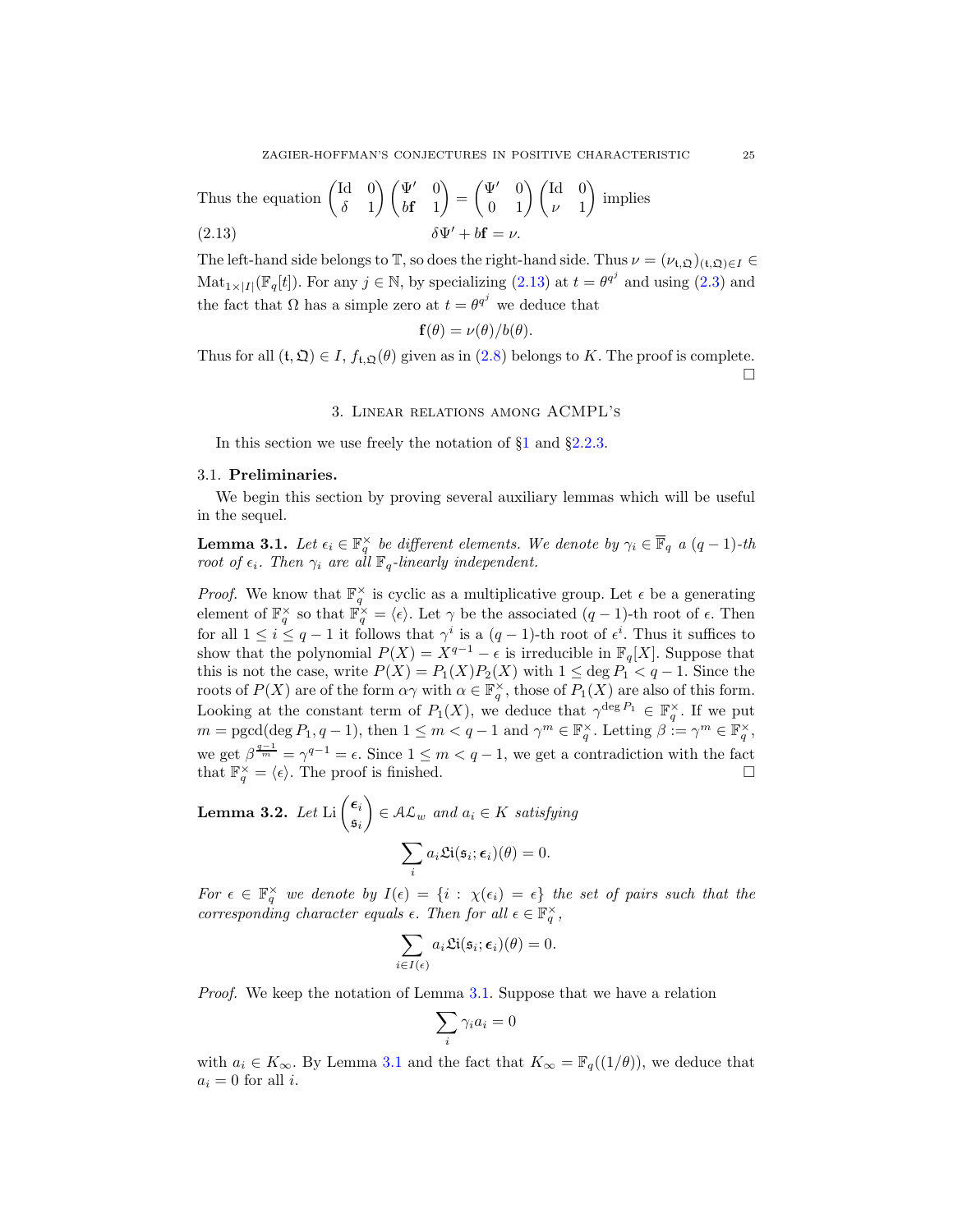By [\(2.5\)](#page-19-2) the relation  $\sum_i a_i \mathfrak{Li}(\mathfrak{s}_i; \epsilon_i) (\theta) = 0$  is equivalent to the following one

$$
\sum_i a_i \gamma_{i1} \ldots \gamma_{i\ell_i} \operatorname{Li}\left(\frac{\epsilon_i}{\mathfrak{s}_i}\right) = 0.
$$

By the previous discussion, for all  $\epsilon \in \mathbb{F}_q^{\times}$ ,

$$
\sum_{i\in I(\epsilon)} a_i \gamma_{i1} \dots \gamma_{i\ell_i} \operatorname{Li}\left(\frac{\epsilon_i}{\mathfrak{s}_i}\right) = 0.
$$

By [\(2.5\)](#page-19-2) again we deduce the desired relation

$$
\sum_{i \in I(\epsilon)} a_i \mathfrak{Li}(\mathfrak{s}_i; \epsilon_i)(\theta) = 0.
$$

<span id="page-25-0"></span>**Lemma 3.3.** Let  $m \in \mathbb{N}$ ,  $\varepsilon \in \mathbb{F}_q^{\times}$ ,  $\delta \in \overline{K}[t]$  and  $F(t, \theta) \in \overline{\mathbb{F}}_q[t, \theta]$  (resp.  $F(t, \theta) \in$  $\mathbb{F}_q[t,\theta]$ ) satisfying

$$
\varepsilon \delta = \delta^{(-1)}(t - \theta)^m + F^{(-1)}(t, \theta).
$$

Then  $\delta \in \overline{\mathbb{F}}_q[t,\theta]$  (resp.  $\delta \in \mathbb{F}_q[t,\theta]$ ) and

$$
\deg_{\theta} \delta \le \max \left\{ \frac{qm}{q-1}, \frac{\deg_{\theta} F(t, \theta)}{q} \right\}.
$$

Proof. The proof follows the same line as that of [\[23,](#page-39-23) Theorem 2] where it is shown that if  $F(t, \theta) \in \mathbb{F}_q[t, \theta]$  and  $\varepsilon = 1$ , then  $\delta \in \mathbb{F}_q[t, \theta]$ . We write down the proof for the case  $F(t, \theta) \in \overline{\mathbb{F}}_q[t, \theta]$  for the convenience of the reader.

By twisting once the equality  $\varepsilon \delta = \delta^{(-1)}(t-\theta)^m + F^{(-1)}(t,\theta)$  and the fact that  $\varepsilon^q = \varepsilon$ , we get

$$
\varepsilon \delta^{(1)} = \delta(t - \theta^q)^m + F(t, \theta).
$$

We put  $n = \deg_t \delta$  and express

$$
\delta = a_n t^n + \dots + a_1 t + a_0 \in \overline{K}[t]
$$

with  $a_0, \ldots, a_n \in \overline{K}$ . For  $i < 0$  we put  $a_i = 0$ .

Since  $\deg_t \delta^{(1)} = \deg_t \delta = n < \delta(t - \theta^q)^m = n + m$ , it follows that  $\deg_t F(t, \theta) =$  $n+m$ . Thus we write  $F(t,\theta) = b_{n+m}t^{n+m} + \cdots + b_1t + b_0$  with  $b_0, \ldots, b_{n+m} \in \overline{\mathbb{F}}_q[\theta]$ . Plugging into the previous equation, we obtain

$$
\varepsilon (a_n^q t^n + \dots + a_0^q) = (a_n t^n + \dots + a_0)(t - \theta^q)^m + b_{n+m} t^{n+m} + \dots + b_0.
$$

Comparing the coefficients  $t^j$  for  $n + 1 \le j \le n + m$  yields

$$
a_{j-m} + \sum_{i=j-m+1}^{n} {m \choose j-i} (-\theta^q)^{m-j+i} a_i + b_j = 0.
$$

Since  $b_j \in \overline{\mathbb{F}}_q[\theta]$  for all  $n+1 \leq j \leq n+m$ , we can show by descending induction that  $a_j \in \overline{\mathbb{F}}_q[\theta]$  for all  $n+1-m \leq j \leq n$ .

If  $n + 1 - m \leq 0$ , then we are done. Otherwise, comparing the coefficients  $t<sup>j</sup>$  for  $m \leq j \leq n$  yields

$$
a_{j-m} + \sum_{i=j-m+1}^{n} {m \choose j-i} (-\theta^q)^{m-j+i} a_i + b_j - \varepsilon a_j^q = 0.
$$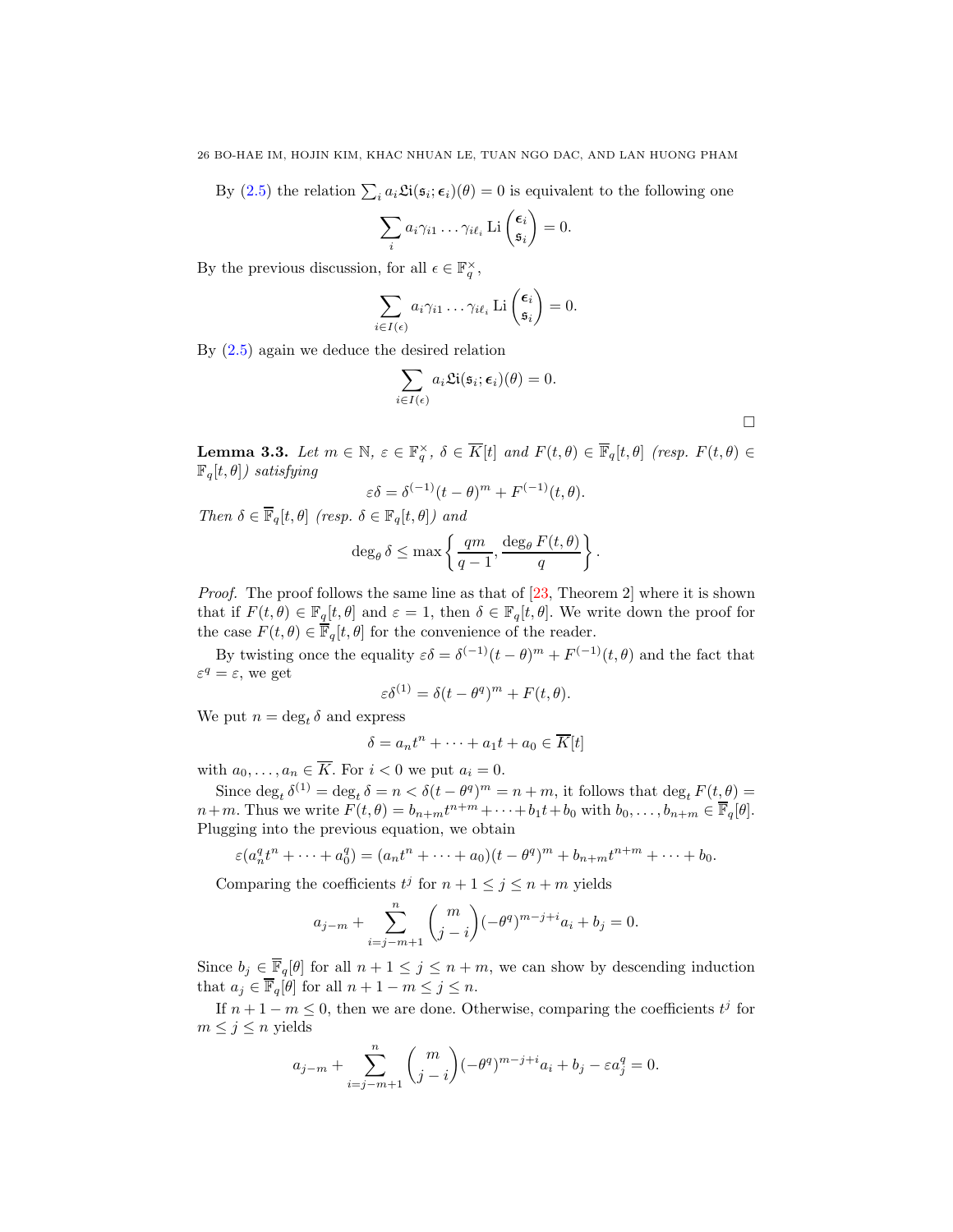Since  $b_j \in \overline{\mathbb{F}}_q[\theta]$  for all  $m \leq j \leq n$  and  $a_j \in \overline{\mathbb{F}}_q[\theta]$  for all  $n+1-m \leq j \leq n$ , we can show by descending induction that  $a_j \in \overline{\mathbb{F}}_q[\theta]$  for all  $0 \leq j \leq n-m$ . We conclude that  $\delta \in \overline{\mathbb{F}}_q[t,\theta].$ 

We now show that  $\deg_{\theta} \delta \leq \max\{\frac{qm}{q-1}, \frac{\deg_{\theta} F(t,\theta)}{q}\}.$  Otherwise, suppose that  $\deg_{\theta} \delta > \max\{\frac{qm}{q-1}, \frac{\deg_{\theta} F(t,\theta)}{q}\}.$  Then  $\deg_{\theta} \delta^{(1)} = q \deg_{\theta} \delta.$  It implies that  $\deg_{\theta} \delta^{(1)} >$  $\deg_{\theta}(\delta(t-\theta^q)^m) = \deg_{\theta} \delta + qm$  and  $\deg_{\theta} \delta^{(1)} > \deg_{\theta} F(t,\theta)$ . Hence we get

 $\deg_{\theta}(\varepsilon \delta^{(1)}) = \deg_{\theta} \delta^{(1)} > \deg_{\theta} (\delta(t - \theta^{q})^{m} + F(t, \theta)),$ 

which is a contradiction.  $\Box$ 

## 3.2. Linear relations: statement of the main result.

<span id="page-26-1"></span>**Theorem 3.4.** Let  $w \in \mathbb{N}$ . We recall that the set  $\mathcal{J}'_w$  consists of positive tuples  $\mathfrak{s} = (s_1, \ldots, s_n)$  of weight w such that  $q \nmid s_i$  for all i. Suppose that we have a non trivial relation

$$
a + \sum_{\mathfrak{s}_i \in \mathcal{J}'_w} a_i \mathfrak{Li}(\mathfrak{s}_i; \epsilon_i)(\theta) = 0, \quad \text{for } a, a_i \in K.
$$

Then  $q-1 \mid w \text{ and } a \neq 0$ .

Further, if  $q-1 \mid w$ , then there is a unique relation

$$
1 + \sum_{\mathfrak{s}_i \in \mathcal{J}'_w} a_i \mathfrak{Li}(\mathfrak{s}_i; \epsilon_i)(\theta) = 0, \quad \text{for } a_i \in K.
$$

In particular, the ACMPL's in  $AS_w$  are linearly independent over K.

Remark 3.5. We stress that although Theorem [3.4](#page-26-1) is purely a transcendental result, it is crucial that we do need the full strength of the algebraic theory for ACMPL's (i.e., Theorem [1.10\)](#page-16-1) to conclude (see the last step of the proof).

As a direct consequence of Theorem [3.4,](#page-26-1) we obtain:

<span id="page-26-0"></span>**Theorem 3.6.** Let  $w \in \mathbb{N}$ . Then the ACMPL's in  $AS_w$  form a basis for  $A\mathcal{L}_w$ . In particular,

$$
\dim_K A \mathcal{L}_w = s(w).
$$

*Proof.* By Theorem [3.4](#page-26-1) the ACMPL's in  $AS_w$  are all linearly independent over K. Then by Theorem [1.10](#page-16-1) we deduce that the ACMPL's in  $AS_w$  form a basis for  $A\mathcal{L}_w$ . Hence  $\dim_K A \mathcal{L}_w = |A \mathcal{L}_w| = s(w)$  as required.

3.3. Proof of Theorem [3.4.](#page-26-1) It is clear that if  $q - 1 \nmid w$ , then any linear relation

$$
a + \sum_{\mathfrak{s}_i \in \mathcal{J}_w'} a_i \mathfrak{Li}(\mathfrak{s}_i; \epsilon_i)(\theta) = 0
$$

with  $a, a_i \in K$  implies that  $a = 0$ .

The proof is by induction on the weight  $w \in \mathbb{N}$ . For  $w = 1$ , by the previous remark it suffices to show that if

$$
a + \sum_i a_i \mathfrak{Li}(1; \epsilon_i)(\theta) = 0,
$$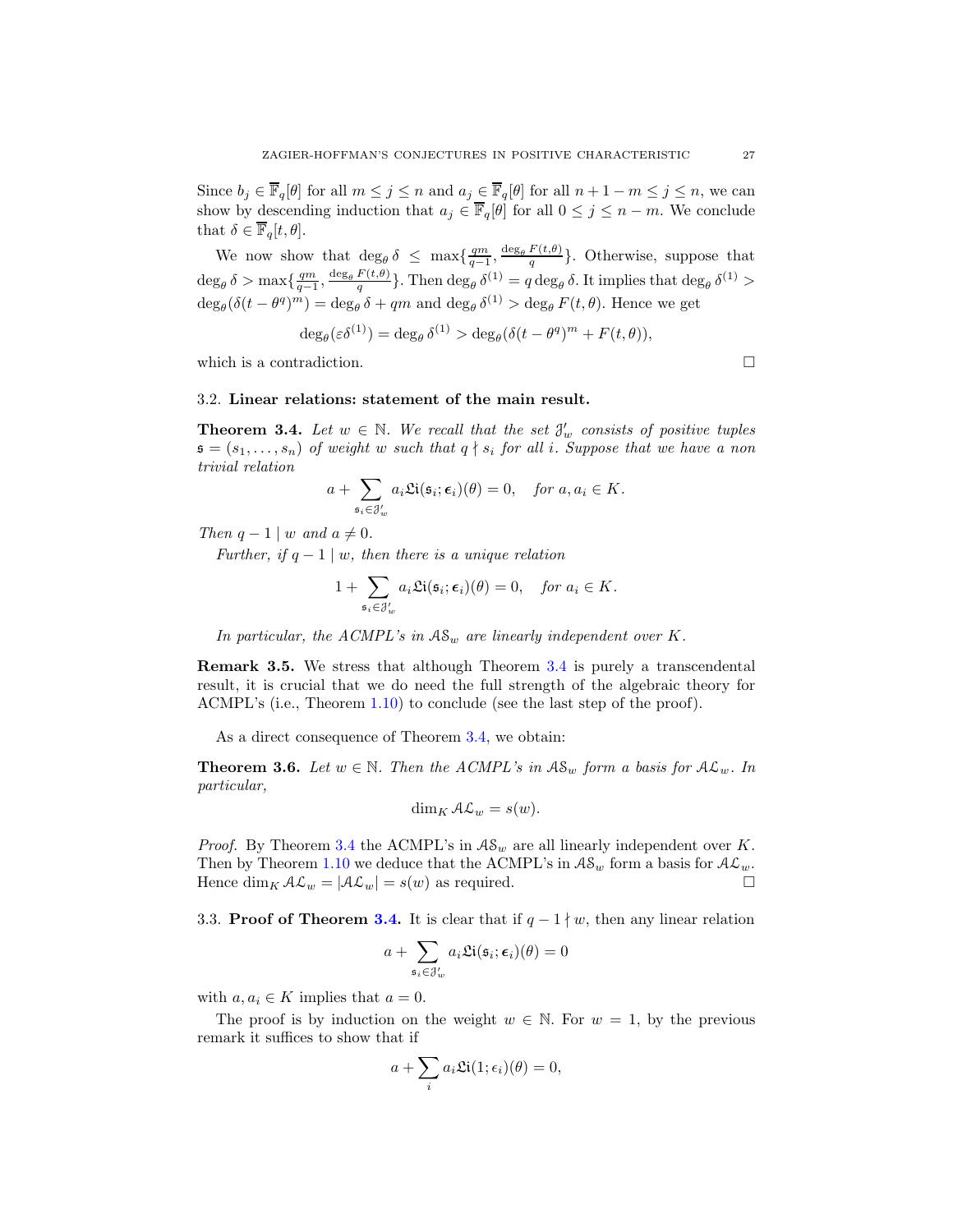then  $a_i = 0$  for all i. In fact, it follows immediately from Lemma [3.2.](#page-24-3) Suppose that Theorem [3.4](#page-26-1) holds for all  $w' < w$ . We now prove that it holds for w. Suppose that we have a linear relation

<span id="page-27-0"></span>(3.1) 
$$
a + \sum_{i} a_i \mathfrak{Li}(\mathfrak{s}_i; \epsilon_i)(\theta) = 0.
$$

By Lemma [3.2](#page-24-3) we can suppose further that  $\epsilon_i$  has the same character, i.e., there exists  $\epsilon \in \mathbb{F}_q^{\times}$  such that for all *i*,

(3.2) 
$$
\chi(\epsilon_i) = \epsilon_{i1} \dots \epsilon_{i\ell_i} = \epsilon.
$$

We now apply Theorem [2.4](#page-20-0) to our setting of ACMPL's. We know that the hypothesis are verified:

- (LW) By the induction hypothesis, for any weight  $w' < w$ , the values  $\mathfrak{Li}(\mathfrak{t};\epsilon)(\theta)$ with  $(t; \epsilon) \in I$  and  $w(t) = w'$  are all K-linearly independent.
- (LD) By [\(3.1\)](#page-27-0), there exist  $a \in A$  and  $a_i \in A$  for  $1 \leq i \leq n$  which are not all zero such that

$$
a + \sum_{i=1}^{n} a_i \mathfrak{Li}(\mathfrak{s}_i; \epsilon_i)(\theta) = 0.
$$

Thus Theorem [2.4](#page-20-0) implies that for all  $(t; \epsilon) \in I$ ,  $f_{t,\epsilon}(\theta)$  belongs to K where  $f_{t,\epsilon}$  is given by

$$
f_{\mathfrak{t};\boldsymbol{\epsilon}} := \sum_i a_i(t) \mathfrak{Li}(s_{i(k+1)},\ldots,s_{i\ell_i};\epsilon_{i(k+1)},\ldots,\epsilon_{i\ell_i}).
$$

Here, the sum runs through the set of indices i such that  $(t; \epsilon) = (s_{i1}, \ldots, s_{ik}; \epsilon_{i1}, \ldots, \epsilon_{ik})$ for some  $0 \leq k \leq \ell_i - 1$ .

We derive a direct consequence of the previous rationality result. Let  $(t; \epsilon) \in I$ and  $\mathfrak{t} \neq \emptyset$ . Then  $(\mathfrak{t}; \epsilon) = (s_{i1}, \ldots, s_{ik}; \epsilon_{i1}, \ldots, \epsilon_{ik})$  for some i and  $1 \leq k \leq \ell_i - 1$ . We denote by  $J(\mathfrak{t};\epsilon)$  the set of all such i. We know that there exists  $b \in K$  such that

$$
b + f_{\mathfrak{t};\boldsymbol{\epsilon}} = 0,
$$

or equivalently,

$$
b+\sum_{i\in J(\mathfrak{t};\epsilon)}a_i(t)\mathfrak{Li}(s_{i(k+1)},\ldots,s_{i\ell_i};\epsilon_{i(k+1)},\ldots,\epsilon_{i\ell_i})=0.
$$

The ACMPL's appearing in the above equality belong to  $\mathcal{AS}_{w-w(t)}$ . By the induction hypothesis, we can suppose that  $\epsilon_{i(k+1)} = \cdots = \epsilon_{i\ell_i} = 1$ . Further, if  $q-1 \nmid w-w(\mathfrak{t})$ , then  $a_i(t) = 0$  for all  $i \in J(\mathfrak{t}; \epsilon)$ . Therefore, letting  $\mathfrak{s}_i =$  $(s_{i1},\ldots,s_{i\ell_i};\epsilon_{i1},\ldots,\epsilon_{i\ell_i})$  we can suppose that  $s_{i2},\ldots,s_{i\ell_i}$  are all divisible by  $q-1$ and  $\epsilon_{i2} = \cdots = \epsilon_{i\ell_i} = 1$ . In particular, for all  $i, \epsilon_{i1} = \chi(\epsilon_i) = \epsilon$ .

Now we want to solve  $(2.12)$  and we can assume that  $b = 1$ . We define

$$
J:=I\cup\{(\mathfrak{s}_i;\boldsymbol{\epsilon}_i)\}
$$

For  $(t; \epsilon) \in J$  we denote by  $J_0(t; \epsilon)$  consisting of  $(t'; \epsilon') \in I$  such that there exist i and  $0 \leq j \leq \ell_i$  so that  $(t; \epsilon) = (s_{i1}, s_{i2}, \ldots, s_{ij}; \epsilon, 1, \ldots, 1)$  and  $t' =$  $(s_{i1}, s_{i2}, \ldots, s_{i(j+1)}; \epsilon, 1, \ldots, 1)$ . In particular, for  $(\mathfrak{t}; \epsilon) = (\mathfrak{s}_i; \epsilon_i), J_0(\mathfrak{t}; \epsilon)$  is the empty set. For  $(t; \epsilon) \in J \setminus \emptyset$ , we also put

$$
m_{\mathfrak{t}} := \frac{w - w(\mathfrak{t})}{q - 1} \in \mathbb{Z}^{\geq 0}.
$$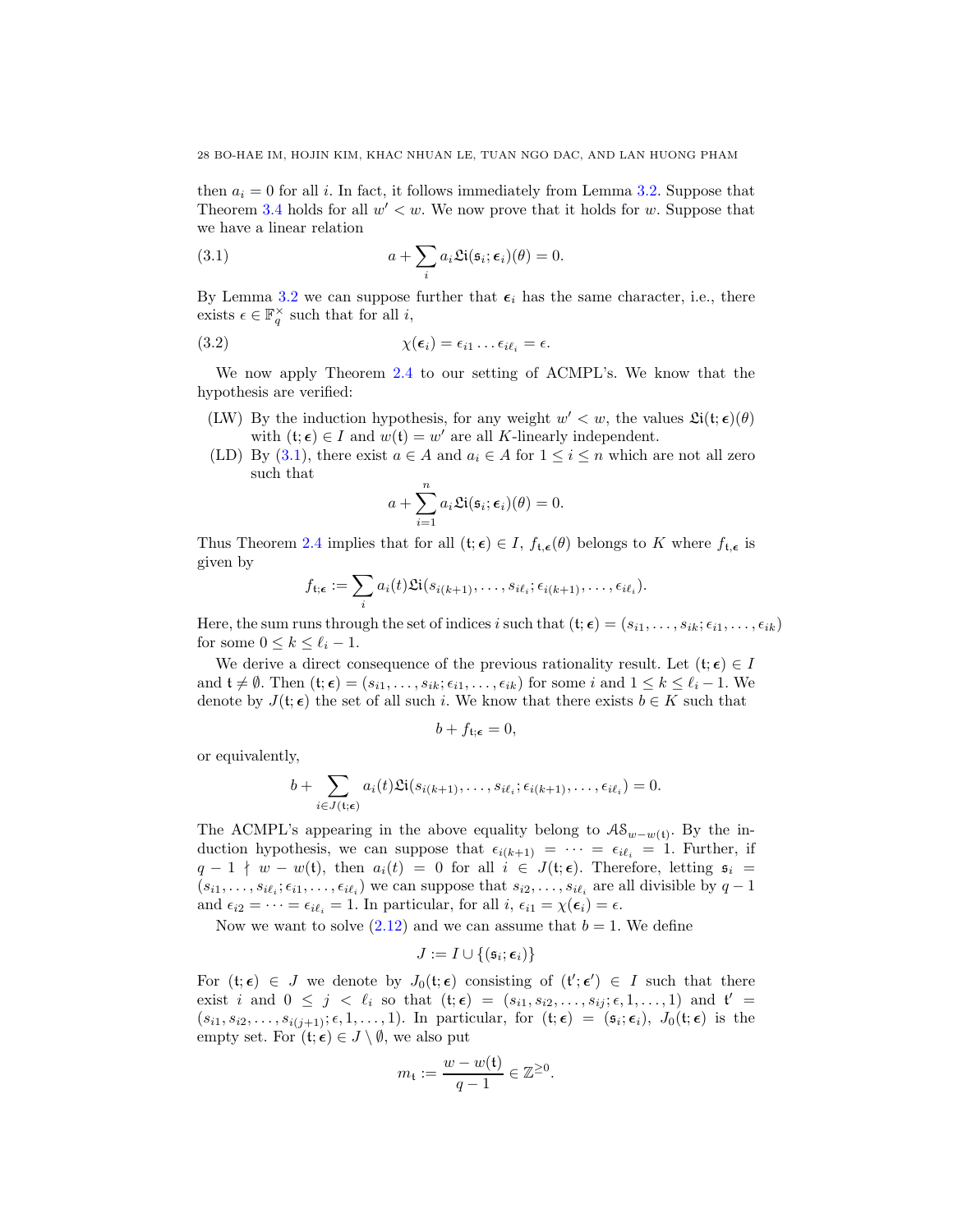Then it is clear that [\(2.12\)](#page-23-1) is equivalent finding  $(\delta_{t,\epsilon})_{(t;\epsilon)\in J} \in Mat_{1\times |J|}(\overline{K}[t])$  such that  $(3.3)$ 

<span id="page-28-1"></span>
$$
\delta_{\mathfrak{t},\boldsymbol{\epsilon}} = \delta_{\mathfrak{t},\boldsymbol{\epsilon}}^{(-1)}(t-\theta)^{w-w(\mathfrak{t})} + \sum_{(\mathfrak{t}',\boldsymbol{\epsilon}')\in J_0(\mathfrak{t},\boldsymbol{\epsilon})} \delta_{\mathfrak{t}',\boldsymbol{\epsilon}'}^{(-1)}(t-\theta)^{w-w(\mathfrak{t})}, \quad \text{for all } (\mathfrak{t},\boldsymbol{\epsilon})\in J\setminus\emptyset,
$$

and

<span id="page-28-2"></span>
$$
(3.4) \ \ \delta_{\mathfrak{t},\epsilon} = \delta_{\mathfrak{t},\epsilon}^{(-1)}(t-\theta)^{w-w(\mathfrak{t})} + \sum_{(\mathfrak{t}',\epsilon') \in J_0(\mathfrak{t},\epsilon)} \delta_{\mathfrak{t}',\epsilon'}^{(-1)}(\tau')^{(-1)}(t-\theta)^{w-w(\mathfrak{t})}, \quad \text{for } (\mathfrak{t},\epsilon) = \emptyset.
$$

Here  $\gamma^{q-1} = \epsilon$ . In fact, for  $(t, \epsilon) = (\epsilon_i, \epsilon_i)$ , the corresponding equation becomes  $\delta_{\mathfrak{s}_i,\boldsymbol{\epsilon}_i} = \delta_{\mathfrak{s}_i,\boldsymbol{\epsilon}_i}^{(-1)}$ . Thus  $\delta_{\mathfrak{s}_i,\boldsymbol{\epsilon}_i} = a_i(t) \in \mathbb{F}_q[t]$ .

Letting  $y$  be a variable, we denote by  $v_y$  the valuation associated to the place  $y$ of the field  $\mathbb{F}_q(y)$ . We put

$$
T:=t-t^q, \quad X:=t^q-\theta^q.
$$

We claim that

1) For all  $(t, \epsilon) \in J \setminus \emptyset$ , the polynomial  $\delta_{t,\epsilon}$  is of the form

$$
\delta_{\mathfrak{t},\epsilon} = f_{\mathfrak{t}} \left( X^{m_{\mathfrak{t}}} + \sum_{i=0}^{m_{\mathfrak{t}}-1} P_{\mathfrak{t},i}(T) X^{i} \right)
$$

where

\n- \n
$$
-f_t \in \mathbb{F}_q[t],
$$
\n $-$  for all  $0 \leq i \leq m_t - 1$ ,  $P_{t,i}(y)$  belongs to  $\mathbb{F}_q(y)$  with  $v_y(P_{t,i}) \geq 1$ .\n
\n- \n For all  $t \in J \setminus \emptyset$  and all  $t' \in J_0(t)$ , there exists  $P_{t,t'} \in \mathbb{F}_q(y)$  such that\n
\n

$$
f_{\mathfrak{t}'} = f_{\mathfrak{t}} P_{\mathfrak{t},\mathfrak{t}'}(T).
$$

In particular, if  $f_t = 0$ , then  $f_{t'} = 0$ .

The proof is by induction on  $m_t$ . We start with  $m_t = 0$ . Then  $t = s_i$  and  $\epsilon = \epsilon_i$ for some *i*. We have observed that  $\delta_{\mathfrak{s}_i, \epsilon_i} = a_i(t) \in \mathbb{F}_q[t]$ . Thus we are done.

Suppose that the claim holds for all  $(t, \epsilon) \in J \setminus \emptyset$  with  $m_t < m$ . We now prove the claim for all  $(t, \epsilon) \in J \setminus \emptyset$  with  $m_t = m$ . In fact, we fix such t and want to find  $\delta_{\mathfrak{t},\boldsymbol{\epsilon}} \in \overline{K}[t]$  such that

<span id="page-28-0"></span>(3.5) 
$$
\delta_{\mathfrak{t},\epsilon} = \delta_{\mathfrak{t},\epsilon}^{(-1)}(t-\theta)^{(q-1)m} + \sum_{(\mathfrak{t}',\epsilon')\in J_0(\mathfrak{t};\epsilon)} \delta_{\mathfrak{t}',\epsilon'}^{(-1)}(t-\theta)^{(q-1)m}.
$$

By the induction hypothesis, for all  $(\mathfrak{t}', \epsilon') \in J_0(\mathfrak{t}; \epsilon)$ , we know that

$$
\delta_{\mathfrak{t}',\epsilon'} = f_{\mathfrak{t}'}\left(X^{m_{\mathfrak{t}'}} + \sum_{i=0}^{m_{\mathfrak{t}'}-1} P_{\mathfrak{t}',i}(T)X^i\right)
$$

where

- $\bullet\;\; f_{\mathfrak{t}'}\in \mathbb{F}_q[t],$
- for all  $0 \leq i \leq m_{t'}-1$ ,  $P_{t',i}(y) \in \mathbb{F}_q(y)$  with  $v_y(P_{t,i}) \geq 1$ .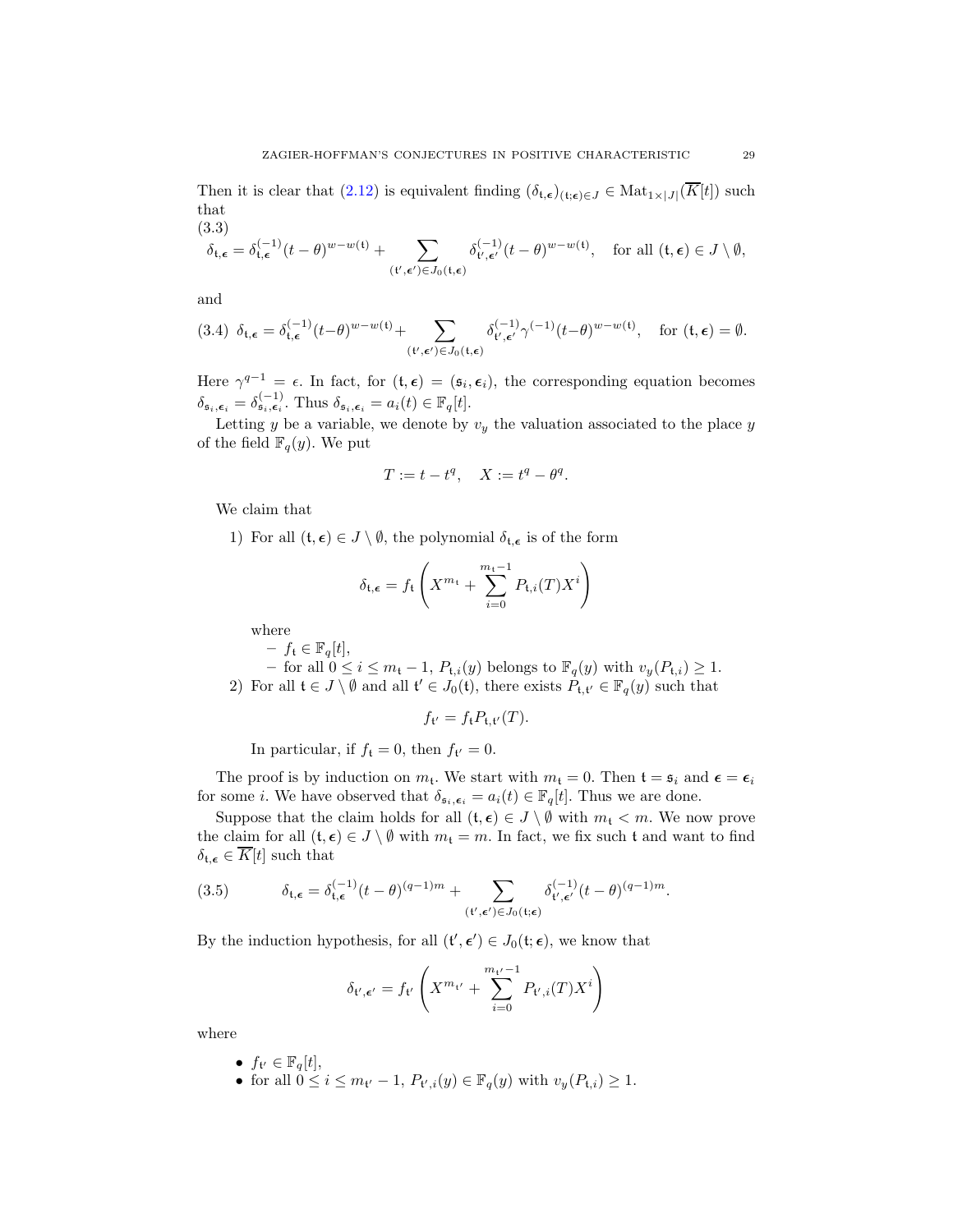For  $({\bf t}', {\bf \epsilon}') \in J_0({\bf t}; {\bf \epsilon}),$  we write  ${\bf t}' = ({\bf t},(m-k)(q-1))$  with  $0 \leq k < m$  and  $k \not\equiv m$ (mod q), in particular  $m_{t'} = k$ . We put  $f_k = f_{t'}$  and  $P_{t',i} = P_{k,i}$  so that

<span id="page-29-0"></span>(3.6) 
$$
\delta_{t',\epsilon'} = f_k \left( X^k + \sum_{i=0}^{k-1} P_{k,i}(T) X^i \right) \in \mathbb{F}_q[t, \theta^q].
$$

By Lemma [3.3,](#page-25-0)  $\delta_{t,\epsilon}$  belongs to  $K[t]$ , and  $\deg_{\theta} \delta_{t,\epsilon} \leq mq$ . Further, since  $\delta_{t,\epsilon}$ is divisible by  $(t - \theta)^{(q-1)m}$ , we write  $\delta_{t,\epsilon} = F(t - \theta)^{(q-1)m}$  with  $F \in K[t]$  and  $\deg_{\theta} F \leq m$ . Dividing [\(3.5\)](#page-28-0) by  $(t - \theta)^{(q-1)m}$  and twisting once yields

(3.7) 
$$
F^{(1)} = F(t - \theta)^{(q-1)m} + \sum_{(\mathfrak{t}',\epsilon') \in J_0(\mathfrak{t},\epsilon)} \delta_{\mathfrak{t}',\epsilon'}.
$$

As  $\delta_{t',\epsilon'} \in \mathbb{F}_q[t,\theta^q]$  for all  $(t',\epsilon') \in J_0(t;\epsilon)$ , it follows that  $F(t-\theta)^{(q-1)m} \in \mathbb{F}_q[t,\theta^q]$ . As  $\deg_{\theta} F \leq m$ , we get

<span id="page-29-1"></span>
$$
F = \sum_{0 \le i \le m/q} f_{m-iq}(t-\theta)^{m-iq}, \quad \text{for } f_{m-iq} \in \mathbb{F}_q[t].
$$

Thus

$$
F(t - \theta)^{(q-1)m} = \sum_{0 \le i \le m/q} f_{m-iq}(t - \theta)^{mq-iq} = \sum_{0 \le i \le m/q} f_{m-iq} X^{m-i},
$$
  

$$
F^{(1)} = \sum_{0 \le i \le m/q} f_{m-iq}(t - \theta^q)^{m-iq} = \sum_{0 \le i \le m/q} f_{m-iq}(T + X)^{m-iq}.
$$

Putting these and  $(3.6)$  into  $(3.7)$  gets

$$
\sum_{0 \le i \le m/q} f_{m-iq}(T+X)^{m-iq}
$$
\n
$$
= \sum_{0 \le i \le m/q} f_{m-iq}X^{m-i} + \sum_{\substack{0 \le k < m \\ k \ne m \pmod{q}}} f_k\left(X^k + \sum_{i=0}^{k-1} P_{k,i}(T)X^i\right).
$$

Comparing the coefficients of powers of  $X$  yields the following linear system in the variables  $f_0, \ldots, f_{m-1}$ :

$$
B_{\vert y=T}\begin{pmatrix}f_{m-1}\\ \vdots\\ f_0\end{pmatrix}=f_m\begin{pmatrix}Q_{m-1}\\ \vdots\\ Q_0\end{pmatrix}_{\vert y=T}.
$$

Here for  $0 \leq i \leq m-1$ ,  $Q_i = {m \choose i} y^{m-i} \in y \mathbb{F}_q[y]$  and  $B = (B_{ij})_{0 \leq i,j \leq m-1}$  $\text{Mat}_m(\mathbb{F}_q(y))$  such that

- $v_y(B_{ij}) \ge 1$  if  $i > j$ ,
- $v_y(B_{ij}) \geq 0$  if  $i < j$ ,
- $v_y(B_{ii}) = 0$  as  $B_{ii} = \pm 1$ .

The above properties follow from the fact that  $P_{k,i} \in \mathbb{F}_q(y)$  and  $v_y(P_{k,i}) \geq 1$ . Thus  $v_y(\det B) = 0$  so that  $\det B \neq 0$ . It follows that for all  $0 \leq i \leq m-1$ ,  $f_i = f_m P_i(T)$ with  $P_i \in \mathbb{F}_q(y)$  and  $v_y(P_i) \geq 1$  and we are done.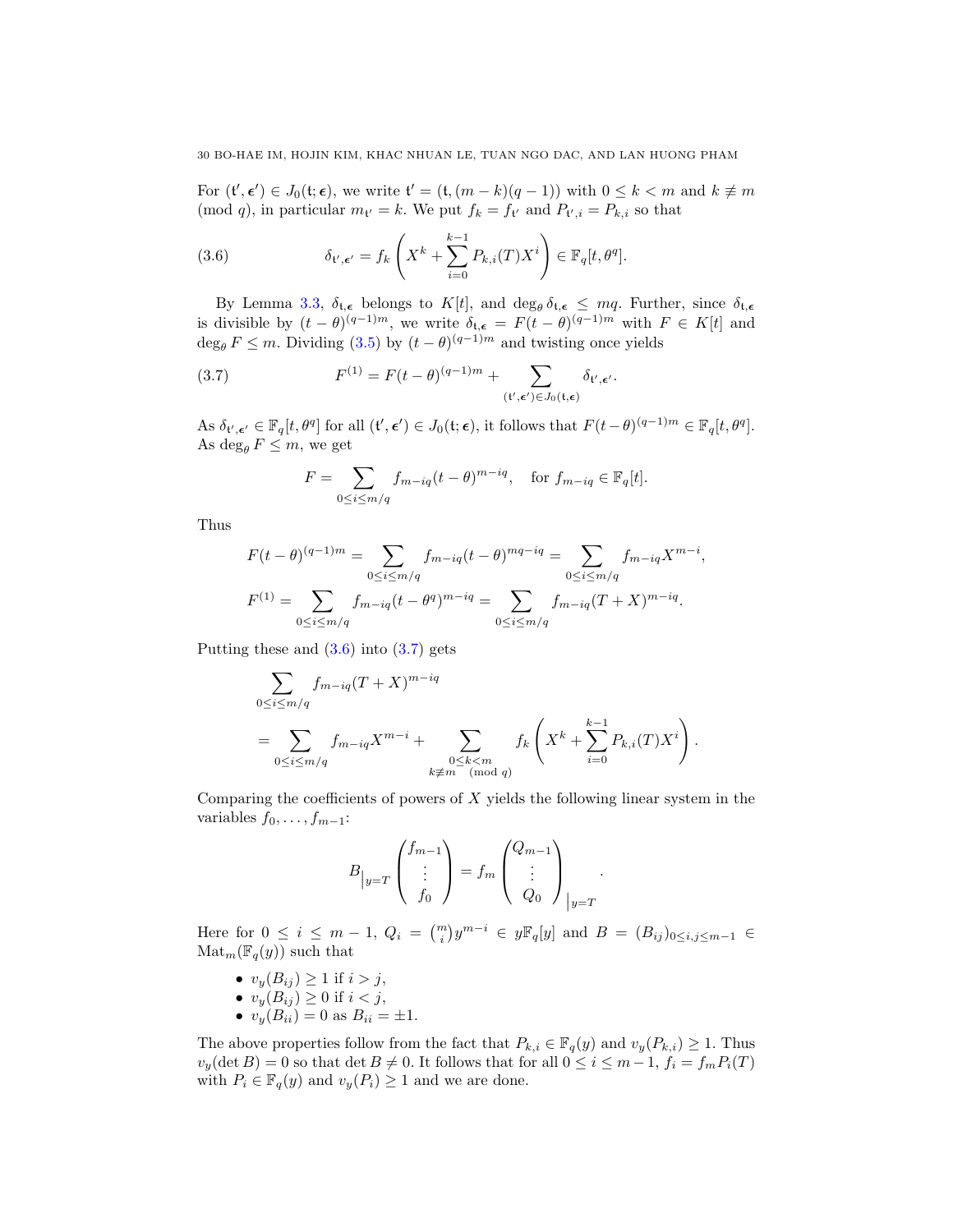To conclude, we have to solve  $(3.3)$  for  $(t; \epsilon) = \emptyset$ . We have some extra work as we have a factor  $\gamma^{(-1)}$  on the right hand side of [\(3.4\)](#page-28-2). We use  $\gamma^{(-1)} = \gamma / \epsilon$  and put  $\delta := \delta_{\emptyset,\emptyset}/\gamma \in \overline{K}[t]$ . Then we have to solve

(3.8) 
$$
\epsilon \delta = \delta^{(-1)}(t-\theta)^w + \sum_{(\mathbf{t}',\boldsymbol{\epsilon}')\in J_0(\emptyset)} \delta_{\mathbf{t}',\boldsymbol{\epsilon}'}^{(-1)}(t-\theta)^w.
$$

<span id="page-30-0"></span>We distinguish two cases.

3.3.1. Case 1:  $q-1 \nmid w$ , says  $w = m(q-1) + r$  with  $0 < r < q-1$ .

We know that for all  $(\mathfrak{t}', \epsilon') \in J_0(\emptyset)$ , says  $\mathfrak{t}' = ((m-k)(q-1)+r)$  with  $0 \leq k \leq m$ and  $k \not\equiv m - r \pmod{q}$ ,

(3.9) 
$$
\delta_{t', \epsilon'} = f_k \left( X^k + \sum_{i=0}^{k-1} P_{k,i}(T) X^i \right) \in \mathbb{F}_q[t, \theta^q]
$$

where

- <span id="page-30-1"></span>•  $f_k \in \mathbb{F}_q[t],$
- for all  $0 \leq i \leq k-1$ ,  $P_{k,i}(y)$  belongs to  $\mathbb{F}_q(y)$  with  $v_y(P_{k,i}) \geq 1$ .

By Lemma [3.3,](#page-25-0)  $\delta$  belongs to K[t]. We claim that  $\deg_{\theta} \delta \leq mq$ . Otherwise, we have  $\deg_{\theta} \delta_{\emptyset} > mq$ . Twisting [\(3.8\)](#page-30-0) once gets

$$
\epsilon \delta^{(1)} = \delta(t - \theta^q)^w + \sum_{(\mathfrak{t}';\boldsymbol{\epsilon}') \in J_0(\emptyset)} \delta_{\mathfrak{t}',\boldsymbol{\epsilon}'}(t - \theta^q)^w.
$$

As  $\deg_{\theta} \delta > mq$ , we compare the degrees of  $\theta$  on both sides and obtain

<span id="page-30-2"></span>
$$
q \deg_{\theta} \delta = \deg_{\theta} \delta + wq.
$$

Thus  $q-1 \mid w$ , which is a contradiction. We conclude that  $\deg_{\theta} \delta \leq mq$ .

From [\(3.8\)](#page-30-0) we see that  $\delta$  is divisible by  $(t - \theta)^w$ . Thus we write  $\delta = F(t - \theta)^w$ with  $F \in K[t]$  and  $\deg_{\theta} F \leq mq - w = m - r$ . Dividing [\(3.8\)](#page-30-0) by  $(t - \theta)^w$  and twisting once yields

(3.10) 
$$
\epsilon F^{(1)} = F(t-\theta)^w + \sum_{(\mathbf{t}';\boldsymbol{\epsilon}')\in J_0(\emptyset)} \delta_{\mathbf{t}'}.
$$

Since  $\delta_{t';\epsilon'} \in \mathbb{F}_q[t,\theta^q]$  for all  $(t';\epsilon') \in J_0(\emptyset)$ , it follows that  $F(t-\theta)^w \in \mathbb{F}_q[t,\theta^q]$ . As  $\deg_{\theta} F \leq m-r$ , we write

$$
F = \sum_{0 \le i \le (m-r)/q} f_{m-r-iq}(t-\theta)^{m-r-iq}, \quad \text{for } f_{m-r-iq} \in \mathbb{F}_q[t].
$$

It follows that

$$
F(t - \theta)^w = \sum_{0 \le i \le (m-r)/q} f_{m-r-iq}(t - \theta)^{mq-iq} = \sum_{0 \le i \le (m-r)/q} f_{m-r-iq} X^{m-i},
$$
  

$$
F^{(1)} = \sum_{0 \le i \le (m-r)/q} f_{m-r-iq}(t - \theta^q)^{m-r-iq} = \sum_{0 \le i \le (m-r)/q} f_{m-r-iq}(T + X)^{m-r-iq}.
$$

Putting these and  $(3.9)$  into  $(3.10)$  yields

$$
\epsilon \sum_{0 \le i \le (m-r)/q} f_{m-r-iq} (T+X)^{m-r-iq}
$$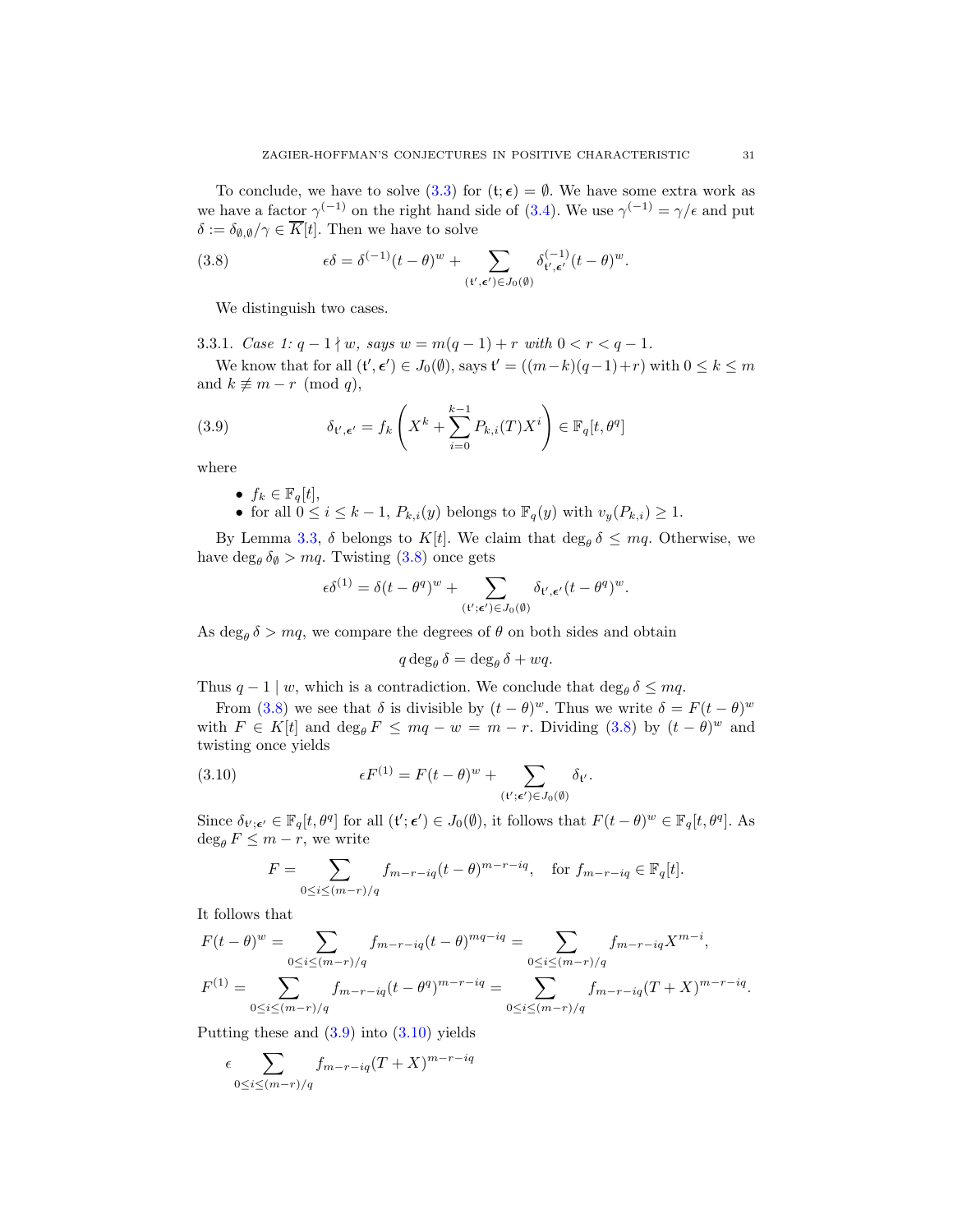32 BO-HAE IM, HOJIN KIM, KHAC NHUAN LE, TUAN NGO DAC, AND LAN HUONG PHAM

$$
= \sum_{0 \le i \le (m-r)/q} f_{m-r-iq} X^{m-i} + \sum_{\substack{0 \le k \le m \\ k \ne m-r \pmod{q}}} f_k \left( X^k + \sum_{i=0}^{k-1} P_{k,i}(T) X^i \right).
$$

Comparing the coefficients of powers of  $X$  yields the following linear system in the variables  $f_0, \ldots, f_m$ :

$$
B_{\big|y=T}\begin{pmatrix}f_m\\ \vdots\\ f_0\end{pmatrix}=0.
$$

Here  $B = (B_{ij})_{0 \le i,j \le m} \in \text{Mat}_{m+1}(\mathbb{F}_q(y))$  such that

•  $v_y(B_{ij}) \geq 1$  if  $i > j$ , •  $v_y(B_{ij}) \geq 0$  if  $i < j$ , •  $v_y(B_{ii}) = 0$  as  $B_{ii} \in \mathbb{F}_q^{\times}$ .

The above properties follow from the fact that  $P_{k,i} \in \mathbb{F}_q(y)$  and  $v_y(P_{k,i}) \geq 1$ . Thus  $v_y(\det B) = 0.$  Hence  $f_0 = \cdots = f_m = 0.$  It follows that  $\delta_{\theta, \emptyset} = 0$  as  $\delta = 0$  and  $\delta_{\mathbf{t}',\boldsymbol{\epsilon}'}=0$  for all  $(\mathbf{t}',\boldsymbol{\epsilon}')\in J_0(\emptyset)$ . We conclude that  $\delta_{\mathbf{t},\boldsymbol{\epsilon}}=0$  for all  $(\mathbf{t},\boldsymbol{\epsilon})\in J$ . In particular, for all i,  $a_i(t) = \delta_{\mathfrak{s}_i, \epsilon_i} = 0$ , which is a contradiction. Thus this case can never happen.

3.3.2. Case 2:  $q-1 \mid w$ , says  $w = m(q-1)$ .

By similar arguments as above, we show that  $\delta = F(t-\theta)^{(q-1)m}$  with  $F \in K[t]$ of the form

$$
F = \sum_{0 \le i \le m/q} f_{m-iq}(t-\theta)^{m-iq}, \quad \text{for } f_{m-iq} \in \mathbb{F}_q[t].
$$

Thus

$$
F(t - \theta)^{(q-1)m} = \sum_{0 \le i \le m/q} f_{m-iq}(t - \theta)^{mq-iq} = \sum_{0 \le i \le m/q} f_{m-iq} X^{m-i},
$$
  

$$
F^{(1)} = \sum_{0 \le i \le m/q} f_{m-iq}(t - \theta^q)^{m-iq} = \sum_{0 \le i \le m/q} f_{m-iq}(T + X)^{m-iq}.
$$

Putting these and  $(3.6)$  into  $(3.8)$  gets

$$
\epsilon \sum_{0 \le i \le m/q} f_{m-iq}(T+X)^{m-iq}
$$
\n
$$
= \sum_{0 \le i \le m/q} f_{m-iq}X^{m-i} + \sum_{\substack{0 \le k < m \\ k \ne m \pmod{q}}} f_k\left(X^k + \sum_{i=0}^{k-1} P_{k,i}(T)X^i\right).
$$

Comparing the coefficients of powers of  $X$  yields

$$
\epsilon f_m = f_m
$$

and the following linear system in the variables  $f_0, \ldots, f_{m-1}$ :

$$
B_{\vert y=T} \begin{pmatrix} f_{m-1} \\ \vdots \\ f_0 \end{pmatrix} = f_m \begin{pmatrix} Q_{m-1} \\ \vdots \\ Q_0 \end{pmatrix}_{\vert y=T}.
$$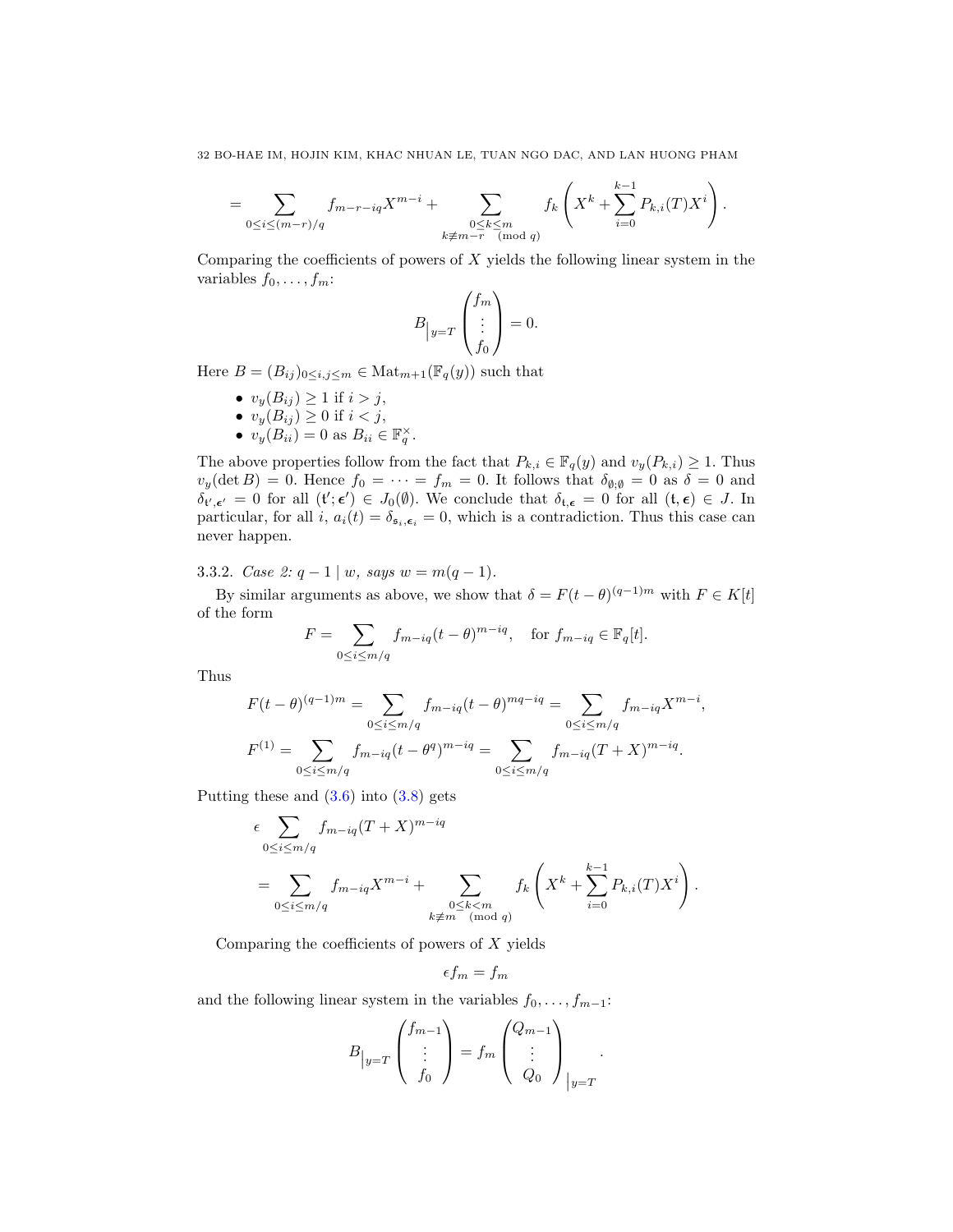Here for  $0 \le i \le m-1$ ,  $Q_i = {m \choose i} y^{m-i} \in y \mathbb{F}_q[y]$  and  $B = (B_{ij})_{0 \le i,j \le m-1}$  $\text{Mat}_m(\mathbb{F}_q(y))$  such that

- $v_y(B_{ij}) \geq 1$  if  $i > j$ ,
- $v_y(B_{ij}) \geq 0$  if  $i < j$ ,
- $v_y(B_{ii}) = 0$  as  $B_{ii} \in \mathbb{F}_q^{\times}$ .

The above properties follow from the fact that  $P_{k,i} \in \mathbb{F}_q(y)$  and  $v_y(P_{k,i}) \geq 1$ . Thus  $v_y(\det B) = 0$  so that  $\det B \neq 0$ .

We distinguish two subcases.

### Subcase 1:  $\epsilon \neq 1$ .

It follows that  $f_m = 0$ . Then  $f_0 = \cdots = f_{m-1} = 0$ . Thus  $\delta_{\mathfrak{t}, \epsilon} = 0$  for all  $(\mathfrak{t}, \epsilon) \in J$ . In particular, for all i,  $a_i(t) = \delta_{\mathfrak{s}_i, \epsilon_i} = 0$ . This is a contradiction and we conclude that this case can never happen.

## Subcase 2:  $\epsilon = 1$ .

It follows that  $\gamma \in \mathbb{F}_q^{\times}$  and thus

1) The polynomial  $\delta_{\emptyset;\emptyset} = \delta \gamma$  is of the form

$$
\delta_{\emptyset,\emptyset} = f_{\emptyset} \left( X^m + \sum_{i=0}^{m-1} P_{\emptyset,i}(T) X^i \right)
$$

with

- $f_{\emptyset} \in \mathbb{F}_q[t],$
- for all 0 ≤ *i* ≤ *m* − 1,  $P_{\emptyset,i}(y) \in \mathbb{F}_q(y)$  with  $v_y(P_{\emptyset,i}) \ge 1$ . 2) For all  $({\bf t}', {\bf \epsilon}') \in J_0(\emptyset)$ , there exists  $P_{\emptyset, {\bf t}'} \in \mathbb{F}_q(y)$  such that

$$
f_{\mathfrak{t}'} = f_{\emptyset} P_{\emptyset, \mathfrak{t}'}(T).
$$

Hence there exists a unique solution  $(\delta_{t,\epsilon})_{(t,\epsilon)\in J} \in Mat_{1\times |J|}(K[t])$  of  $(3.3)$  up to a factor in  $\mathbb{F}_q(t)$ . Recall that for all  $i, a_i(t) = \delta_{\mathfrak{s}_i, \epsilon_i}$ . Therefore, up to a scalar in  $K^{\times}$ , there exists at most one non trivial relation

$$
a\widetilde{\pi}^w + \sum_i a_i \operatorname{Li}\left(\frac{\varepsilon_i}{\mathfrak{s}_i}\right) = 0
$$

with  $a_i \in K$  and Li  $\begin{pmatrix} \varepsilon_i \\ \varepsilon_i \end{pmatrix}$ si  $\Big) \in \mathcal{AS}_w$ . Further, we must have  $\varepsilon_i = (1, \ldots, 1)$  for all i.

To conclude, it suffices to exhibit such a relation with  $a \neq 0$ . In fact, we recall  $w = (q-1)m$  and then express  $\text{Li}(q-1)^m = \text{Li}\left(\frac{1}{q}\right)$  $q-1$  $\setminus^m$ as a K-linear combination of ACMPL's of weight  $w$ . By Theorem [1.9,](#page-15-0) we can write

$$
\operatorname{Li}(q-1)^m = \operatorname{Li}\left(\frac{1}{q-1}\right)^m = \sum_i a_i \operatorname{Li}\left(\frac{\varepsilon_i}{\mathfrak{s}_i}\right) = 0, \quad \text{where } a_i \in K, \operatorname{Li}\left(\frac{\varepsilon_i}{\mathfrak{s}_i}\right) \in \mathcal{AS}_w.
$$

We note that  $\text{Li}(q-1) = \zeta_A(q-1) = -D_1^{-1}\tilde{\pi}^{q-1}$ . Thus

$$
(-D_1)^m \widetilde{\pi}^w - \sum_i a_i \operatorname{Li}\left(\begin{matrix} \varepsilon_i \\ \mathfrak{s}_i \end{matrix}\right) = 0,
$$

which is the desired relation. Hence we are done.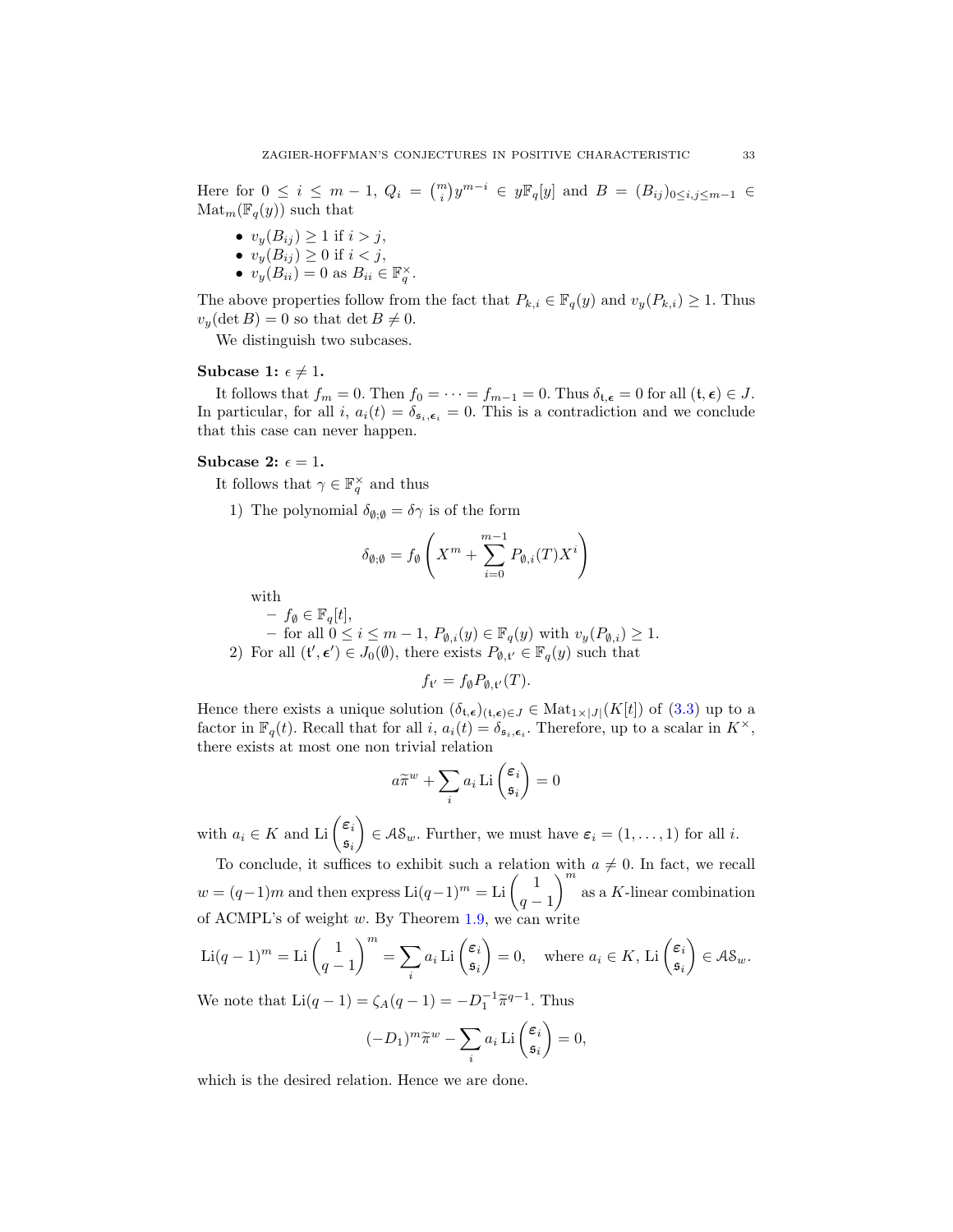## <span id="page-33-0"></span>4. Applications on AMZV's and Zagier-Hoffman's conjectures in positive characteristic

In this section we give two applications of the study of ACMPL's.

First we apply Theorem [3.6](#page-26-0) to prove Theorem [A](#page-3-1) which calculates the dimensions of the vector space  $A\mathcal{Z}_w$  of alternating multiple zeta values in positive characteristic (AMZV's) of fixed weight introduced by Harada [\[19\]](#page-39-4). Consequently we determine all linear relations for AMZV's. To do so we develop an algebraic theory to obtain a weak version of Brown's theorem for AMZV's. Then we deduce that  $A\mathcal{Z}_w$  and  $A\mathcal{L}_w$  are the same and conclude. Contrary to the setting of MZV's, although the results are neat, we are unable to obtain neither sharp upper bounds nor sharp lower bounds for  $A\mathcal{Z}_w$  for general w without the theory of ACMPL's.

Second we restrict our attention to MZV's and determine all linear relations among MZV's. In particular, we obtain a proof of Zagier-Hoffman's conjectures in positive characteristic in full generality (i.e., Theorem [B\)](#page-4-0) and generalize the work of one of the authors [\[27\]](#page-39-18).

## <span id="page-33-1"></span>4.1. Linear relations among AMZV's.

4.1.1. Preliminaries. For  $d \in \mathbb{Z}$  and for  $\mathfrak{s} = (s_1, \ldots, s_n) \in \mathbb{N}^n$ , recalling  $S_d(\mathfrak{s})$  and  $S_{\leq d}(\mathfrak{s})$  given in §1.1.2, and further letting  $\begin{pmatrix} \varepsilon \\ \varepsilon \end{pmatrix}$ s  $\overline{\phantom{0}}$ =  $\left( \begin{matrix} \varepsilon_1 & \ldots & \varepsilon_n \end{matrix} \right)$  $s_1 \ldots s_n$  $\setminus$ be a positive array, we recall (see §1.1.2)

$$
S_d\left(\frac{\varepsilon}{\mathfrak{s}}\right) = \sum_{\substack{a_1,\dots,a_n \in A_+ \\ d = \deg a_1 > \dots > \deg a_n \ge 0}} \frac{\varepsilon_1^{\deg a_1} \dots \varepsilon_n^{\deg a_n}}{a_1^{s_1} \dots a_n^{s_n}} \in K
$$

and

$$
S_{< d}\begin{pmatrix} \varepsilon \\ \mathfrak{s} \end{pmatrix} = \sum_{\substack{a_1, \dots, a_n \in A_+ \\ d > \deg a_1 > \dots > \deg a_n \ge 0}} \frac{\varepsilon_1^{\deg a_1} \dots \varepsilon_n^{\deg a_n}}{a_1^{s_1} \dots a_n^{s_n}} \in K.
$$

One verifies easily the following formulas:

$$
S_d \begin{pmatrix} \varepsilon \\ s \end{pmatrix} = \varepsilon^d S_d(s),
$$
  
\n
$$
S_d \begin{pmatrix} 1 & \cdots & 1 \\ s_1 & \cdots & s_n \end{pmatrix} = S_d(s_1, \ldots, s_n),
$$
  
\n
$$
S_{  
\n
$$
S_d \begin{pmatrix} \varepsilon \\ \mathfrak{s} \end{pmatrix} = S_d \begin{pmatrix} \varepsilon_1 \\ s_1 \end{pmatrix} S_{
$$
$$

Harada [\[19\]](#page-39-4) introduced the alternating multiple zeta value (AMZV) as follows;

$$
\zeta_A\begin{pmatrix} \varepsilon \\ \mathfrak{s} \end{pmatrix} = \sum_{d \geq 0} S_d \begin{pmatrix} \varepsilon \\ \mathfrak{s} \end{pmatrix} = \sum_{\substack{a_1, \dots, a_n \in A_+ \\ \deg a_1 > \dots > \deg a_n \geq 0}} \frac{\varepsilon_1^{\deg a_1} \dots \varepsilon_n^{\deg a_n}}{a_1^{s_1} \dots a_n^{s_n}} \in K_{\infty}.
$$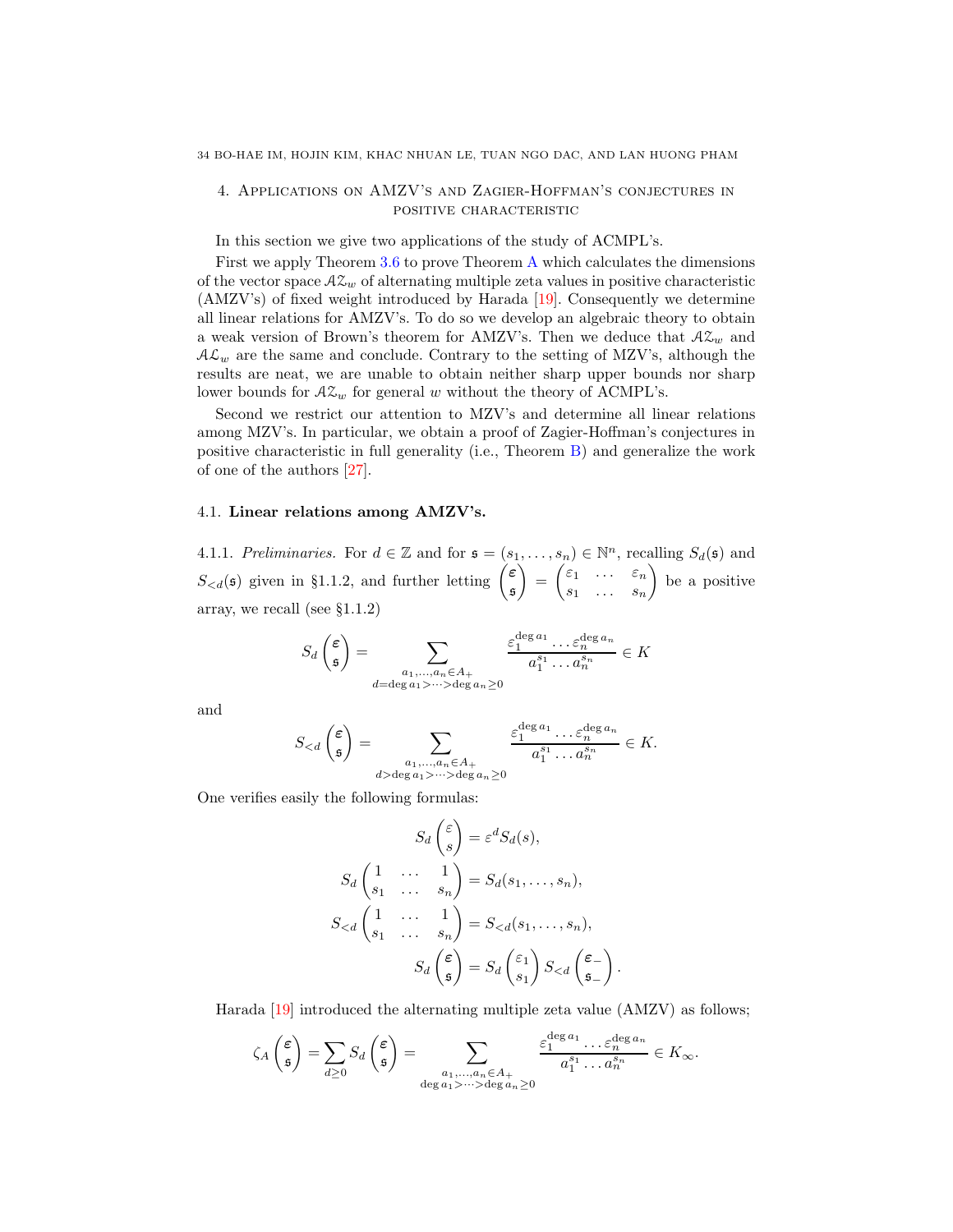Using Chen's formula (see [\[12\]](#page-39-26)), Harada proved that for  $s, t \in \mathbb{N}$  and  $\varepsilon, \epsilon \in \mathbb{F}_q^{\times}$ , we have

$$
S_d\begin{pmatrix} \varepsilon \\ s \end{pmatrix} S_d\begin{pmatrix} \epsilon \\ t \end{pmatrix} = S_d\begin{pmatrix} \varepsilon \epsilon \\ s+t \end{pmatrix} + \sum_i \Delta^i_{s,t} S_d\begin{pmatrix} \varepsilon \epsilon & 1 \\ s+t-i & i \end{pmatrix},
$$

where

<span id="page-34-1"></span>
$$
(4.1) \qquad \Delta^i_{s,t} = \begin{cases} (-1)^{s-1} {i-1 \choose s-1} + (-1)^{t-1} {i-1 \choose t-1} & \text{ if } q-1 \mid i \text{ and } 0 < i < s+t, \\ 0 & \text{ otherwise.} \end{cases}
$$

He then proved similar results for products of AMZV's (see [\[19\]](#page-39-4)):

<span id="page-34-0"></span>Proposition 4.1. Let  $\begin{pmatrix} \varepsilon \\ 0 \end{pmatrix}$ s  $\overline{\phantom{0}}$ ,  $\sqrt{\epsilon}$ t  $\setminus$ be two positive arrays. Then

(1) There exist  $f_i \in \mathbb{F}_p$  and arrays  $\begin{pmatrix} \mu_i \\ \mu_j \end{pmatrix}$  $\mathfrak{u}_i$ ) with  $\begin{pmatrix} \mu_i \\ \vdots \end{pmatrix}$  $\mathfrak{u}_i$  $\setminus$ ≤  $\sqrt{\varepsilon}$ s  $\setminus$ +  $\sqrt{\epsilon}$ t  $\overline{ }$ and  $\text{depth}(\mathfrak{u}_i) \leq \text{depth}(\mathfrak{s}) + \text{depth}(\mathfrak{t})$  for all i such that

$$
S_d\left(\frac{\epsilon}{\mathfrak{s}}\right)S_d\left(\frac{\epsilon}{\mathfrak{t}}\right)=\sum_i f_i S_d\left(\frac{\mu_i}{\mathfrak{u}_i}\right) \quad \text{for all } d \in \mathbb{Z}.
$$

(2) There exist  $f'_i \in \mathbb{F}_p$  and arrays  $\begin{pmatrix} \mu'_i \\ \mu'_i \end{pmatrix}$  $\bigg)$  with  $\begin{pmatrix} \boldsymbol{\mu}'_i \\ \boldsymbol{\mathfrak{u}}'_i \end{pmatrix}$  $\overline{\phantom{0}}$ ≤  $\sqrt{\varepsilon}$ s  $\overline{\phantom{0}}$ +  $\sqrt{\epsilon}$ t  $\overline{ }$ and  $\text{depth}(\mathfrak{u}_i') \leq \text{depth}(\mathfrak{s}) + \text{depth}(\mathfrak{t})$  for all i such that

$$
S_{< d}\begin{pmatrix} \varepsilon \\ \mathfrak{s} \end{pmatrix} S_{< d}\begin{pmatrix} \epsilon \\ \mathfrak{t} \end{pmatrix} = \sum_i f'_i S_{< d}\begin{pmatrix} \mu'_i \\ \mu'_i \end{pmatrix} \quad \text{for all } d \in \mathbb{Z}.
$$

(3) There exist  $f_i'' \in \mathbb{F}_p$  and arrays  $\begin{pmatrix} \boldsymbol{\mu}_i'' \\ \mathbf{u}_i'' \end{pmatrix}$  $\Bigg)$  with  $\begin{pmatrix} \boldsymbol{\mu}''_i \\ \mathfrak{u}''_i \end{pmatrix}$  $\overline{ }$ ≤  $\sqrt{\varepsilon}$ s  $\overline{ }$ +  $\sqrt{\epsilon}$ t  $\overline{ }$ and  $\operatorname{depth}(\mathfrak{u}''_i) \leq \operatorname{depth}(\mathfrak{s}) + \operatorname{depth}(\mathfrak{t})$  for all i such that

$$
S_d\left(\frac{\epsilon}{\mathfrak{s}}\right)S_{< d}\left(\frac{\epsilon}{\mathfrak{t}}\right) = \sum_i f_i'' S_d\left(\frac{\mu_i''}{\mathfrak{u}_i''}\right) \quad \text{for all } d \in \mathbb{Z}.
$$

We denote by  $A\mathcal{Z}$  the K-vector space generated by the AMZV's and  $A\mathcal{Z}_w$  the Kvector space generated by the AMZV's of weight  $w$ . It follows from Proposition [4.1](#page-34-0) that  $A\mathcal{Z}$  is a K-algebra under the multiplication of  $K_{\infty}$ .

4.1.2. Proof of Theorem [A.](#page-3-1) We can extend an algebraic theory for AMZV's which follow the same line as that in §[1.](#page-6-0) In particular, we can for Todd's operations  $\mathcal{B}_{\Sigma,V}^*$ and  $\mathcal{C}_{\Sigma,V}$  for the setting of AMZV's.

Consequently, we obtain a weak version of Brown's theorem for AMZV's as follows.

**Proposition 4.2.** The set of all elements  $\zeta_A$  $\sqrt{\varepsilon}$ s  $\overline{\phantom{0}}$ such that  $\zeta_A$  $\sqrt{\varepsilon}$ s  $\Big) \in \mathcal{AT}_w$  forms a set of generators for  $A\mathcal{Z}_w$ . Here we recall that  $A\mathcal{T}_w$  is the set of all AMZV's  $\zeta_A$  $\sqrt{\varepsilon}$ s  $\Big) = \mathrm{Li} \begin{pmatrix} \varepsilon_1 & \cdots & \varepsilon_n \end{pmatrix}$  $s_1 \ldots s_n$  $\bar{\setminus}$ of weight w such that  $s_1, \ldots, s_{n-1} \leq q$  and  $s_n < q$ introduced in the paragraph preceding Proposition [1.9.](#page-15-0)

As a direct consequence, we get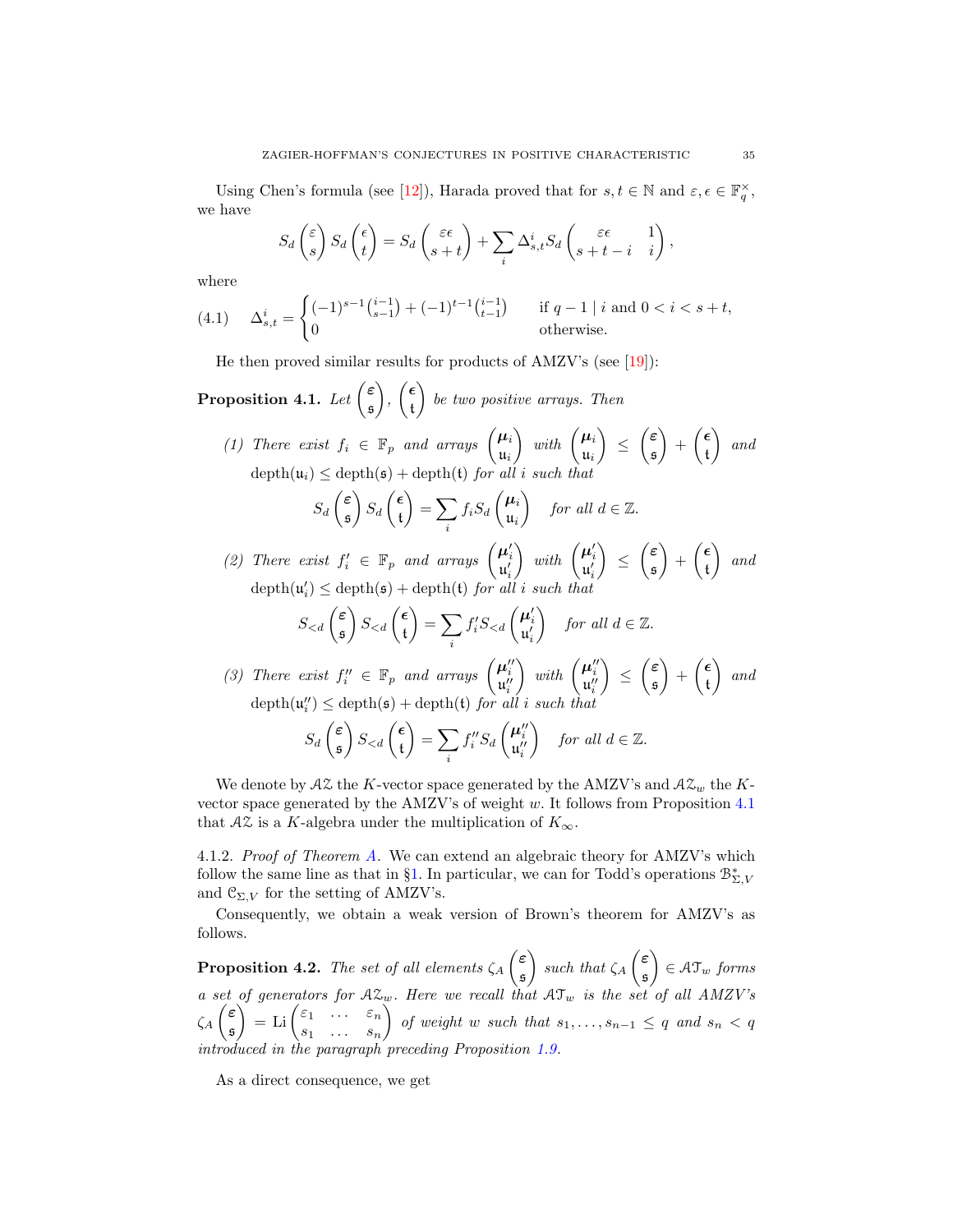<span id="page-35-1"></span>**Theorem 4.3.** The K-vector space  $A\mathcal{Z}_w$  of AMZV's of weight w and the K-vector space  $A\mathcal{L}_w$  of ACMPL's of weight w are the same.

<span id="page-35-0"></span>By this identification we apply Theorem [3.6](#page-26-0) to obtain Theorem [A.](#page-3-1)

4.1.3. Sharp bounds without ACMPL's. To end this section we mention that without the theory of ACMPL's it seems very hard to obtain for arbitrary weight w

- either the sharp upper bound  $\dim_K A\mathcal{Z}_w \leq s(w)$ ,
- or the sharp lower bound dim<sub>K</sub>  $A\mathcal{Z}_w \geq s(w)$ .

We are only able to do so for small weights by ad hoc arguments. We collect the results below, sketch some ideas of the proofs and omit long computations.

<span id="page-35-2"></span>**Proposition 4.4.** Let  $w \leq 2q - 2$ . Then  $\dim_K A \mathcal{Z}_w \leq s(w)$ .

*Proof.* We denote by  $AT_w^1$  the subset of AMZV's  $\zeta_A$  $\sqrt{\epsilon}$ s ) of  $A\mathfrak{T}_w$  such that  $\epsilon_i = 1$ whenever  $s_i = q$  (i.e., the character corresponding to q is always 1) and by  $\langle \mathcal{AT}_w^1 \rangle$ the K-vector space spanned by the AMZV's in  $\mathcal{AT}^1_w$ . We see that  $|\mathcal{AT}^1_w| = s(w)$ . Thus it suffices to prove that  $\langle \mathcal{AT}^1_w \rangle = \mathcal{AZ}_w$ .

Recall that for any  $\epsilon \in \mathbb{F}_q^{\times}$ , we recall the relation

$$
R_{\varepsilon}: \quad S_d\begin{pmatrix} \varepsilon \\ q \end{pmatrix} + \varepsilon^{-1}D_1S_{d+1}\begin{pmatrix} \varepsilon & 1 \\ 1 & q-1 \end{pmatrix} = 0,
$$

where  $D_1 = \theta^q - \theta$ .

We recall that the coefficients  $\Delta_{s,t}^{i}$  are given in [\(4.1\)](#page-34-1). Let  $U = (u_1, \ldots, u_n)$ and  $W = (w_1, \ldots, w_r)$  be tuples of positive integers such that  $u_n \leq q-1$  and  $w_1, \ldots, w_r \leq q$ . Let  $\boldsymbol{\epsilon} = (\epsilon_1, \ldots, \epsilon_n) \in (\mathbb{F}_q^{\times})^n$  and  $\boldsymbol{\lambda} = (\lambda_1, \ldots, \lambda_r) \in (\mathbb{F}_q^{\times})^r$ . By direct calculations, we show that  $\mathcal{B}_{\epsilon,U} \mathcal{C}_{\lambda,W}(R_{\epsilon})$  can be written as

$$
S_d \begin{pmatrix} \epsilon & \epsilon & \lambda \\ U & q & W \end{pmatrix} + S_d \begin{pmatrix} \epsilon & \epsilon \lambda_1 & \lambda_- \\ U & q + w_1 & W_- \end{pmatrix}
$$
  
+  $\Delta_{q,w_1}^{q-1} S_d \begin{pmatrix} \epsilon & \epsilon \lambda_1 & 1 & \lambda_- \\ U & w_1 + 1 & q - 1 & W_- \end{pmatrix}$   
+  $\Delta_{q,w_1}^{q-1} S_d \begin{pmatrix} \epsilon & \epsilon \lambda_1 & \lambda_2 & \lambda_3 & \dots & \lambda_r \\ U & w_1 + 1 & q + w_2 - 1 & w_3 & \dots & w_r \end{pmatrix}$   
+  $\Delta_{q,w_1}^{q-1} \sum_{i=2}^{r-1} \prod_{j=2}^{i} (\Delta_{q-1,w_j}^{q-1} + 1) S_d \begin{pmatrix} \epsilon & \epsilon \lambda_1 & \lambda_2 & \lambda_3 & \lambda_{i+1} & \lambda_{i+2} & \dots & \lambda_r \\ U & w_1 + 1 & w_2 & \dots & w_i & q + w_{i+1} - 1 & w_{i+2} & \dots & w_r \end{pmatrix}$   
+  $\Delta_{q,w_1}^{q-1} \sum_{i=2}^{r} \prod_{j=2}^{i} (\Delta_{q-1,w_j}^{q-1} + 1) S_d \begin{pmatrix} \epsilon & \epsilon \lambda_1 & \lambda_2 & \dots & \lambda_i & 1 & \lambda_{i+1} & \dots & \lambda_r \\ U & w_1 + 1 & w_2 & \dots & w_i & q - 1 & w_{i+1} & \dots & w_r \end{pmatrix}$   
+  $\epsilon^{-1} D_1 S_d \begin{pmatrix} \epsilon & \epsilon & 1 & \lambda \\ U & 1 & q - 1 & W \end{pmatrix} + \epsilon^{-1} D_1 S_d \begin{pmatrix} \epsilon & \epsilon & \lambda_1 & \lambda_- \\ U & 1 & q + w_1 - 1 & W_- \end{pmatrix}$   
+  $\epsilon^{-1} D_1 S_d \begin{pmatrix} \epsilon_1 & \dots & \epsilon_{n-1} & \epsilon_n \epsilon & 1 & \lambda \\ u_1 & \dots & u_{n-1} & u_n + 1 & q - 1 & W \end{pmatrix}$   
+  $\epsilon^{-1} D_1 S_d \begin{pmatrix} \epsilon_1 & \dots & \epsilon_{n-1} & \epsilon_n \epsilon & \lambda$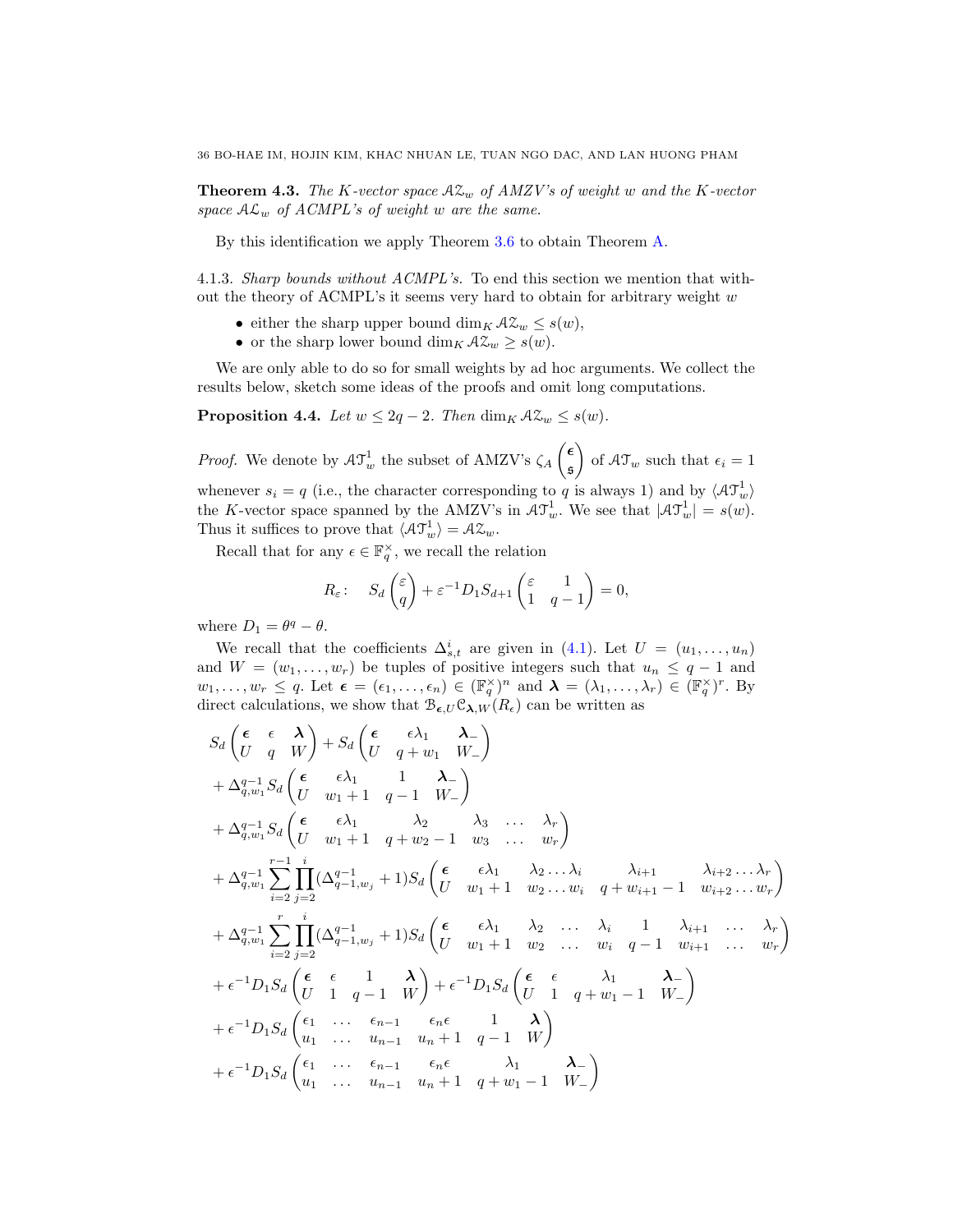ZAGIER-HOFFMAN'S CONJECTURES IN POSITIVE CHARACTERISTIC 37

$$
+ \epsilon^{-1}D_{1} \sum_{i=1}^{r-1} \prod_{j=1}^{i} (\Delta_{q-1,w_{j}}^{q-1} + 1)S_{d} \begin{pmatrix} \epsilon & \epsilon & \lambda_{1} & \dots & \lambda_{i} & \lambda_{i+1} & \lambda_{i+2} & \dots & \lambda_{r} \\ U & 1 & w_{1} & \dots & w_{i} & q + w_{i+1} - 1 & w_{i+2} & \dots & w_{r} \end{pmatrix}
$$
  
\n
$$
+ \epsilon^{-1}D_{1} \sum_{i=1}^{r} \prod_{j=1}^{i} (\Delta_{q-1,w_{j}}^{q-1} + 1)S_{d} \begin{pmatrix} \epsilon & \epsilon & \lambda_{1} & \dots & \lambda_{i} & 1 & \lambda_{i+1} & \dots & \lambda_{r} \\ U & 1 & w_{1} & \dots & w_{i} & q - 1 & w_{i+1} & \dots & w_{r} \end{pmatrix}
$$
  
\n
$$
+ \epsilon^{-1}D_{1} \sum_{i=1}^{r} \prod_{j=1}^{i} (\Delta_{q-1,w_{j}}^{q-1} + 1)S_{d} \begin{pmatrix} \epsilon_{1} & \dots & \epsilon_{n-1} & \epsilon_{n} \epsilon & \lambda_{1} & \dots & \lambda_{i} & 1 & \lambda_{i+1} & \dots & \lambda_{r} \\ u_{1} & \dots & u_{n-1} & u_{n} + 1 & w_{1} & \dots & w_{i} & q - 1 & w_{i+1} & \dots & w_{r} \end{pmatrix}
$$
  
\n
$$
+ \epsilon^{-1}D_{1} \sum_{i=1}^{r-1} \prod_{j=1}^{i} (\Delta_{q-1,w_{j}}^{q-1} + 1)S_{d} \begin{pmatrix} \epsilon_{1} & \dots & \epsilon_{n-1} & \epsilon_{n} \epsilon & \lambda_{1} & \dots & \lambda_{i} & \lambda_{i+1} & \lambda_{i+2} & \dots & \lambda_{r} \\ u_{1} & \dots & u_{n-1} & u_{n} + 1 & w_{1} & \dots & w_{i} & q + w_{i+1} - 1 & w_{i+2} & \dots & w_{r} \end{pmatrix}
$$
  
\n= 0.

We denote by (∗) this formula.

We denote by  $H_r$  the following claim: for any tuples of positive integers U and  $W = (w_1, \ldots, w_r)$  of depth  $r, \epsilon \in (\mathbb{F}_q^{\times})^{\mathrm{depth} U}$  of any depth,  $\lambda = (\lambda_1, \ldots, \lambda_r) \in$  $(\mathbb{F}_q^{\times})^r,$  and  $\epsilon \in \mathbb{F}_q^{\times}$  such that  $w(U) + w(W) + q = w$ , the AMZV's  $\zeta_A$  $\begin{pmatrix} \epsilon & \epsilon & \pmb{\lambda} \\ U & q & W \end{pmatrix}$ and  $\zeta_A$  $\int \epsilon$   $\epsilon$   $\lambda$ <sub>−</sub>  $U \t q + w_1 W$ <sub>-</sub> ) belong to  $\langle \mathcal{AT}^1_w \rangle$ .

We claim that  $H_r$  holds for any  $r \geq 0$ . The proof is by induction on r. For  $r = 0$ , we know that  $W = \emptyset$ . Letting  $U = (u_1, \ldots, u_n)$  and  $\boldsymbol{\epsilon} = (\epsilon_1, \ldots, \epsilon_n)$  we apply the formula (\*) to get an explicit expression for  $\mathcal{B}_{\epsilon,U}(R_{\epsilon})$  given by

$$
S_d \begin{pmatrix} \epsilon & \epsilon \\ U & q \end{pmatrix} + \epsilon^{-1} D_1 S_d \begin{pmatrix} \epsilon & \epsilon & 1 \\ U & 1 & q - 1 \end{pmatrix}
$$
  
+  $\epsilon^{-1} D_1 S_d \begin{pmatrix} \epsilon_1 & \dots & \epsilon_{n-1} & \epsilon_n \epsilon & 1 \\ u_1 & \dots & u_{n-1} & u_n + 1 & q - 1 \end{pmatrix} = 0.$ 

Since  $u_i \leq w(U) = w - q \leq q - 2$ , we deduce that  $\zeta_A$  $\begin{pmatrix} \epsilon & \epsilon \\ U & q \end{pmatrix} \in \langle \mathcal{AT}^1_w \rangle$  as required.

Suppose that  $H_{r'}$  holds for any  $r' < r$ . We now show that  $H_r$  holds. We proceed again by induction on  $w_1$ . For  $w_1 = 1$ , letting  $U = (u_1, \ldots, u_n)$  and  $\boldsymbol{\epsilon} = (\epsilon_1, \ldots, \epsilon_n)$ we apply the formula (\*) to get an explicit expression for  $\mathcal{B}_{\epsilon,U} \mathcal{C}_{\lambda,W}(R_{\epsilon})$ . As  $w(U)$ +  $w(W) = w - q \leq q - 2$ , by induction we deduce that all the terms except the first two ones in this expression belong to  $\langle \mathcal{AT}^1_w \rangle$ . Thus for any  $\epsilon \in \mathbb{F}_q^{\times}$ ,

(4.2) 
$$
\zeta_A \begin{pmatrix} \epsilon & \epsilon & \lambda \\ U & q & W \end{pmatrix} + \zeta_A \begin{pmatrix} \epsilon & \epsilon \lambda_1 & \lambda_- \\ U & q+1 & W_- \end{pmatrix} \in \langle A \mathcal{T}_w^1 \rangle.
$$

We take  $\epsilon = 1$ . As the first term lies in  $\mathcal{AT}_{w}^{1}$  by definition, we deduce that

<span id="page-36-0"></span>
$$
\zeta_A\begin{pmatrix} \epsilon & \lambda_1 & \lambda_- \\ U & q+1 & W_- \end{pmatrix} \in \langle \mathcal{AT}^1_w \rangle.
$$

Thus in [\(4.2\)](#page-36-0) we now know that the second term lies in  $\langle \mathcal{AT}^1_w \rangle$ , which implies that

$$
\zeta_A \begin{pmatrix} \epsilon & \epsilon & \lambda \\ U & q & W \end{pmatrix} \in \langle \mathcal{AT}^1_w \rangle.
$$

We suppose that  $H_r$  holds for all  $W' = (w'_1, \ldots, w'_r)$  such that  $w'_1 < w_1$ . We have to show that  $H_r$  holds for all  $W = (w_1, \ldots, w_r)$ . The proof follows the same line as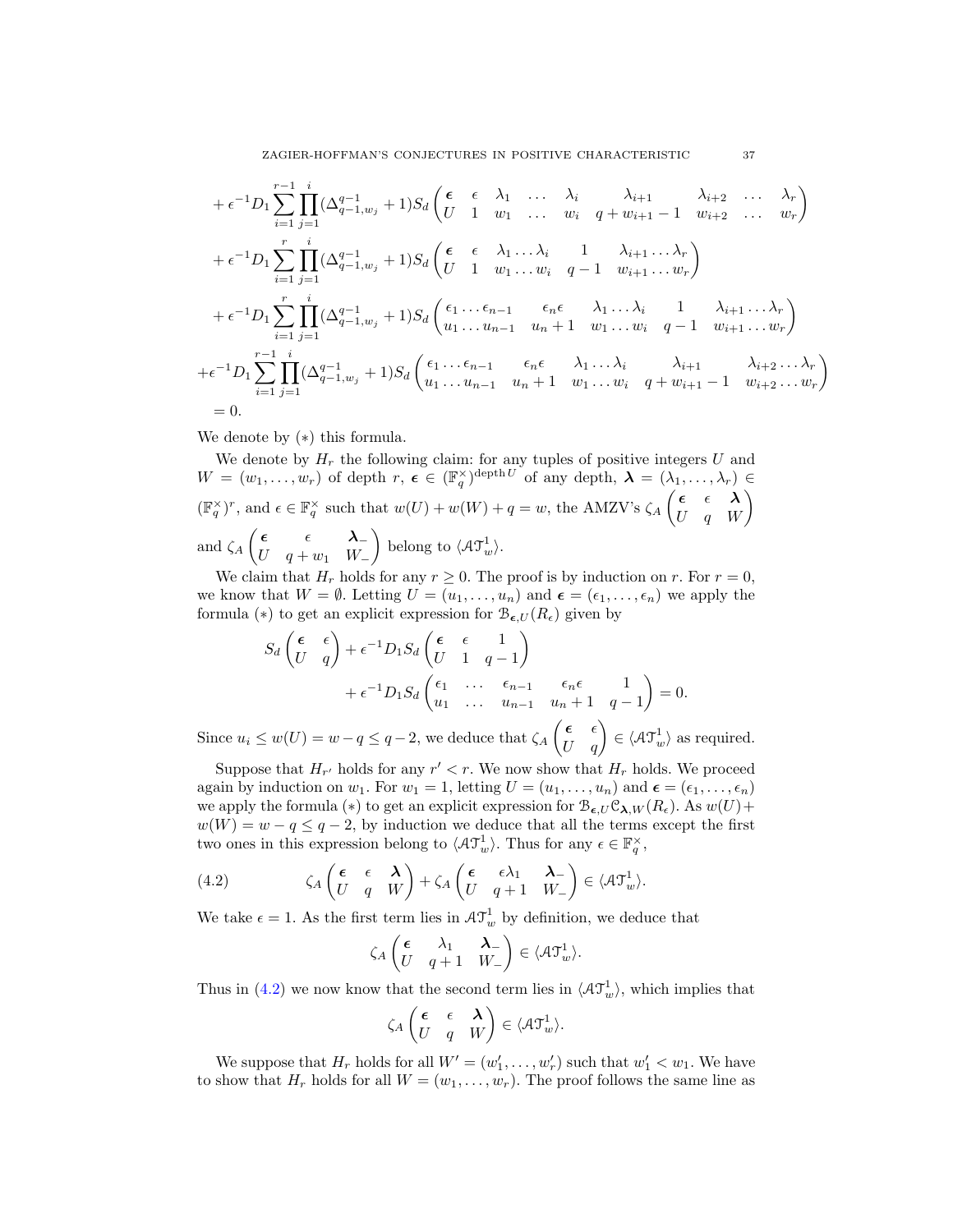before. Letting  $U = (u_1, \ldots, u_n)$  and  $\epsilon = (\epsilon_1, \ldots, \epsilon_n)$  we apply the formula  $(*)$  to get an explicit expression for  $\mathcal{B}_{\epsilon,U} \mathcal{C}_{\lambda,W}(R_{\epsilon})$ . As  $w(U) + w(W) = w - q \leq q - 2$ , by induction we deduce that all the terms except the first two ones in this expression belong to  $\langle \mathcal{AT}_w^1 \rangle$ . Thus for any  $\epsilon \in \mathbb{F}_q^{\times}$ ,

(4.3) 
$$
\zeta_A \begin{pmatrix} \epsilon & \epsilon & \lambda \\ U & q & W \end{pmatrix} + \zeta_A \begin{pmatrix} \epsilon & \epsilon \lambda_1 & \lambda_- \\ U & q + w_1 & W_- \end{pmatrix} \in \langle A \mathcal{T}_w^1 \rangle.
$$

We take  $\epsilon = 1$  and deduce

<span id="page-37-0"></span>
$$
\zeta_A \begin{pmatrix} \epsilon & \lambda_1 & \mathbf{\lambda}_- \\ U & q+w_1 & W_- \end{pmatrix} \in \langle \mathcal{A} \mathfrak{I}_w^1 \rangle.
$$

Thus in [\(4.3\)](#page-37-0) the second term lies in  $\langle \mathcal{AT}^1_w \rangle$ , which implies

$$
\zeta_A \begin{pmatrix} \epsilon & \epsilon & \lambda \\ U & q & W \end{pmatrix} \in \langle \mathcal{AT}^1_w \rangle.
$$

The proof is complete.  $\Box$ 

<span id="page-37-1"></span>**Remark 4.5.** The condition  $w \leq 2q - 2$  is essential in the previous proof as it allows us to significantly simplify the expression of  $\mathcal{B}_{\epsilon,U} \mathcal{C}_{\lambda,W}(R_{\epsilon})$  (see Eq. [\(4.3\)](#page-37-0)). For  $w = 2q - 1$  the situation is already complicated but we can manage to prove Proposition [4.4.](#page-35-2) Unfortunately, we are not be able to extend it to  $w = 2q$ .

**Proposition 4.6.** Let  $w \leq 3q - 2$ . Then  $\dim_K A \mathcal{Z}_w \geq s(w)$ .

*Proof.* We denote by  $A\mathcal{T}'_w$  the subset of AMZV's as follows.

- For  $1 \leq w \leq 2q-2$ ,  $\mathcal{AT}'_w$  consists of  $\zeta_A$  $\sqrt{\varepsilon}$ s  $\setminus$ of weight  $w$  such that if we write  $\mathfrak{s} = (s_1, \ldots, s_r)$ , then  $q - 1 \nmid s_i$ .
- For  $2q 1 \le w \le 3q 2$ , we consider  $I_w$  the set of tuples  $\mathfrak{s} = (s_1, \ldots, s_r)$ of weight w where  $s_i \neq q$ ,  $2q - 1$ ,  $2q$ ,  $3q - 2$  for all i satisfying  $-$  if  $s_{i+1} = q$  or 2 $q-1$  for some  $i = 1, 2, ..., r-1$ , then  $q-1|s_i$ ,  $\mathfrak{s}_i \neq (q - 1, q - 1, q)$  when  $w = 3q - 2$ ,

and define

$$
\mathcal{AT}'_w := \left\{ \zeta_A \begin{pmatrix} \epsilon \\ \mathfrak{s} \end{pmatrix} : \mathfrak{s} \in I_w, \text{ and } \epsilon_i = 1 \text{ whenever } s_i = q \right\}.
$$

Then for  $w \leq 3q - 2$ , one shows that

$$
|\mathcal{AT}_w'| = s(w).
$$

Further, by construction, for any  $(\mathfrak{s}; \epsilon) = (s_1, \ldots, s_r; \epsilon_1, \ldots, \epsilon_r) \in \mathbb{N}^r \times (\mathbb{F}_q^{\times})^r$ , if  $\zeta_A$  $\sqrt{\varepsilon}$ s  $\Big) \in \mathcal{AT}'_w$ , then  $\zeta_A$  $\begin{pmatrix} s_1 & \ldots & s_{r-1} \end{pmatrix}$  $\epsilon_1$  ...  $\epsilon_{r-1}$ belongs to  $\mathcal{AT}'_{w-s_r}$ . This property allows us to apply Theorem [2.4](#page-20-0) and show by induction on  $w \leq 3q - 2$  that the AMZV's in  $\mathcal{AT}'_w$  are all linearly independent over K. The proof is similar to that of Theorem [3.4.](#page-26-1) We apply Theorem [2.4](#page-20-0) and reduce to solve a system of  $\sigma$ -linear equations. By direct but complicated calculations, we show that there does not exist non trivial solutions and we are done.  $\Box$ 

**Remark 4.7.** 1) We note that the MZV's  $\zeta_A(1, 2q - 2)$  and  $\zeta_A(2q - 1)$  (resp.  $\zeta_A(1, 3q-3)$  and  $\zeta_A(3q-2)$ ) are linearly dependent over K. This explains the above ad hoc construction of  $AT'_{w}$ .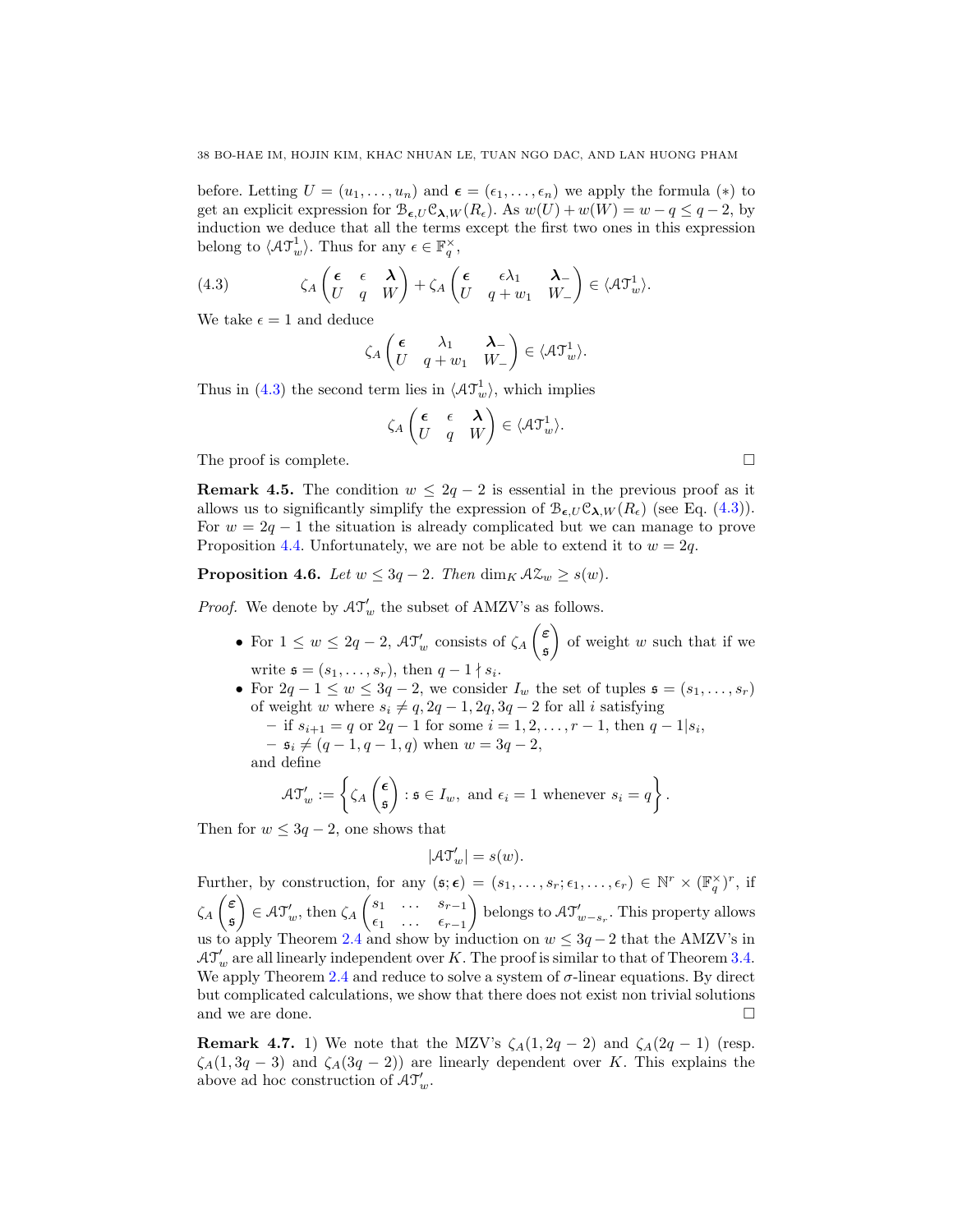2) Despite extensive numerical experiments, we cannot find a suitable basis  $\mathcal{AT}^\prime_w$ for the case  $w = 3q - 1$ .

Consequently, by combining the previous results we obtain

- for  $w \leq 2q 1$  a basis  $AT_w^1$  of  $A\mathcal{Z}_w$  consisting of AMZV's of weight w (see Remark [4.5\)](#page-37-1);
- for  $w \leq 3q-2$  another basis  $\mathcal{AT}'_w$  of  $\mathcal{AZ}_w$  consisting of AMZV's of weight w;
- a direct proof of Theorem [A](#page-3-1) for  $w \leq 2q 1$ , which generalizes [\[27,](#page-39-18) Theorem D].

### <span id="page-38-6"></span>4.2. Zagier-Hoffman's conjectures in positive characteristic.

4.2.1. Known results. We use freely the notation introduced in §[0.2.1.](#page-2-2) We recall that for  $w \in \mathbb{N}$ ,  $\mathcal{Z}_w$  denotes the K-vector space spanned by the MZV's of weight w and  $\mathcal{T}_w$  denotes the set of  $\zeta_A(\mathfrak{s})$  where  $\mathfrak{s} = (s_1, \ldots, s_r) \in \mathbb{N}^r$  of weight w with  $1 \leq s_i \leq q$  for  $1 \leq i \leq r-1$  and  $s_r < q$ .

Recall that the main results of [\[27\]](#page-39-18) states that

- For all  $w \in \mathbb{N}$  we always have  $\dim_K \mathcal{Z}_w \leq d(w)$  (see [\[27,](#page-39-18) Theorem A]).
- For  $w \leq 2q 2$  we have  $\dim_K \mathcal{Z}_w \geq d(w)$  (see [\[27,](#page-39-18) Theorem B]). In partic-ular, Conjecture [0.7](#page-3-0) holds for  $w \leq 2q - 2$  (see [\[27,](#page-39-18) Theorem D]).

However, as stated in [\[27,](#page-39-18) Remark 6.3] it would be very difficult to extend the method of [\[27\]](#page-39-18) for general weights.

As an application of our main results, we present a proof of Theorem [B](#page-4-0) which settles both Conjectures [0.6](#page-2-1) and [0.7.](#page-3-0)

4.2.2. Proof of Theorem [B.](#page-4-0) As we have already known the sharp upper bound for  $\mathcal{Z}_w$  (see [\[27,](#page-39-18) Theorem A]), Theorem [B](#page-4-0) follows immediately from the following proposition.

**Proposition 4.8.** For all  $w \in \mathbb{N}$  we have  $\dim_K \mathcal{Z}_w \geq d(w)$ .

*Proof.* We denote by  $S_w$  the set of MZV's consisting of  $Li(s_1, \ldots, s_r)$  of weight w with  $q \nmid s_i$  for all i. Then  $\mathcal{S}_w$  is a subset of  $\mathcal{AS}_w$  and belong to  $\mathcal{Z}_w$  by Theorem [4.3.](#page-35-1) Further, by §[1.4.1,](#page-15-2)  $|\mathcal{S}_w| = d(w)$ . By Theorem [3.4](#page-26-1) we deduce that elements in  $\mathcal{S}_w$ are all linearly independent over K. Therefore,  $\dim_K \mathcal{Z}_w \geq |\mathcal{S}_w| = d(w)$ .

## <span id="page-38-0"></span>**REFERENCES**

- <span id="page-38-8"></span><span id="page-38-5"></span>[1] G. Anderson. t-motives. *Duke Math. J.*, 53(2):457–502, 1986.
- [2] G. Anderson, W. D. Brownawell, and M. Papanikolas. Determination of the algebraic relations among special Γ-values in positive characteristic. *Ann. of Math. (2)*, 160(1):237–313, 2004.
- <span id="page-38-3"></span>[3] G. Anderson and D. Thakur. Tensor powers of the Carlitz module and zeta values. *Ann. of Math. (2)*, 132(1):159–191, 1990.
- <span id="page-38-4"></span>[4] G. Anderson and D. Thakur. Multizeta values for  $\mathbb{F}_q[t]$ , their period interpretation, and relations between them. *Int. Math. Res. Not. IMRN*, (11):2038–2055, 2009.
- <span id="page-38-7"></span><span id="page-38-2"></span>[5] F. Brown. Mixed Tate motives over Z. *Ann. of Math. (2)*, 175:949–976, 2012.
- [6] D. Brownawell and M. Papanikolas. A rapid introduction to Drinfeld modules, t-modules and t-motives. In G. Böckle, D. Goss, U. Hartl, and M. Papanikolas, editors, t-motives: Hodge *structures, transcendence and other motivic aspects", EMS Series of Congress Reports*, pages 3–30. European Mathematical Society, 2020.
- <span id="page-38-1"></span>[7] J. Burgos Gil and J. Fresan. *Multiple zeta values: from numbers to motives*. to appear, Clay Mathematics Proceedings.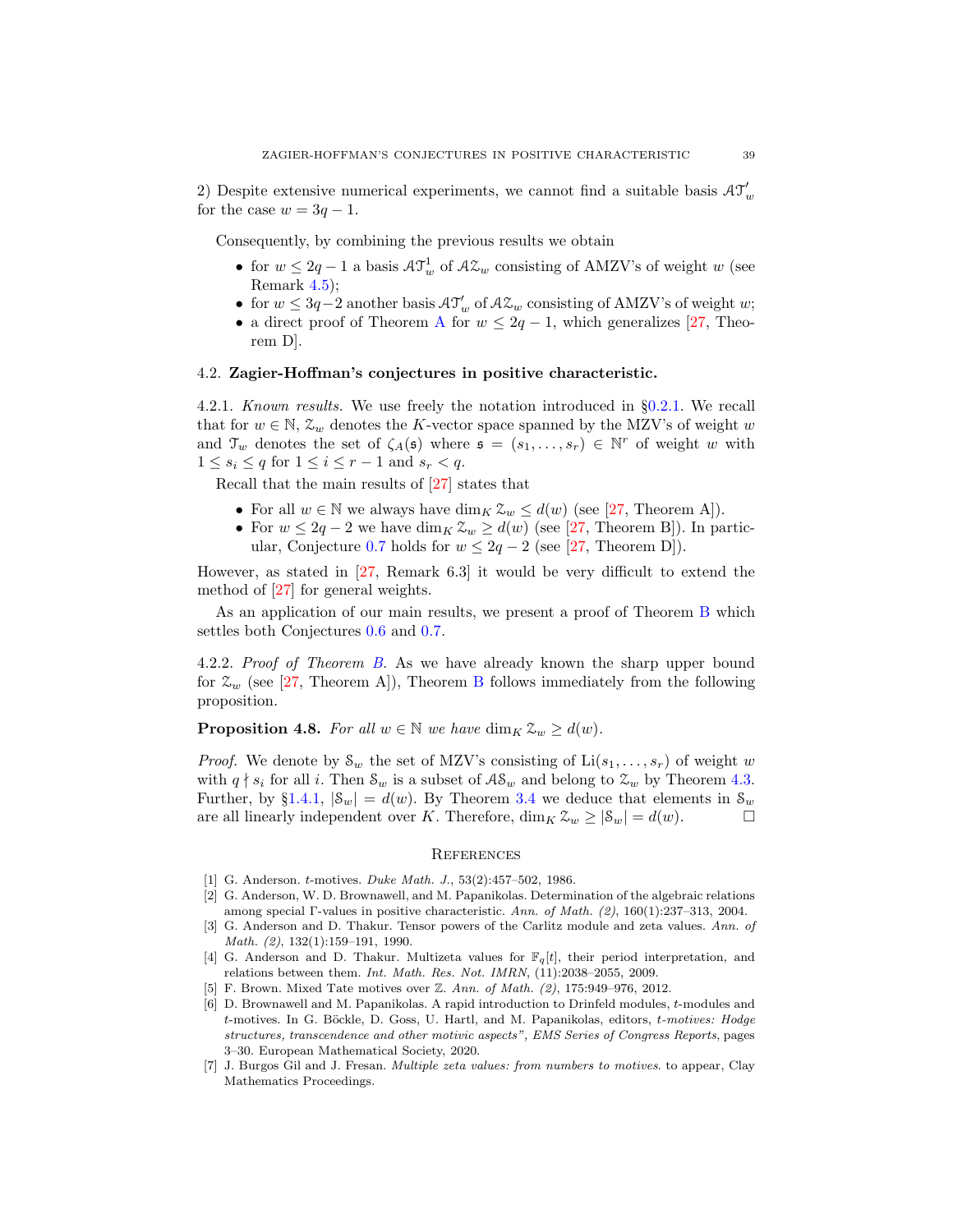<span id="page-39-8"></span>40 BO-HAE IM, HOJIN KIM, KHAC NHUAN LE, TUAN NGO DAC, AND LAN HUONG PHAM

- <span id="page-39-19"></span>[8] L. Carlitz. On certain functions connected with polynomials in Galois field. *Duke Math. J.*, 1(2):137–168, 1935.
- [9] C.-Y. Chang. Linear independence of monomials of multizeta values in positive characteristic. *Compos. Math.*, 150(11):1789–1808, 2014.
- <span id="page-39-21"></span>[10] C.-Y. Chang, M. Papanikolas, and J. Yu. An effective criterion for Eulerian multizeta values in positive characteristic. *J. Eur. Math. Soc. (JEMS)*, 21(2):405–440, 2019.
- <span id="page-39-7"></span>[11] S. Charlton. On motivic multiple t values, Saha's basis conjecture, and generators of alternating MZV's. *[arXiv:2112.14613v](http://arxiv.org/abs/2112.14613)1*, 2021.
- <span id="page-39-26"></span><span id="page-39-22"></span>[12] H.-J. Chen. On shuffle of double zeta values over  $\mathbb{F}_q[t]$ . *J. Number Theory*, 148:153–163, 2015.
- [13] Y.-T. Chen and R. Harada. On lower bounds of the dimensions of multizeta values in positive characteristic. *Doc. Math.*, 26:537–559, 2021.
- <span id="page-39-6"></span>[14] P. Deligne. Le groupe fondamental unipotent motivique de  $G_m - \mu_N$ , pour  $N = 2, 3, 4, 6$  ou 8. *Publ. Math. Inst. Hautes Etudes Sci. ´* , 112:101–141, 2010.
- <span id="page-39-3"></span>[15] P. Deligne. Multizêtas, d'après Francis Brown. Séminaire Bourbaki. Vol. 2011/2012. Exposés 1043–1058. *Ast´erisque*, 352:161–185, 2013.
- <span id="page-39-2"></span>[16] P. Deligne and A. Goncharov. Groupes fondamentaux motiviques de Tate mixte. *Ann. Sci. Ecole Norm. Sup. (4) ´* , 38(1):1–56, 2005.
- <span id="page-39-11"></span>[17] O. Gezmis and F. Pellarin. Trivial multiple zeta values in Tate algebras. *International Mathematics Research Notices, to appear*, rnab104, 2021.
- <span id="page-39-24"></span>[18] D. Goss. *Basic Structures of function field arithmetic*, volume 35 of *Ergebnisse der Mathematik und ihrer Grenzgebiete (3)*. Springer-Verlag, Berlin, 1996.
- <span id="page-39-4"></span>[19] R. Harada. Alternating multizeta values in positive characteristic. *Math. Z.*, 298(3-4):1263– 1291, 2021.
- <span id="page-39-20"></span>[20] U. Hartl and A. K. Juschka. Pink's theory of Hodge structures and the Hodge conjectures over function fields. In G. B¨ockle, D. Goss, U. Hartl, and M. Papanikolas, editors, t*-motives: Hodge structures, transcendence and other motivic aspects", EMS Series of Congress Reports*, pages 31–182. European Mathematical Society, 2020.
- <span id="page-39-5"></span><span id="page-39-0"></span>[21] M. Hoffman. The algebra of multiple harmonic series. *J. Algebra*, 194:477–495, 1997.
- [22] M. Hoffman. An odd variant of multiple zeta values. *Commun. Number Theory Phys.*, 13(3):529–567, 2019.
- <span id="page-39-23"></span>[23] Y.-L. Kuan and Y.-H. Lin. Criterion for deciding zeta-like multizeta values in positive characteristic. *Exp. Math.*, 25(3):246–256, 2016.
- <span id="page-39-12"></span>[24] J. A. Lara Rodriguez and D. Thakur. Zeta-like multizeta values for  $\mathbb{F}_q[t]$ . *Indian J. Pure Appl. Math.*, 45(5):787–801, 2014.
- <span id="page-39-13"></span>[25] J. A. Lara Rodriguez and D. Thakur. Zeta-like multizeta values for higher genus curves. *J. Th´eor. Nombres Bordeaux*, 33(2):553–581, 2021.
- [26] H. H. Le and T. Ngo Dac. Zeta-like multiple zeta values in positive characteristic. *to appear, Math. Z., hal-03093398*, 2022.
- <span id="page-39-18"></span>[27] T. Ngo Dac. On Zagier-Hoffman's conjectures in positive characteristic. *Ann. of Math. (2)*, 194(1):361–392, 2021.
- <span id="page-39-25"></span>[28] M. Papanikolas. Tannakian duality for Anderson-Drinfeld motives and algebraic independence of Carlitz logarithms. *Invent. Math.*, 171(1):123–174, 2008.
- <span id="page-39-14"></span>[29] F. Pellarin. Values of certain L-series in positive characteristic. *Ann. of Math. (2)*, 176(3):2055–2093, 2012.
- <span id="page-39-9"></span><span id="page-39-1"></span>[30] T. Terasoma. Mixed Tate motives and multiple zeta values. *Invent. Math.*, 149(2):339–369, 2002.
- <span id="page-39-10"></span>[31] D. Thakur. *Function field arithmetic*. World Scientific Publishing Co., Inc., River Edge, NJ, 2004.
- [32] D. Thakur. Power sums with applications to multizeta and zeta zero distribution for  $\mathbb{F}_q[t]$ . *Finite Fields Appl.*, 15(4):534–552, 2009.
- <span id="page-39-15"></span>[33] D. Thakur. Relations between multizeta values for  $\mathbb{F}_q[t]$ . *Int. Math. Res. Not.*, (12):2318–2346, 2009.
- <span id="page-39-16"></span>[34] D. Thakur. Shuffle relations for function field multizeta values. *Int. Math. Res. Not. IMRN*, (11):1973–1980, 2010.
- <span id="page-39-17"></span>[35] D. Thakur. Multizeta values for function fields: a survey. *J. Théor. Nombres Bordeaux*, 29(3):997–1023, 2017.